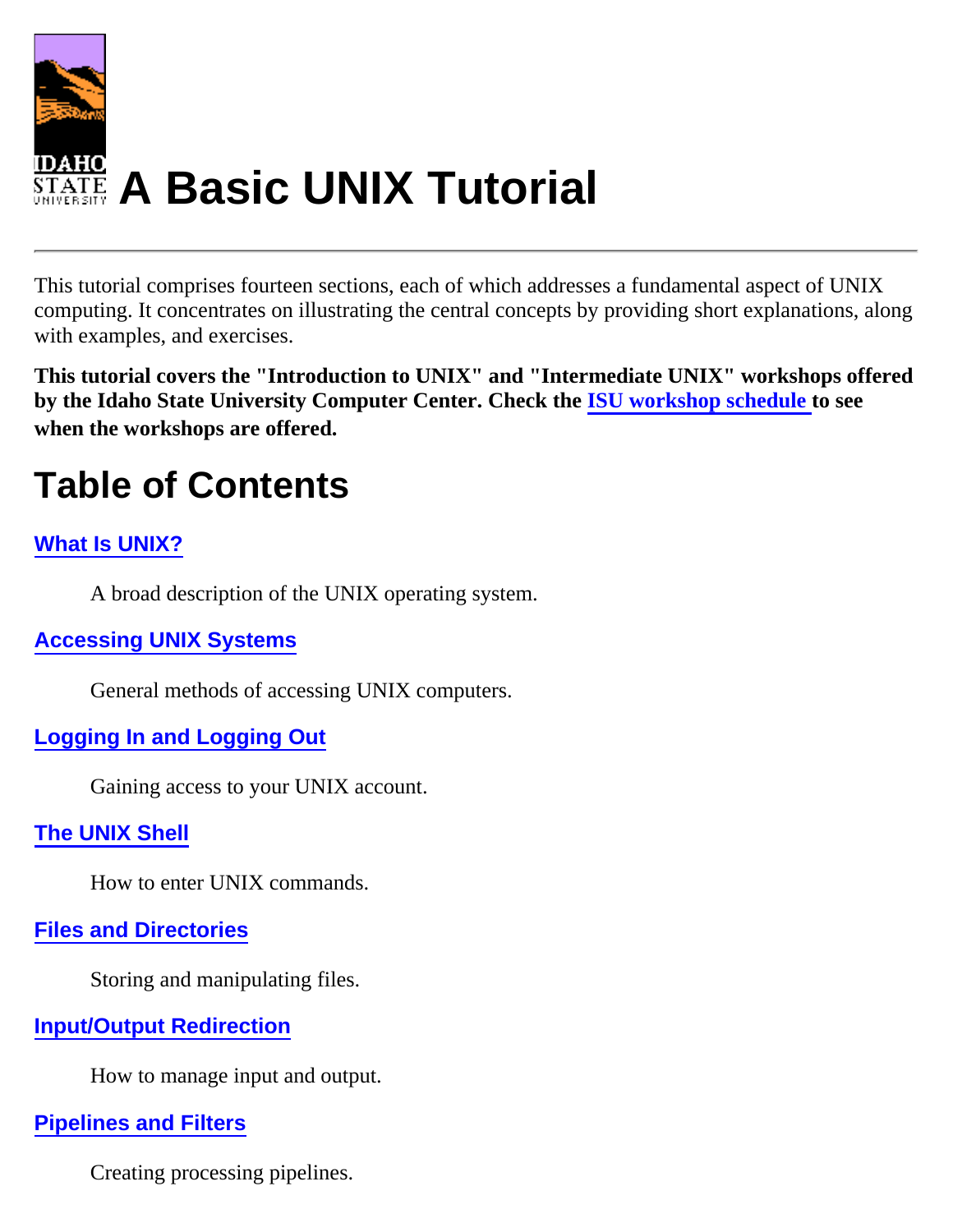#### **[Processes and Multitasking](#page-24-0)**

Managing processes.

#### **[Interaction and Job Control](#page-26-0)**

More on managing processes.

#### **[Text Editing with Emacs](#page-29-0)**

Creating and editing text files with the emacs editor.

#### **[The Execution Environment](#page-34-0)**

The environment under which shell commands and programs run.

#### **[Customizing the Shell](#page-37-0)**

Personalizing your UNIX shell environment.

#### **[Interactive Use of the Shell](#page-40-0)**

Tips and tricks to enhance your efficiency with the command line interface.

#### **[The UNIX Filesystem](#page-43-0)**

A closer look at UNIX files and directories.



## **IDAHO STATE UNIVERSITY**

Contact: [webmaster@isu.edu](mailto:webmaster@isu.edu) Revised: February 5, 1997 URL:<http://www.isu.edu/departments/comcom/workshops/unix/> Author: [Jonathan Byrd](http://www.isu.edu/~jon/)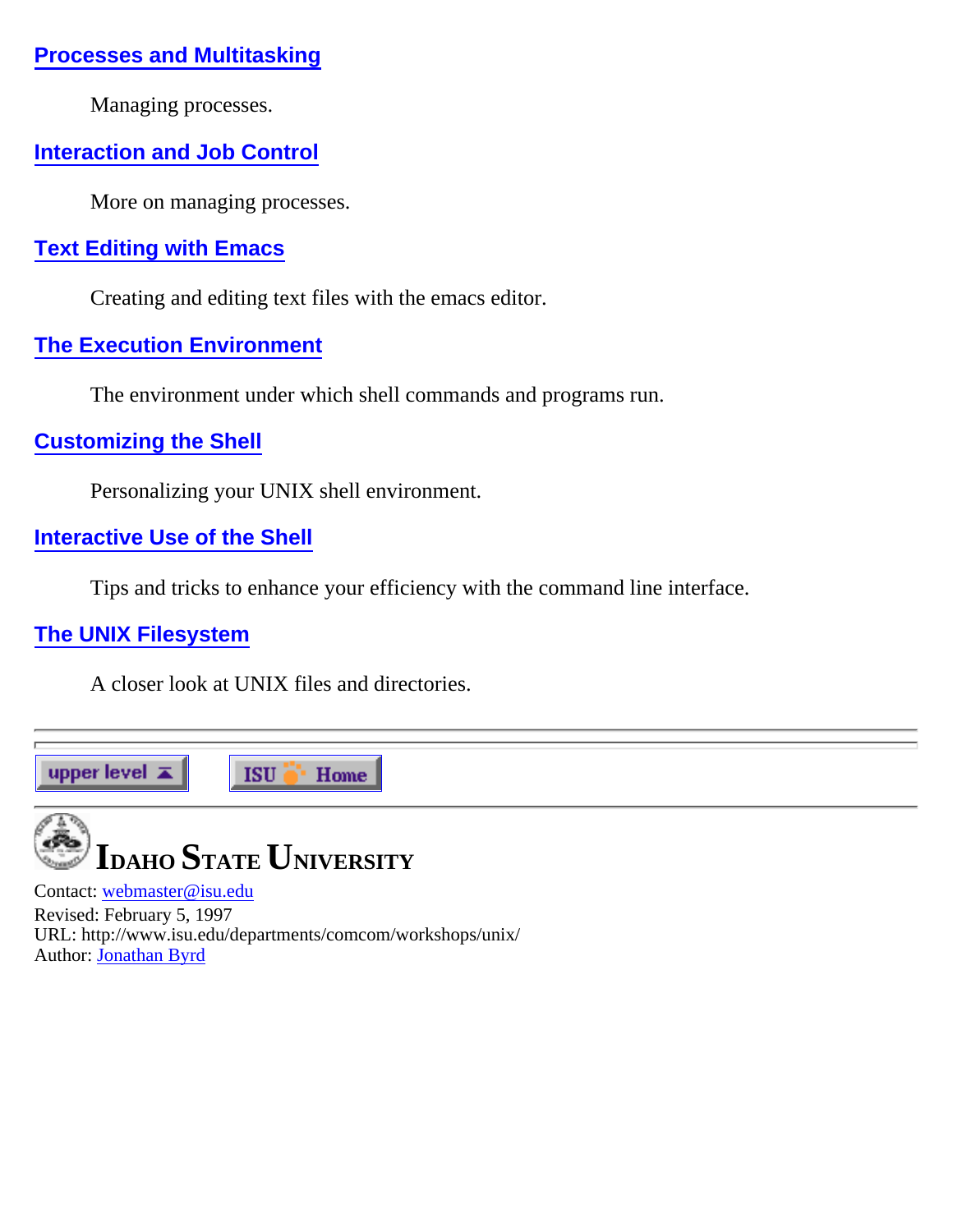# <span id="page-2-0"></span>**Section 1: What Is Unix?**

Unix is an *operating system*. The job of an operating system is to orchestrate the various parts of the computer -- the processor, the on-board memory, the disk drives, keyboards, video monitors, etc. - to perform useful tasks. The operating system is the master controller of the computer, the glue that holds together all the components of the system, including the administrators, programmers, and users. When you want the computer to do something for you, like start a program, copy a file, or display the contents of a directory, it is the operating system that must perform those tasks for you.

More than anything else, the operating system gives the computer its recognizable characteristics. It would be difficult to distinguish between two completely different computers, if they were running the same operating system. Conversely, two identical computers, running different operating systems, would appear completely different to the user.

Unix was created in the late 1960s, in an effort to provide a multiuser, multitasking system for use by programmers. The philosophy behind the design of Unix was to provide simple, yet powerful utilities that could be pieced together in a flexible manner to perform a wide variety of tasks.

The Unix operating system comprises three parts: The kernel, the standard utility programs, and the system configuration files.

### **The kernel**

The kernel is the core of the Unix operating system. Basically, the kernel is a large program that is loaded into memory when the machine is turned on, and it controls the allocation of hardware resources from that point forward. The kernel knows what hardware resources are available (like the processor(s), the on-board memory, the disk drives, network interfaces, etc.), and it has the necessary programs to talk to all the devices connected to it.

### **The standard utility programs**

These programs include simple utilities like cp, which copies files, and complex utilities, like the shell that allows you to issue commands to the operating system.

### **The system configuration files**

The system configuration files are read by the kernel, and some of the standard utilities. The Unix kernel and the utilities are flexible programs, and certain aspects of their behavior can be controlled by changing the standard configuration files. One example of a system configuration file is the filesystem table "fstab" , which tells the kernel where to find all the files on the disk drives. Another example is the system log configuration file "syslog.conf", which tells the kernel how to record the various kinds of events and errors it may encounter.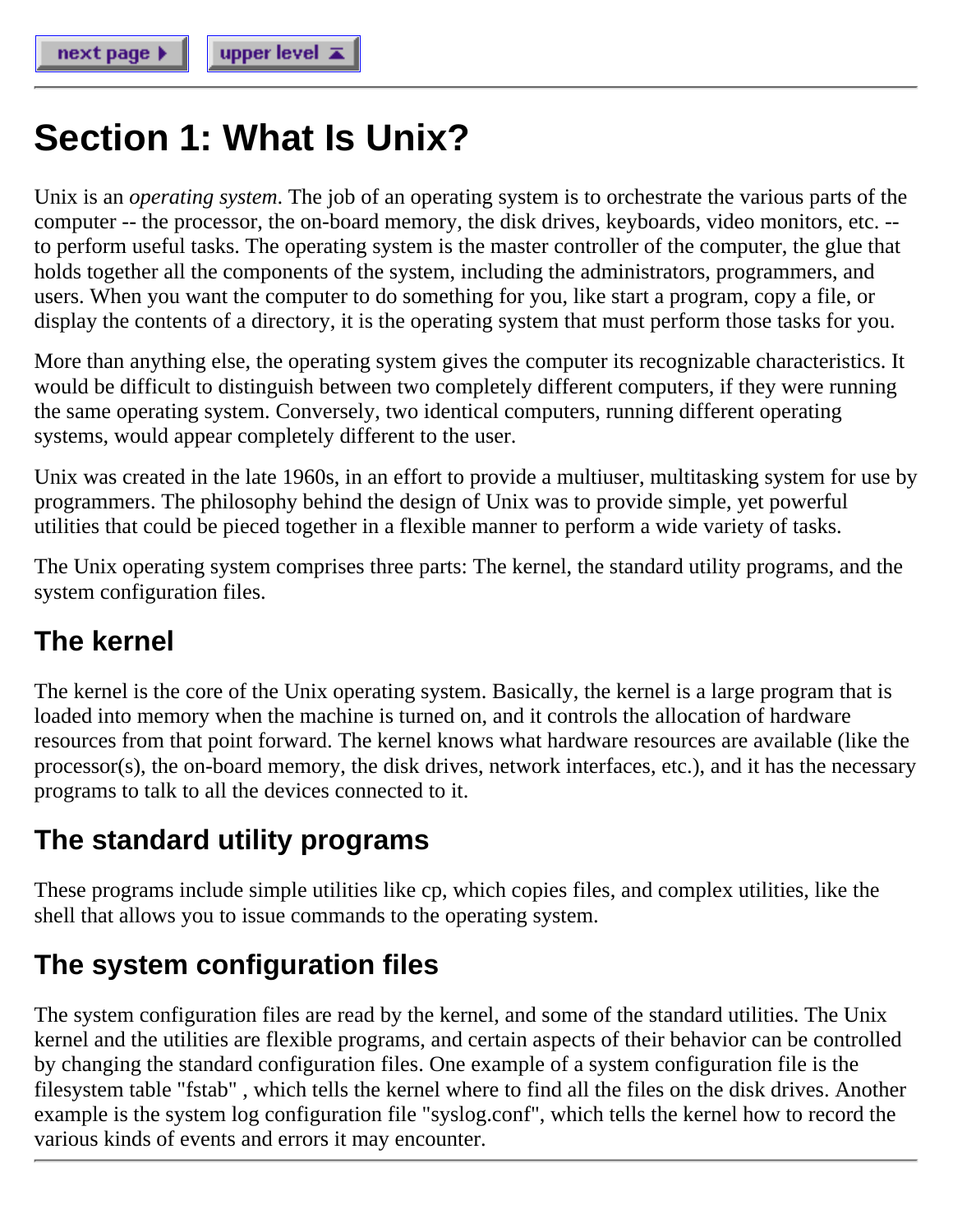$next$  page  $\blacktriangleright$ 

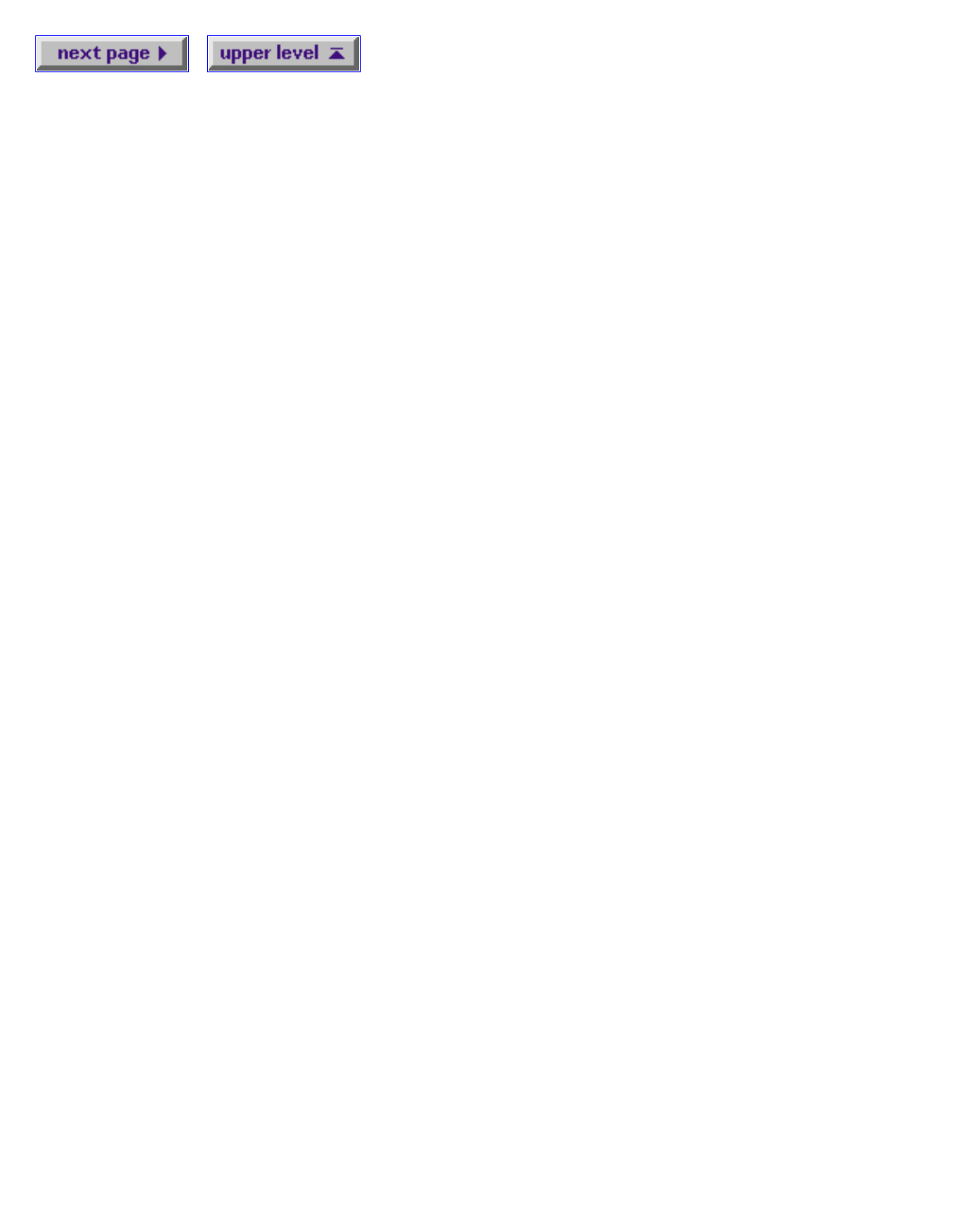# <span id="page-4-0"></span>**Section 2: Accessing a Unix System**

There are many ways that you can access a Unix system. If you want the fullest possible access to the computer's commands and utilities, you must initiate a login session. The main mode of initiating a login session to a Unix machine is through a *terminal*, which usually includes a keyboard, and a video monitor.

When a terminal establishes a connection to the Unix system, the Unix kernel runs a process called a *tty* to accept input from the terminal, and send output to the terminal. When the tty process is created, it must be told the capabilities of the terminal, so it can correctly read from, and write to, the terminal. If the tty process receives incorrect information about the terminal type, unexpected results can occur.

### **Console**

Every Unix system has a main console that is connected directly to the machine. The console is a special type of terminal that is recognized when the system is started. Some Unix system operations must be performed at the console. Typically, the console is only accessible by the system operators, and administrators.

### **Dumb terminals**

Some terminals are referred to as "dumb" terminals because they have only the minimum amount of power required to send characters as input to the Unix system, and receive characters as output from the Unix system.

Personal computers are often used to emulate dumb terminals, so that they can be connected to a Unix system.

Dumb terminals can be connected directly to a Unix machine, or may be connected remotely, through a modem, a terminal server, or other network connection.

### **Smart terminals**

Smart terminals, like the X terminal, can interact with the Unix system at a higher level. Smart terminals have enough on-board memory and processing power to support graphical interfaces. The interaction between a smart terminal and a Unix system can go beyond simple characters to include icons, windows, menus, and mouse actions.

### **Network-based access modes**

Unix computers were designed early in their history to be network-aware. The fact that Unix computers were prevalent in academic and research environments led to their broad use in the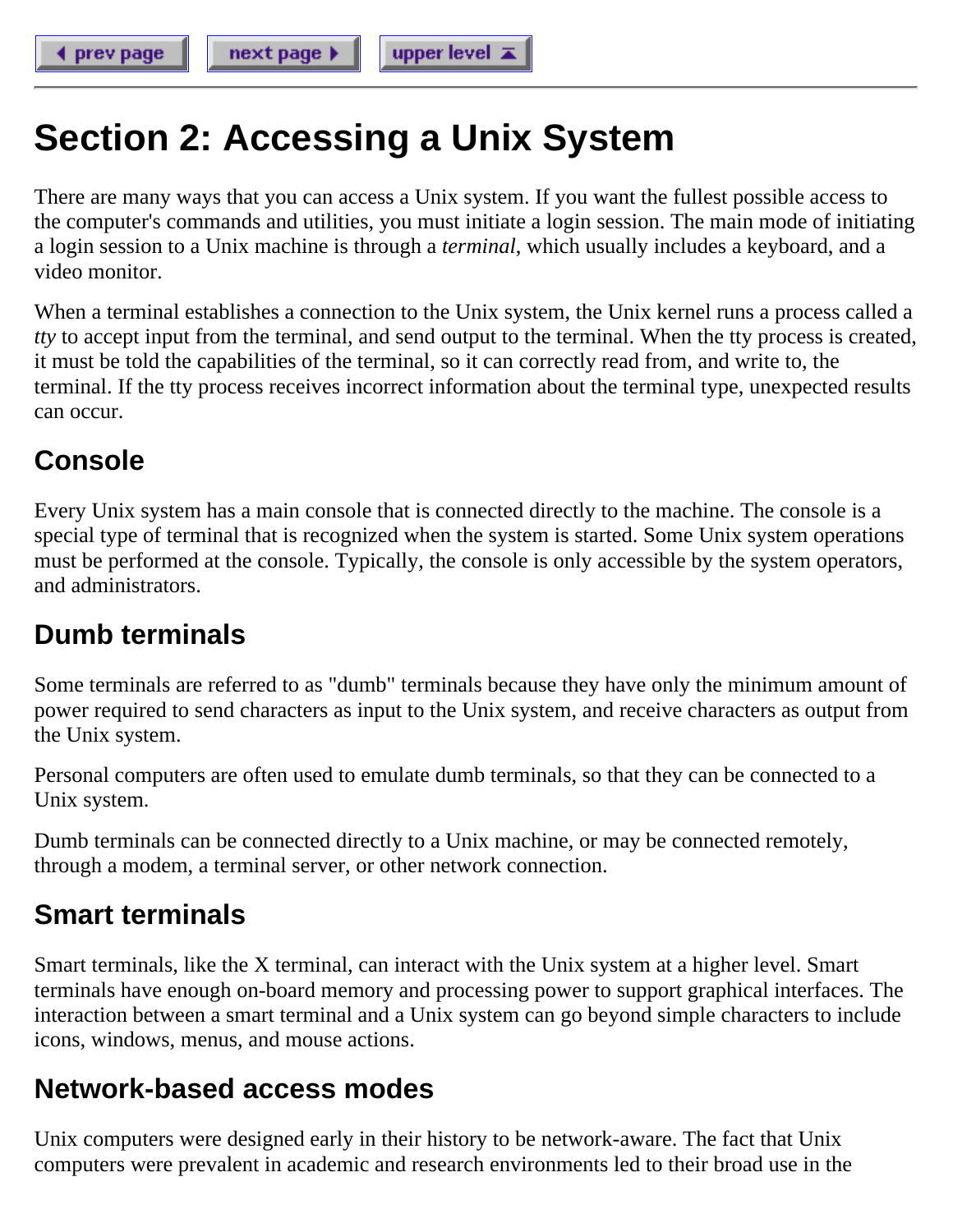implementation of the Department of Defense's Advanced Research Projects Administration (DARPA) computer network. The DARPA network laid the foundations for the Internet. **FTP**

The FTP (File Transfer Protocol) provides a simple means of transferring files to and from a Unix computer. FTP access to a Unix machine may be authenticated by means of a username and password pair, or may be anonymous. An FTP session provides the user with a limited set of commands with which to manipulate and transfer files.

#### **Telnet**

Telnet is a means by which one can initiate a Unix shell login across the Internet. The normal login procedure takes place when the telnet session is initiated.

### **HTTP**

The HTTP protocol has become important in recent years, because it is the primary way in which the documents that constitute the World Wide Web are served. HTTP servers are most often publicly accessible. In some cases, access to documents provided by HTTP servers will require some form of authentication.

### **HTTPS**

A variation of HTTP that is likely to become increasingly important in the future. The "S" stands for "secure." When communications are initiated via the HTTPS protocol, the sender and recipient use an encryption scheme for the information to be exchanged. When the sending computer transmits the message, the information is encrypted so that outside parties cannot examine it. Once the message is received by the destination machine, decryption restores the original information.

**♦ prev page** 

 $next$  page  $\blacktriangleright$ 

upper level  $\overline{a}$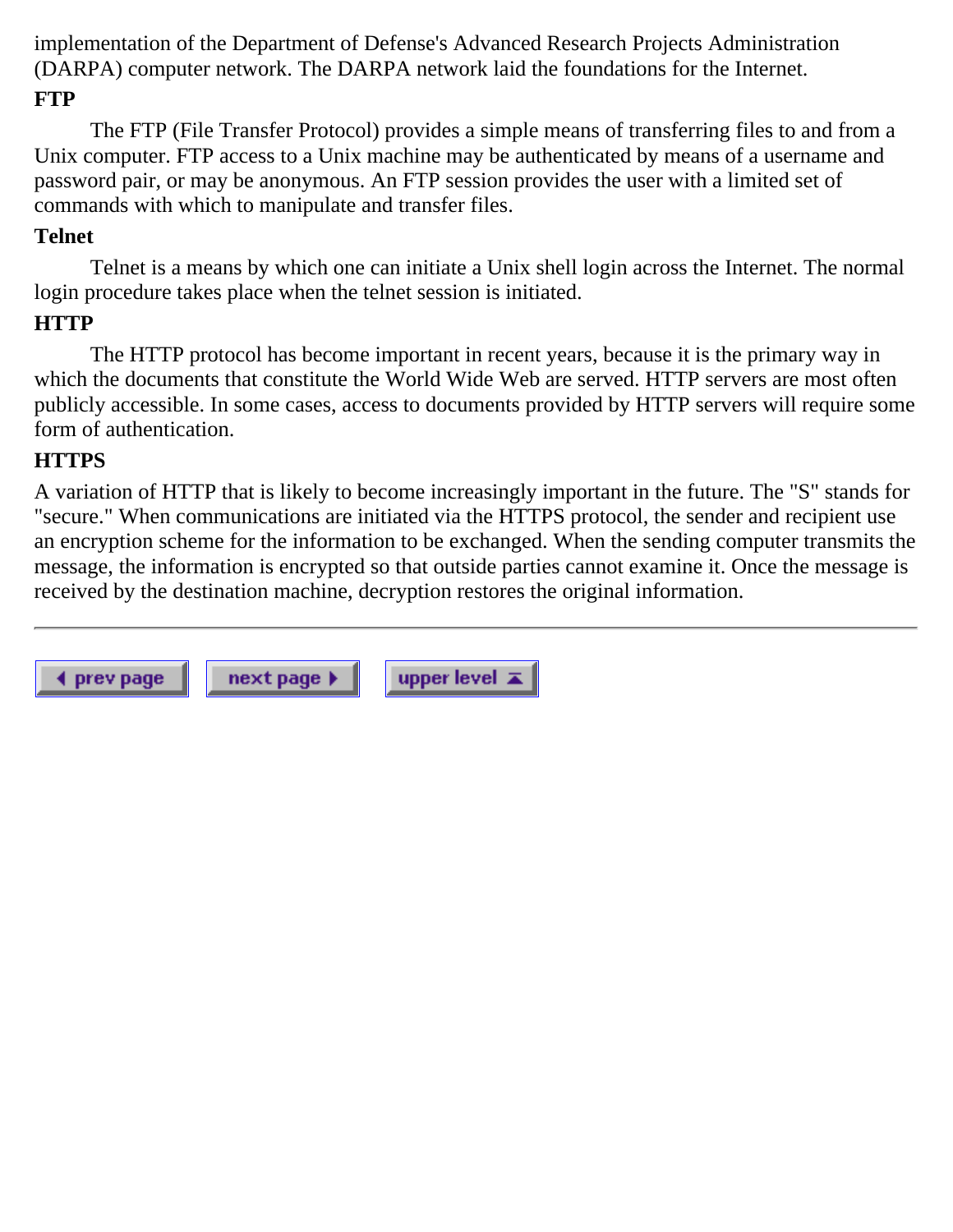# <span id="page-6-0"></span>**Section 3: Logging In and Logging Out**

To ensure security and organization on a system with many users, Unix machines employ a system of user accounts. The user accounting features of Unix provide a basis for analysis and control of system resources, preventing any user from taking up more than his or her share, and preventing unauthorized people from accessing the system. Every user of a Unix system must get permission by some access control mechanism.

## **Logging in**

Logging in to a Unix system requires two pieces of information: A username, and a password. When you sit down for a Unix session, you are given a login prompt that looks like this:

login:

Type your username at the login prompt, and press the return key. The system will then ask you for your password. When you type your password, the screen will not display what you type.

### **Your username**

Your username is assigned by the person who creates your account. At ISU, the standard username is the first four letters of your last name concatenated with the first four letters of your first name.

Your username must be unique on the system where your account exists since it is the means by which you are identified on the system.

### **Your password**

When your account is created, a password is assigned. The first thing you should do is change your password, using the passwd utility. To change your password, type the command

passwd

after you have logged in. The system will ask for your old password, to prevent someone else from sneaking up, and changing your password. Then it will ask for your new password. You will be asked to confirm your new password, to make sure that you didn't mistype. It is very important that you choose a good password, so that someone else cannot guess it. Here are some rules for selecting a good password:

- Do not use any part of your name, your spouse's name, your child's name, your pet's name, or anybody's name. Do not use any backward spellings of any name, either.
- Do not use an easily-guessable number, like your phone number, your social security number, your address, license plate number, etc.
- Do not use any word that can be found in an English or foreign-language dictionary.
- Do not use all the same letter, or a simple sequence of keys on the keyboard, like qwerty.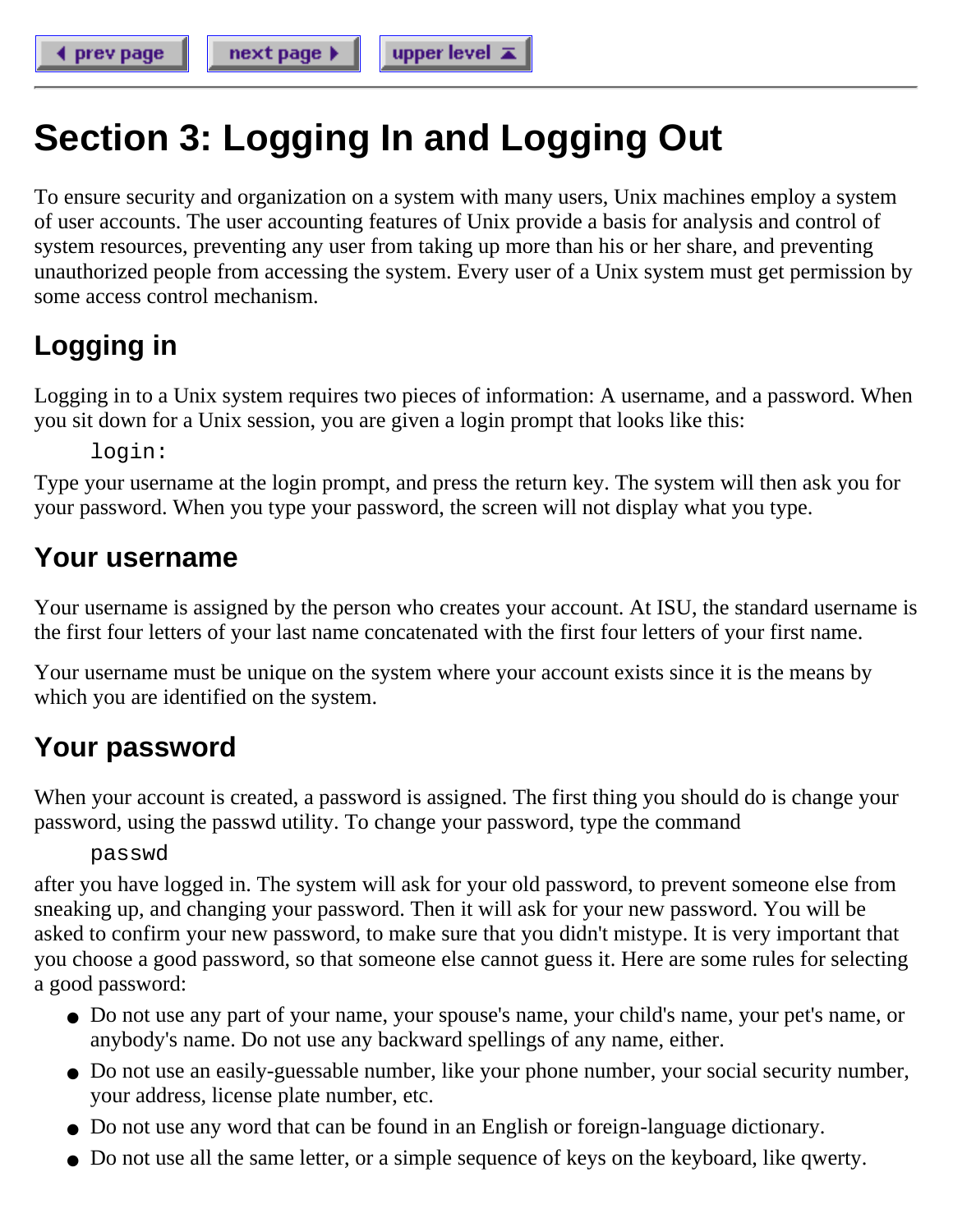- **Do** use a mix of upper-case and lower-case letters, numbers, and control characters.
- **Do** use at least six characters.

If you have accounts on multiple machines, use a different password on each machine. Do not choose a password that is so difficult to remember that you must write it down.

## **Logging Out**

When you're ready to quit, type the command

exit

Before you leave your terminal, make sure that you see the login prompt, indicating that you have successfully logged out. If you have left any unresolved processes, the Unix system will require you to resolve them before it will let you log out. Some shells will recognize other commands to log you out, like "logout" or even "bye".

It is always a good idea to clear the display before you log out, so that the next user doesn't get a screenful of information about you, your work, or your user account. You can type the command

clear

right before you log out, or you can press the return key until all the information is scrolled off the screen.

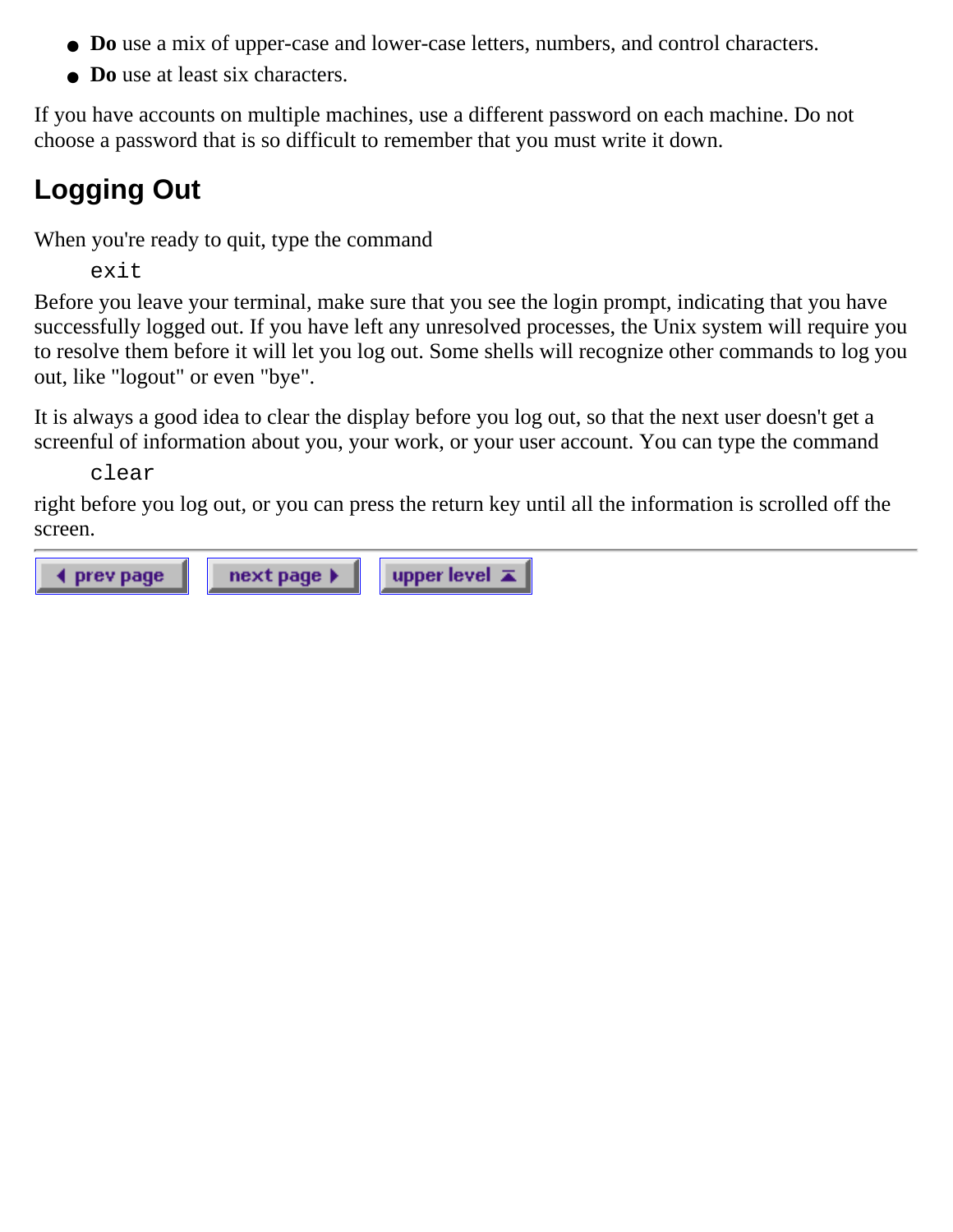# <span id="page-8-0"></span>**Section 4: The Unix Shell**

The shell is perhaps the most important program on the Unix system, from the end-user's standpoint. The shell is your interface with the Unix system, the middleman between you and the kernel.

**CONCEPT:** The shell is a type of program called an *interpreter*. An interpreter operates in a simple loop: It accepts a command, interprets the command, executes the command, and then waits for another command. The shell displays a "prompt," to notify you that it is ready to accept your command.



The shell recognizes a limited set of commands, and you must give commands to the shell in a way that it understands: Each shell command consists of a command name, followed by command options (if any are desired) and command arguments (if any are desired). The command name, options, and arguments, are separated by blank space.

**CONCEPT:** The shell is a program that the Unix kernel runs for you. A program is referred to as a *process* while the kernel is running it. The kernel can run the same shell program (or any other program) simultaneously for many users on a Unix system, and each running copy of the program is a separate process.

Many basic shell commands are actually subroutines built in to the shell program. The commands that are not built in to the shell require the kernel to start another process to run them.

**CONCEPT:** When you execute a non built-in shell command, the shell asks the kernel to create a new subprocess (called a "child" process) to perform the command. The child process exists just long enough to execute the command. The shell waits until the child process finishes before it will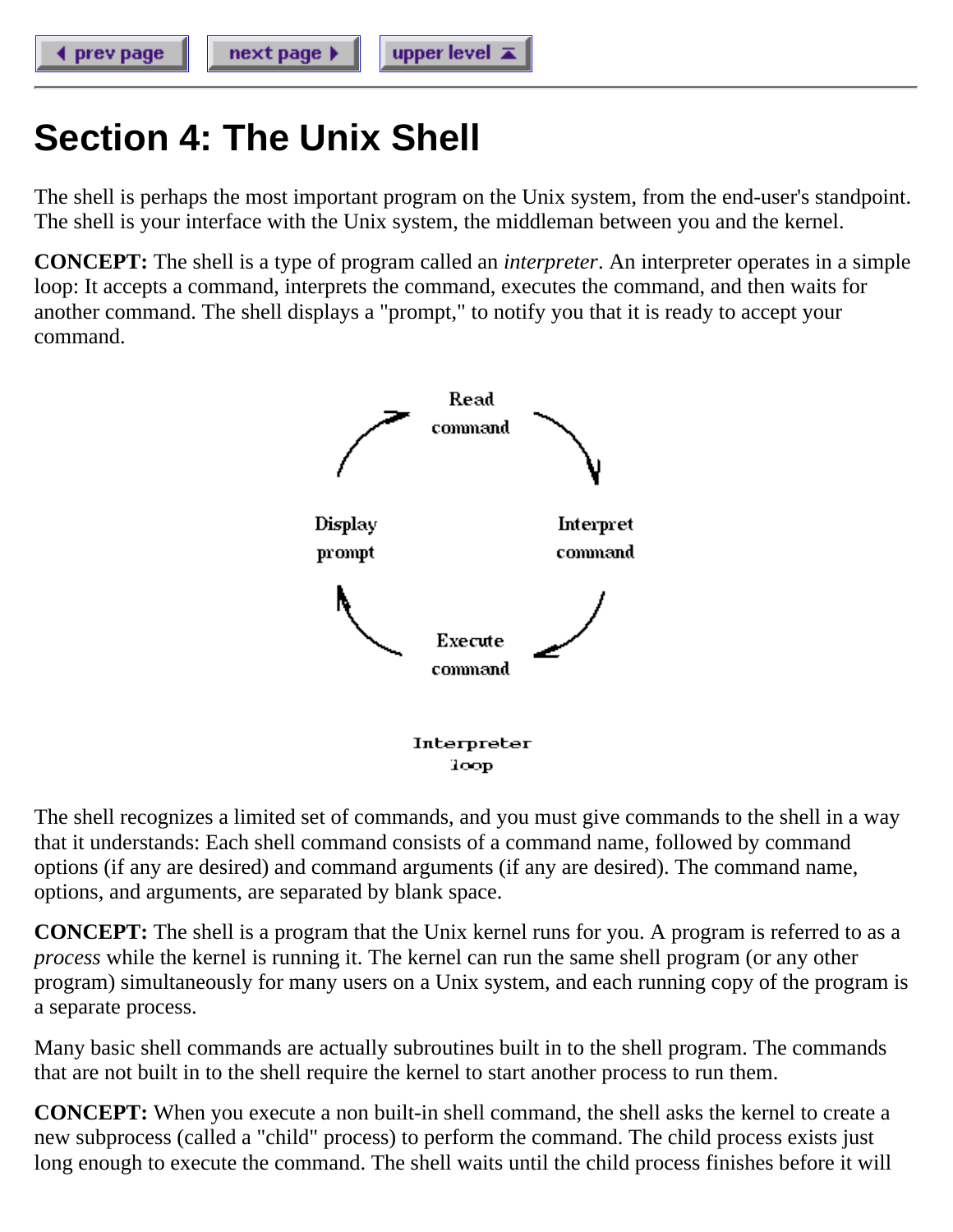accept the next command.

**EXERCISE:** Explain why the exit (logout) procedure must be built in to the shell.

**EXPLANATION:** If the logout procedure were not built in to the shell, the kernel would start a new child process to run it. The new process would logout, and then return you to the original shell. You would thus find yourself back where you started, without having logged out.

Unlike DOS, the Unix shell is case-sensitive, meaning that an uppercase letter is not equivalent to the same lower case letter (i.e., "A" is not equal to "a"). Most all Unix commands are lower case.

## **Entering shell commands**

The basic form of a Unix command is: **commandname [-options] [arguments]**

The command name is the name of the program you want the shell to execute. The command options, usually indicated by a dash, allow you to alter the behavior of the command. The arguments are the names of files, directories, or programs that the command needs to access.

The square brackets ([and ]) signify optional parts of the command that may be omitted.

**EXAMPLE:** Type the command

 $ls -l /t$ mp

to get a long listing of the contents of the /tmp directory. In this example, "ls" is the command name, "-l" is an option that tells ls to create a long, detailed output, and "/tmp" is an argument naming the directory that ls is to list.

## **Aborting a shell command**

Most Unix systems will allow you to abort the current command by typing Control-C. To issue a Control-C abort, hold the control key down, and press the "c" key.

## **Special characters in Unix**

Unix recognizes certain special characters, called "meta characters," as command directives. The shell meta characters are recognized anywhere they appear in the command line, even if they are not surrounded by blank space. For that reason, it is safest to only use the characters A-Z, a-z, 0-9, and the period, dash, and underscore characters when naming files and directories on Unix. If your file or directory has a shell meta character in the name, you will find it difficult to use the name in a shell command.

The shell meta characters include:

\ / < > ! \$ % ^ & \* | { } [ ] " ' ` ~ ;

Different shells may differ in the meta characters recognized.

The meaning of some of the meta characters, and ways to use them, will be introduced as the tutorial progresses.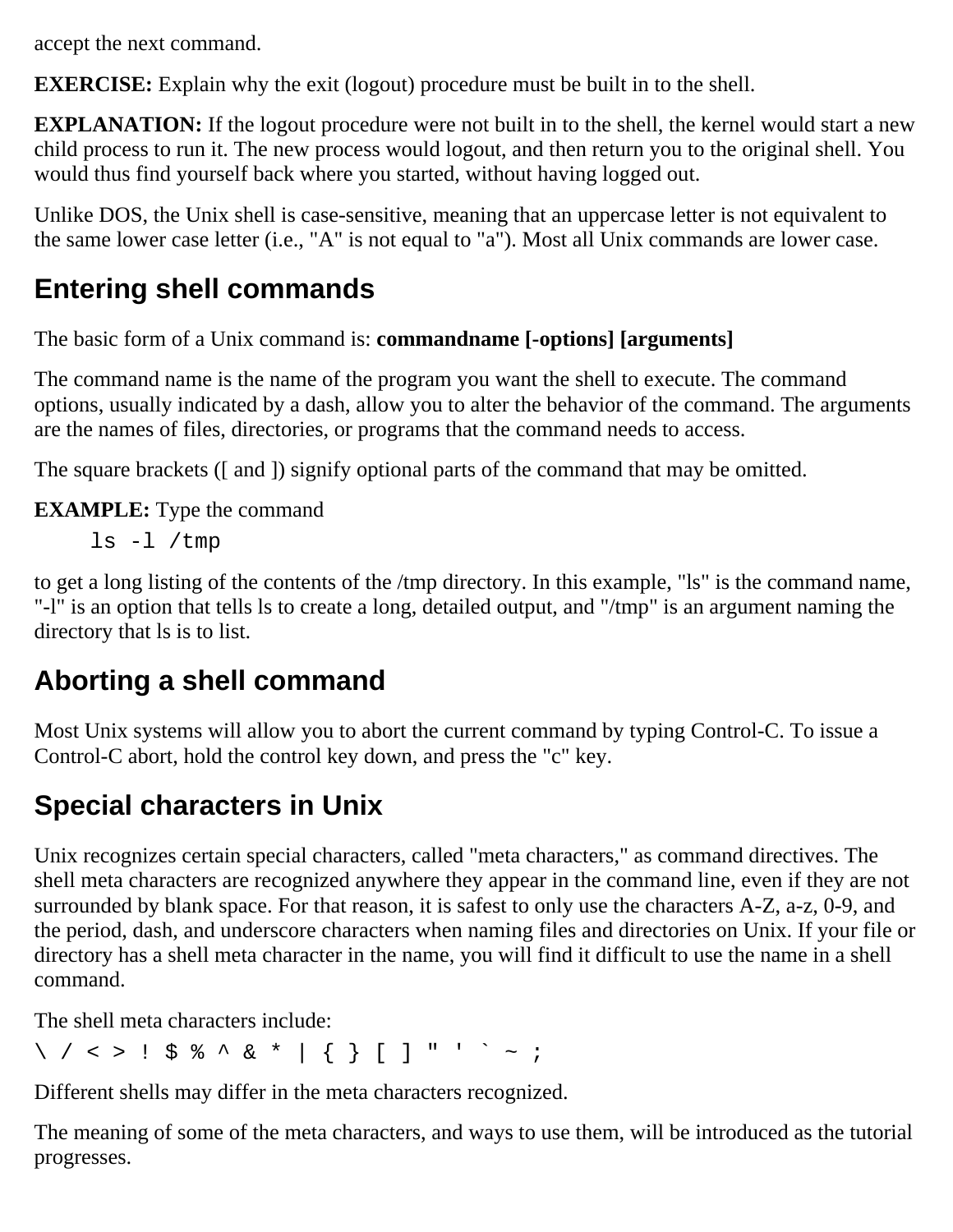## **Getting help on Unix**

To access the on-line manuals, use the **man** command, followed by the name of the command you need help with.

### **EXAMPLE:** Type

man ls

to see the manual page for the "ls" command.

**EXAMPLE:** To get help on using the manual, type

man man

to the Unix shell.

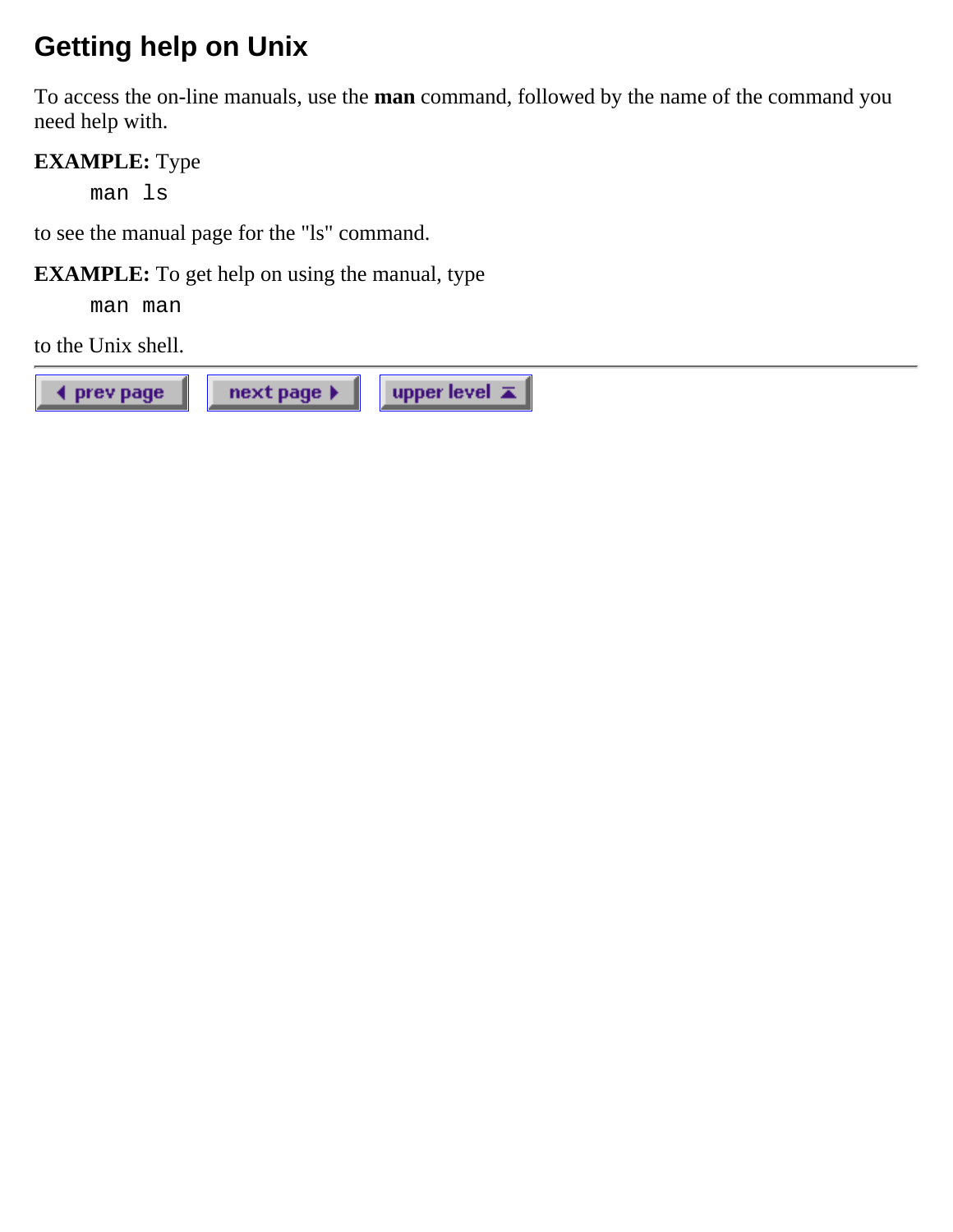# <span id="page-11-0"></span>**Section 5: Working with Files and Directories**

Here is an index to the topics in this section:

- [The Unix filesystem structure and paths](#page-11-1)
- [File and directory permissions](#page-12-0)
- [Changing directories](#page-14-0)
- [Listing the contents of a directory](#page-15-0)
- [Viewing the contents of a file](#page-16-0)
- [Copying files and directories](#page-17-0)
- [Moving and renaming files](#page-17-1)
- [Removing files](#page-17-2)
- [Creating a directory](#page-18-0)
- [Removing a directory](#page-18-1)

### <span id="page-11-1"></span>**The Unix filesystem structure**

All the stored information on a Unix computer is kept in a *filesystem*. Any time you initiate a shell login session, the shell considers you to be located somewhere within a filesystem. Although it may seem strange to be "located" somewhere in a computer's filesystem, the concept is not so different from real life. After all, you can't just *be*, you have to be *somewhere*. The place in the filesystem tree where you are located is called the *current working directory*.

**CONCEPT:** The Unix filesystem is hierarchical (resembling a tree structure). The tree is anchored at a place called the root, designated by a slash "/". Every item in the Unix filesystem tree is either a file, or a directory. A directory is like a container. A directory can contain files, and other directories. A directory contained within another is called the *child* of the other. A directory in the filesystem tree may have many children, but it can only have one parent. A file can hold information, but cannot contain other files, or directories.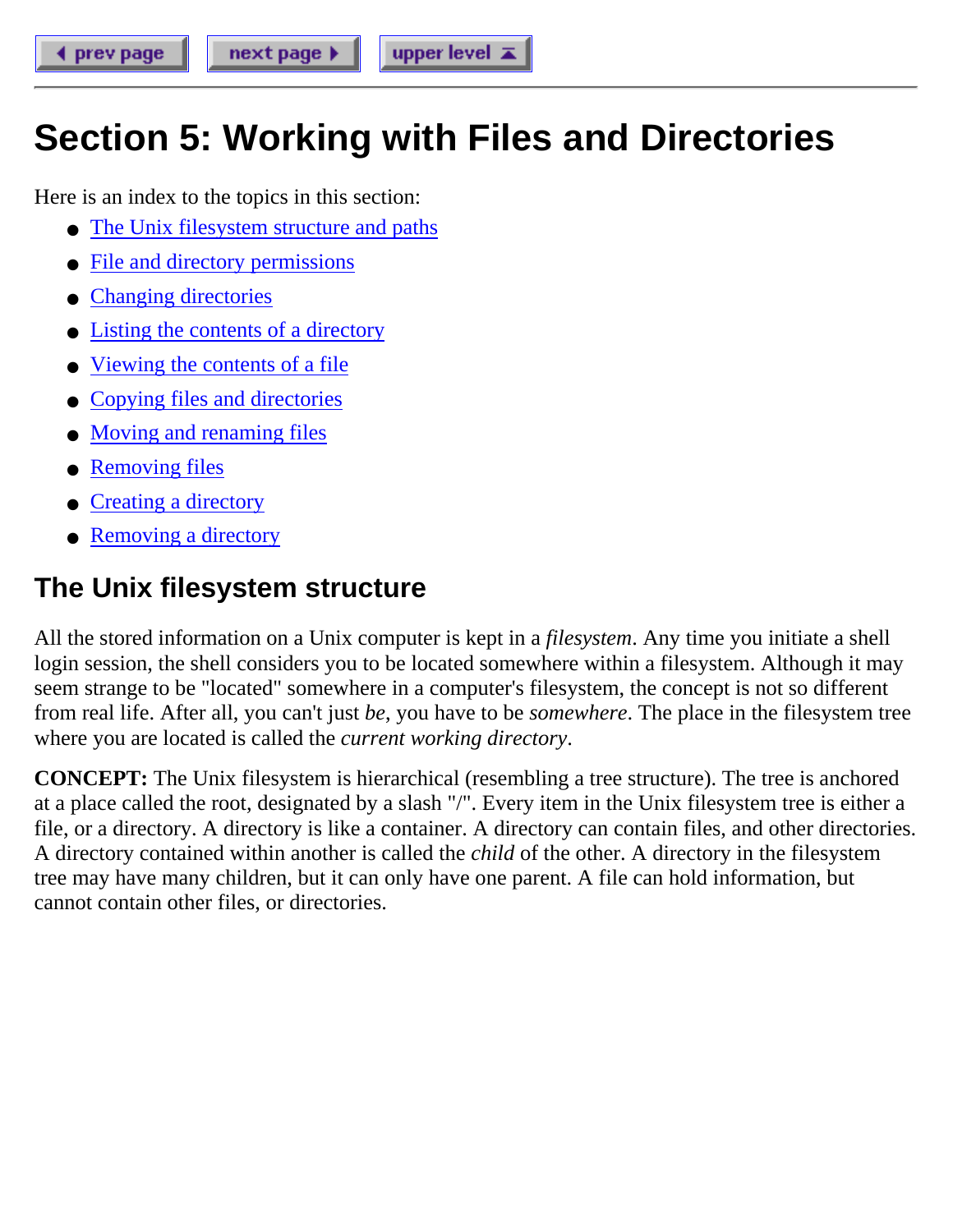

Part of the filesystem tree

**CONCEPT:** To describe a specific file or directory in the filesystem hierarchy, you must specify a "path." The path to a location can be defined as an *absolute path,* starting from the root anchor point, or as a *relative path*, starting from the current location. When specifying a path, you simply trace a route through the filesystem tree, listing the sequence of directories you pass through as you go from one point to another. Each directory listed in the sequence is separated by a slash.

It is initially confusing to some that Unix uses the slash character "/" to denote the filesystem root directory, and as a directory separator in paths. Just remember, when the slash is the first thing in the path to the file or directory, the path begins at the root directory. Otherwise, the slash is a separator.

Unix provides the shorthand notation of "." to refer to the current location, and ".." to refer to the parent directory. Because Unix filesystem trees have no loops, the ".." notation refers unambiguously to the directory's parent.

**EXERCISE:** Specify the absolute path to the directory named "jon" at the bottom of the tree diagram.

**EXPLANATION:** Since the absolute path must always begin at the root (*/*) directory, the path would be:

/users/admin/jon

**EXERCISE:** Specify the relative path from the directory named "student" to the directory named "jon" in the tree diagram.

**EXPLANATION:** Starting from the student directory, we would first have to move up the filesystem tree (using the ".." notation) to the directory called "users" before we could descend to the directory called "jon". The path would be:

<span id="page-12-0"></span>../admin/jon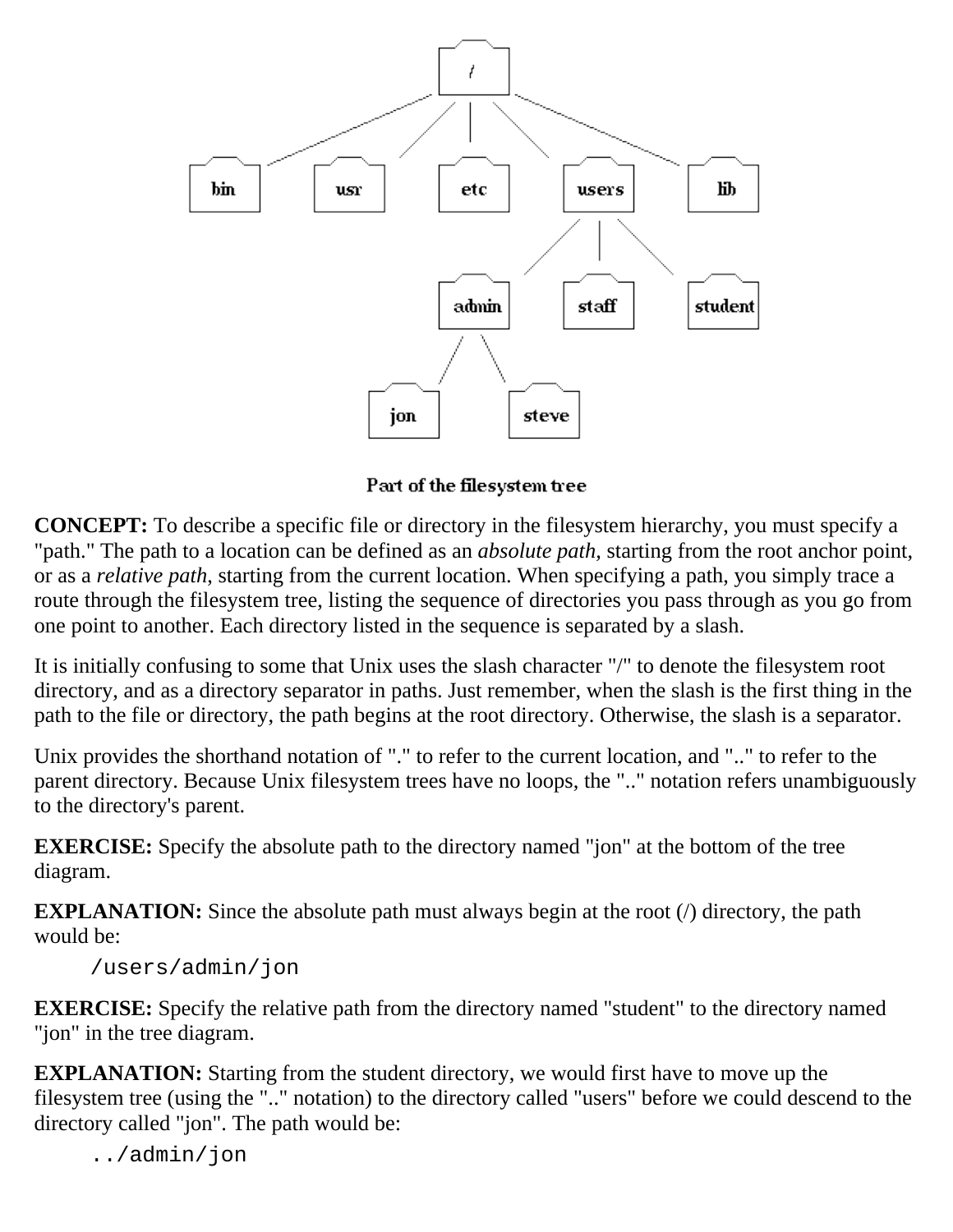## **File and directory permissions**

**CONCEPT:** Unix supports access control. Every file and directory has associated with it ownership, and access permissions. Furthermore, one is able to specify those to whom the permissions apply.

Permissions are defined as read, write, and execute. The read, write, and execute permissions are referred to as r, w, and x, respectively.

Those to whom the permissions apply are the user who owns the file, those who are in the same group as the owner, and all others. The user, group, and other permissions are referred to as u, g, and o, respectively.

**A short note on groups:** Unix allows users to be placed in groups, so that the control of access is made simpler for administrators.

#### **The meaning of file and directory permissions**

Read permission

For a file, read permission allows you to view the contents of the file. For a directory, read permission allows you to list the directory's contents.

Write permission

For a file, write permission allows you to modify the contents of the file. For a directory, write permission, along with execute permission, allows you to alter the contents of the directory, i.e., to add and delete files and subdirectories.

Execute permission

For a file, execute permission allows you to run the file, if it is an executable program, or script. Note that file execute permission is irrelevant for non executable files. For a directory, execute permission allows you to refer to the contents of the directory. Without execute permission on a directory, read and write permissions within that directory are limited.

### **Viewing permissions**

To see the permissions on a file, use the ls command, with the -l option.

**EXAMPLE:** Execute the command

ls -l /etc/passwd

to view the information on the system password database. The output should look similar to this:

-rw-r--r-- 1 root sys 41002 Apr 17 12:05 /etc/passwd

The first 10 characters describe the access permissions. The first dash indicates the type of file (d for directory, s for special file, - for a regular file). The next three characters ("rw-") describe the permissions of the owner of the file: read and write, but no execute. The next three characters ("r--") describe the permissions for those in the same group as the owner: read, no write, no execute. The next three characters describe the permissions for all others: read, no write, no execute.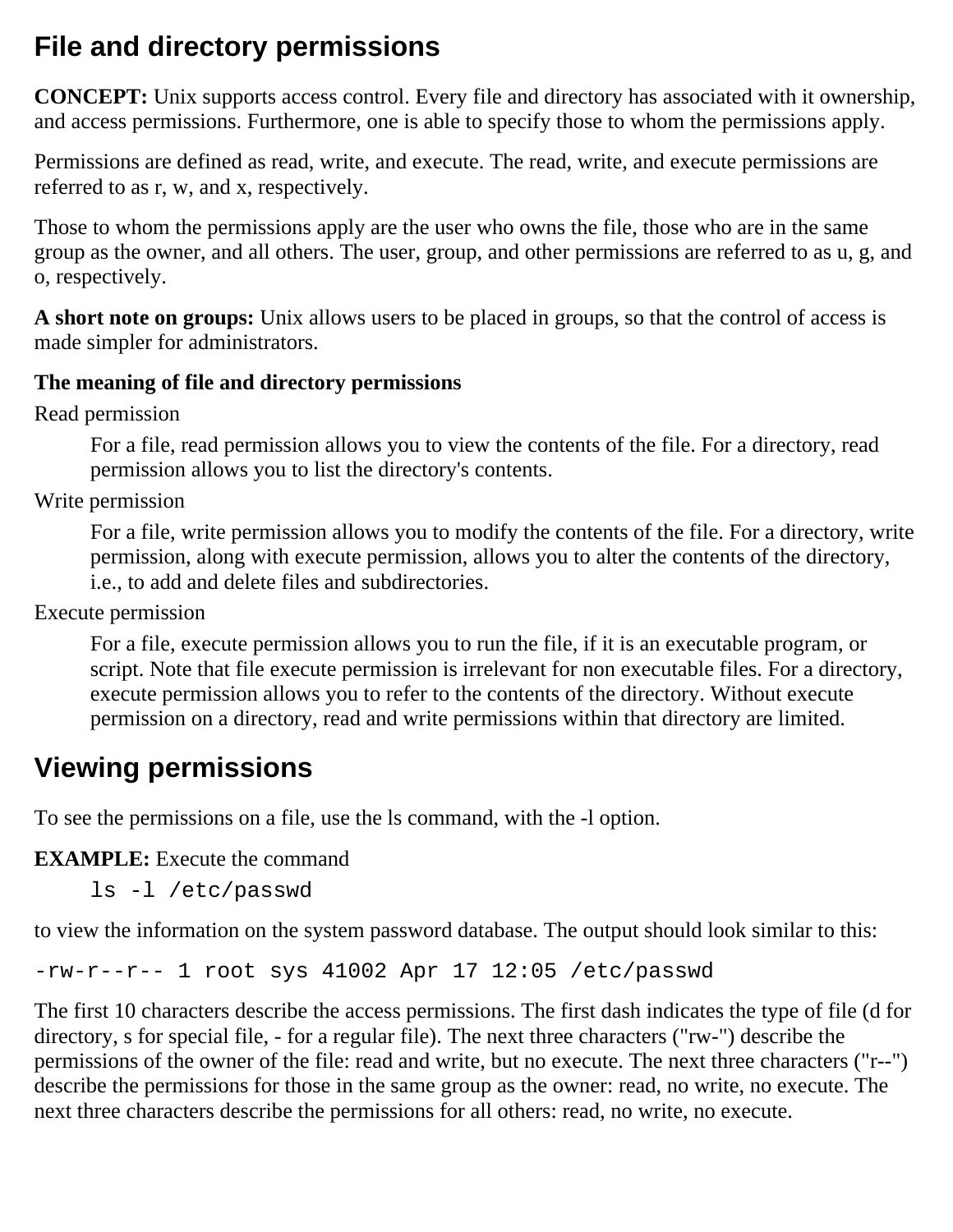## **Setting permissions**

Unix allows you to set the permissions on files that you own. The command to change the file permission mode is chmod. Chmod requires you to specify the new permissions you want, and specify the file or directory you want the changes applied to.

To set file permissions, you may use to the "rwx" notation to specify the type of permissions, and the "ugo" notation to specify those the permissions apply to.

To define the kind of change you want to make to the permissions, use the plus sign (+) to add a permission, the minus sign  $\left(\frac{1}{2}\right)$  to remove a permission, and the equal sign  $\left(\frac{1}{2}\right)$  to set a permission directly.

**EXAMPLE:** Type the command

chmod  $q=rw-$  ~/.shrc

to change the file permissions on the file .shrc, in your home directory. Specifically, you are specifying group read access and write access, with no execute access.

**EXERCISE:** Change the permissions on the .shrc file in your home directory so that group and others have read permission only.

**EXPLANATION:** Typing the command

chmod  $qo=r-- \sim / .$ shrc

would accomplish the task.

You can also combine multiple operation codes in a single statement. Separate each operation code with a comma, and do not have any embedded space anywhere in the operation code sequence. For example:

chmod u=rwx,go=r-x foo

Would set owner permissions to rwx, with group and other permissions set to r-x.

## <span id="page-14-0"></span>**Changing Directories**

In Unix, your location in the filesystem hierarchy is known as your "current working directory." When you log in, you are automatically placed in your "home directory." To see where you are, type the command

pwd

which stands for "print working directory."

To change your location in the filesystem hierarchy, use the cd (change directory) command, followed by an argument defining where you want to go. The argument can be either an absolute path to the destination, or a relative path.

**EXAMPLE:** Type the command

```
cd /tmp
```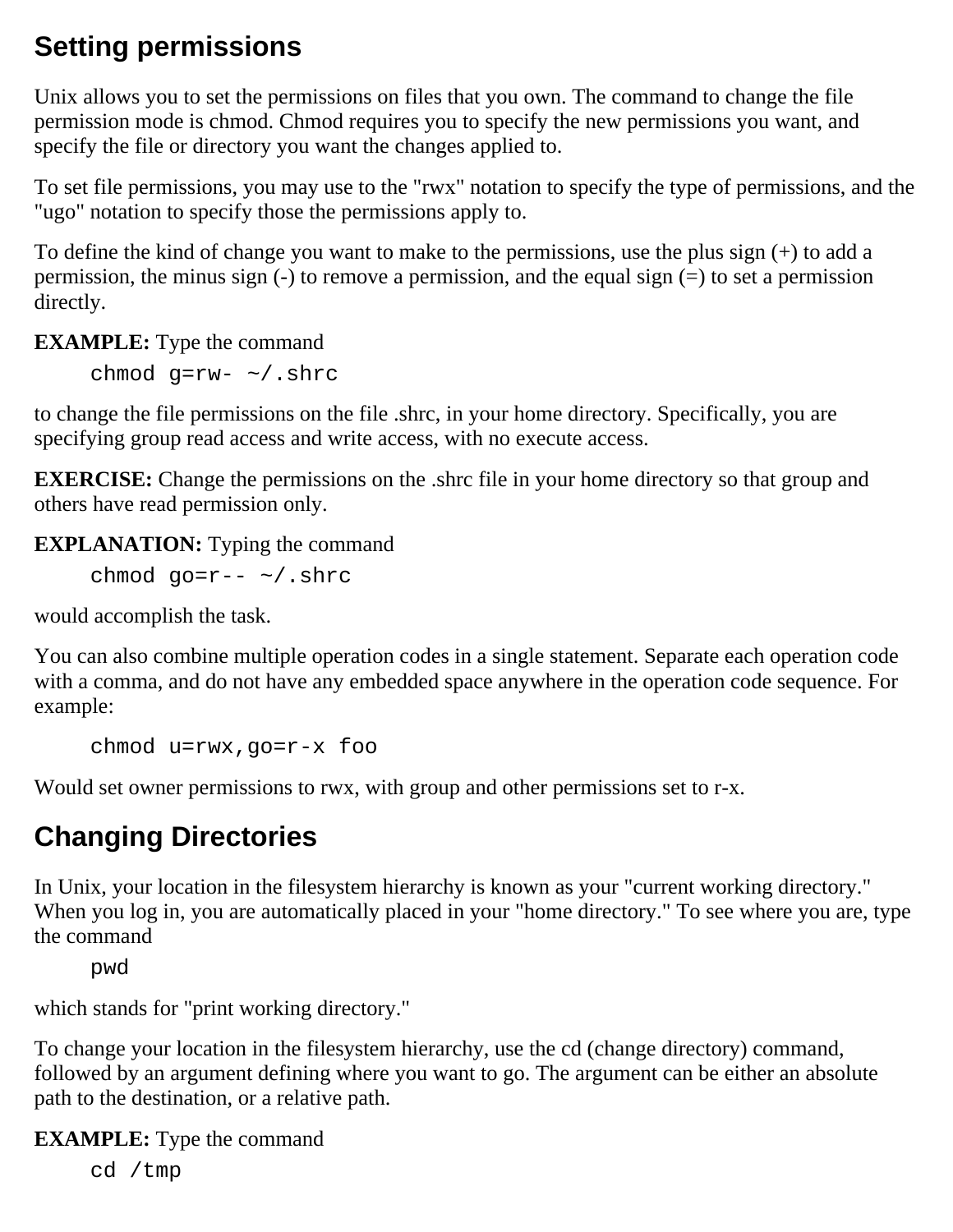to go to the /tmp directory. You can type

pwd

to confirm that you're actually there.

If you type the cd command without an argument, the shell will place you in your home directory.

**EXERCISE:** Type the command

pwd

and note the result. Then type

cd ..

to the shell. Type

pwd

again to see where you ended up.

**EXPLANATION:** The "cd .." command should have moved you up one level in the directory tree, because ".." is Unix shorthand for the parent directory. The result of the second "pwd" command should be the same as the first, with the last directory in the path omitted.

## <span id="page-15-0"></span>**Listing the contents of a directory**

The ls command allows you to see the contents of a directory, and to view basic information (like size, ownership, and access permissions) about files and directories. The ls command has numerous options, so see the manual page on ls (type man ls) for a complete listing. The ls command also accepts one or more arguments. The arguments can be directories, or files.

**EXAMPLE:** Type the command

 $ls -lR /lib/l*$ 

to the Unix shell.

In the example, the "l" and "R" options of the ls command are invoked together. Some commands permit you to group options in that way, and some commands require the options to be named separately, e.g.,  $\text{ls}$  -1 -R. The l option calls for a long output, and the R option causes ls to operate recursively, moving down directory trees.

The last part of the example, "/lib/l\*", directs the ls command to list files and directories in the /lib directory, that begin with the letter l. The wild card character, "\*", matches any character(s).

**EXERCISE:** Type the command

ls -m /etc/i\*g

to the shell. How did the shell respond, and why?

**EXPLANATION:** The shell responded by printing all the entries in the /etc directory that start with the letter i, and end with the letter g. The -m option causes the output to be streamed into a single line. See the manual page for ls to get a complete description of the ls command's options.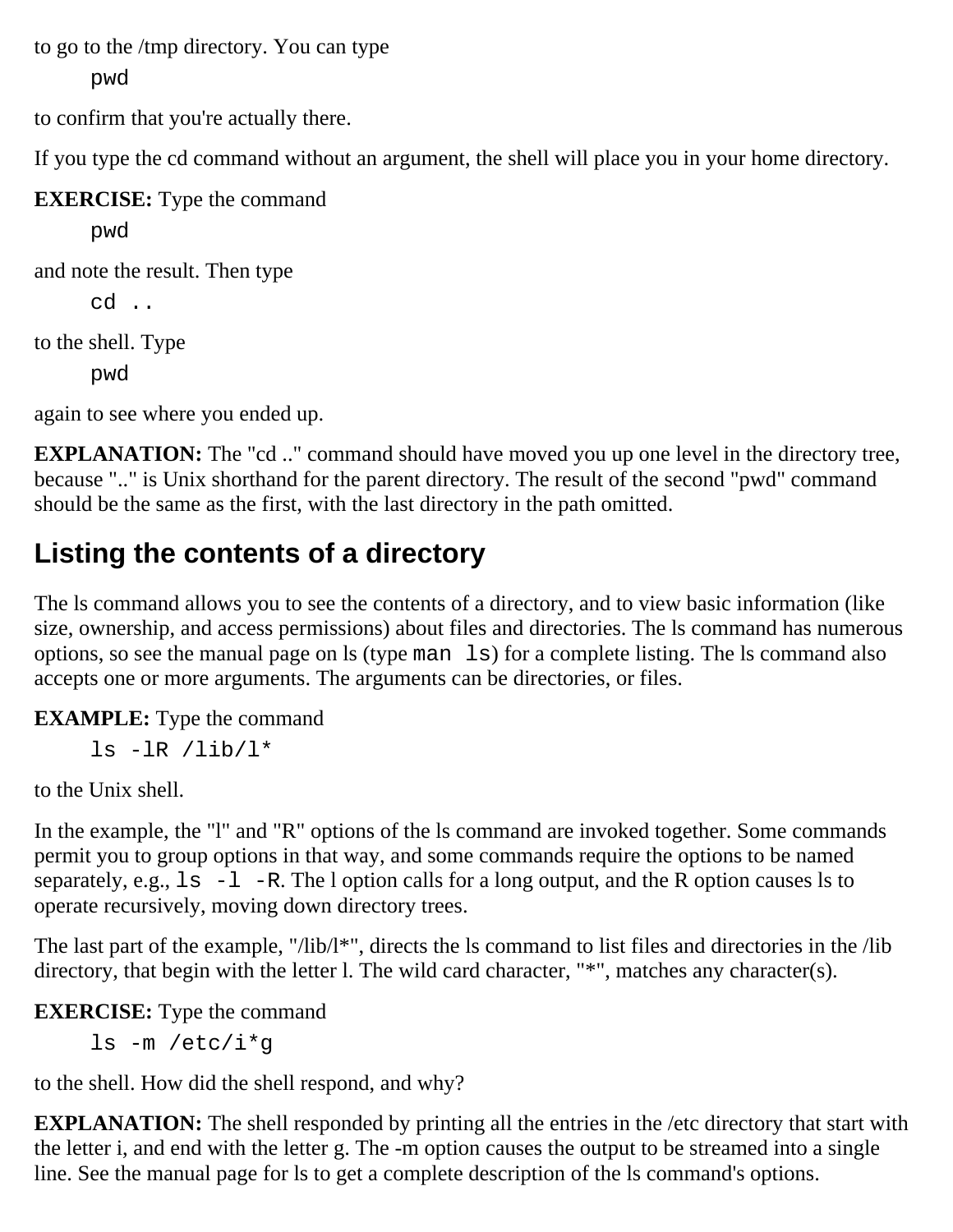**EXERCISE:** Find the permissions on your home directory.

**EXPLANATION:** There are many ways to accomplish this. You could type

cd

to get to your home directory, and then type

ls -la

The -a option instructs the ls command to list all files, including those that start with the period character (ls normally ignores files that begin with a period). The directory permissions are listed next to the "." symbol. Remember that "." is Unix shorthand for the current working directory.

## <span id="page-16-0"></span>**Viewing the contents of a file**

**CONCEPT:** Text files are intended for direct viewing, and other files are intended for computer interpretation.

The Unix file command allows you to determine whether an unknown file is in text format, suitable for direct viewing.

**EXERCISE:** Type the command

file /bin/sh

to see what kind of file the shell is.

**EXPLANATION:** The shell is a shared executable, indicating that the file contains binary instructions to be executed by the computer.

### **The cat command**

The cat command concatenates files and sends them to the screen. You can specify one or more files as arguments. Cat makes no attempt to format the text in any way, and long output may scroll off the screen before you can read it.

**EXAMPLE:** Send the contents of your .profile file to the screen by typing

cat ~/.profile

to the shell. The tilde character  $(\sim)$  is Unix shorthand for your home directory.

### **The more command**

The more command displays a text file, one screenful at a time. You can scroll forward a line at a time by pressing the return key, or a screenful at a time by pressing the spacebar. You can quit at any time by pressing the q key.

### **EXAMPLE:** Type

more /etc/rc

to the shell. Scroll down by pressing return, and by pressing the spacebar. Stop the more command from displaying the rest of the file by typing q.

### **The head and tail commands**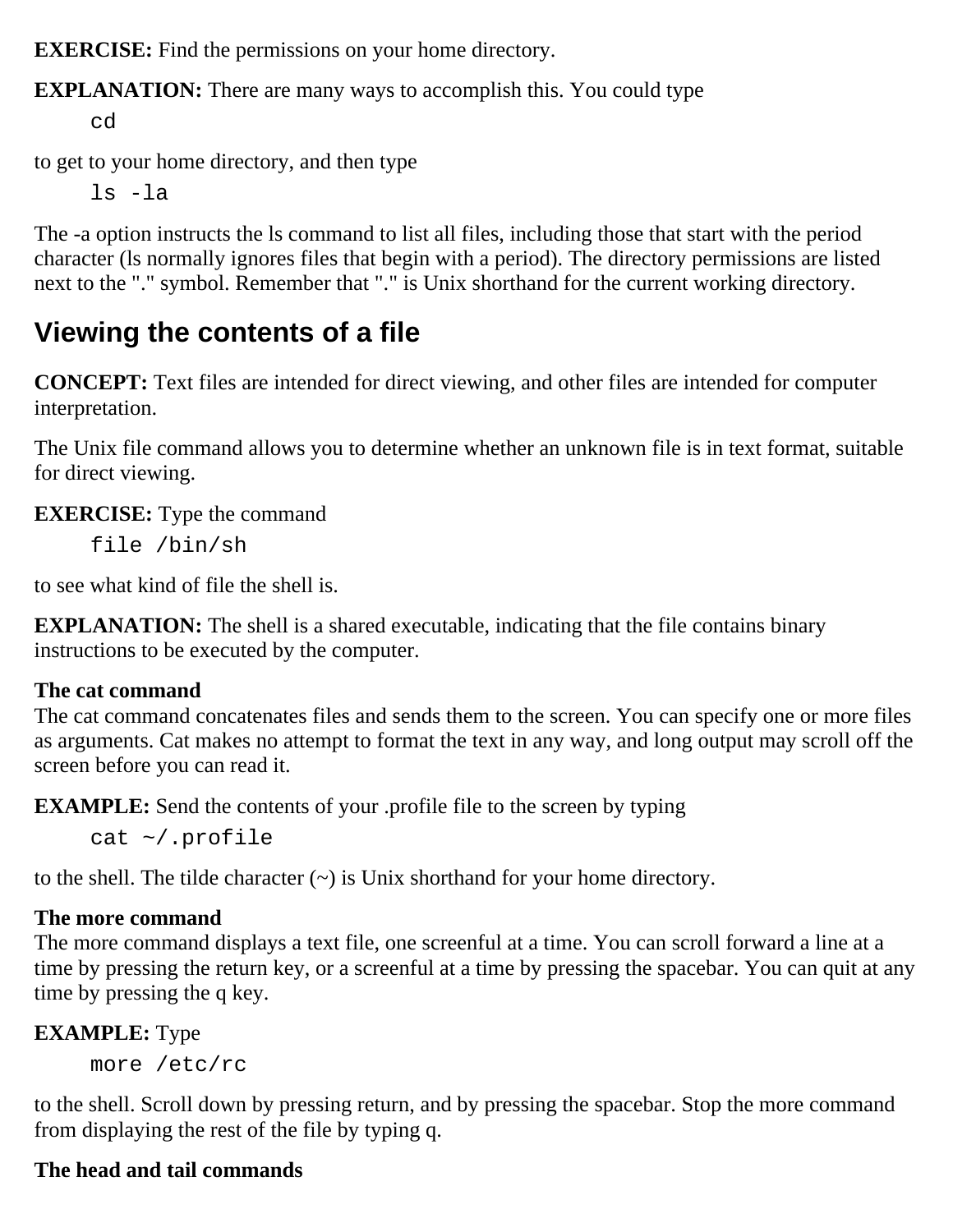The head command allows you to see the top part of a file. You may specify the number of lines you want, or default to ten lines.

### **EXAMPLE:** Type

head -15 /etc/rc

to see the first fifteen lines of the /etc/rc file.

The tail command works like head, except that it shows the last lines of of file.

### **EXAMPLE:** Type

tail /etc/rc

to see the last ten lines of the file /etc/rc. Because we did not specify the number of lines as an option, the tail command defaulted to ten lines.

## <span id="page-17-0"></span>**Copying files and directories**

The Unix command to copy a file or directory is cp. The basic cp command syntax is **cp source destination**.

### **EXAMPLE:** The command

cp ~/.profile ~/pcopy

makes a copy of your .profile file, and stores it in a file called "pcopy" in your home directory.

Before creating the new copy, the cp command is clever enough to check to see if a file or directory with the destination name already exists. If a file with that name already exists, the shell will overwrite the old file. If a directory with that name already exists, the shell will place the copy in that directory, and make the name of the new copy the same as the original.

**EXERCISE:** Describe the permissions necessary to successfully execute the command in the previous example.

**EXPLANATION:** To copy the .profile file, one must have read permission on the file, and execute permission in the directory where the file resides. To create the new file called pcopy, one must have write and execute permission in the directory where the file will be created.

## <span id="page-17-1"></span>**Moving and renaming files**

The Unix mv command moves files and directories. You can move a file to a different location in the filesystem, or change the name by moving the file within the current location.

### **EXAMPLE:** The command

```
mv ~/pcopy ~/qcopy
```
<span id="page-17-2"></span>takes the pcopy file you created in the cp exercise, and renames it "qcopy".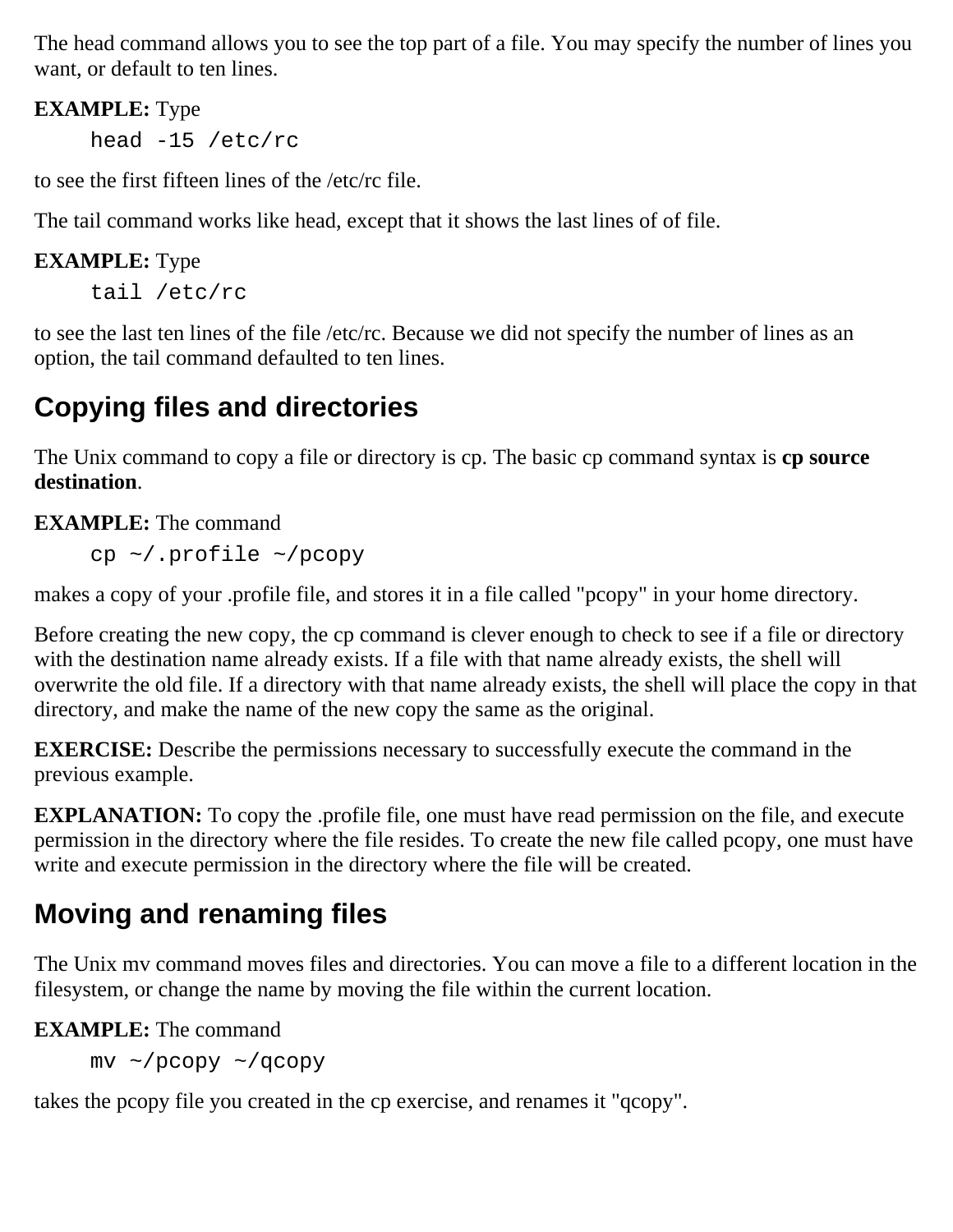### **Removing files**

The rm command is used for removing files and directories. The syntax of the rm command is **rm filename**. You may include many filenames on the command line.

**EXAMPLE:** Remove the the shrccopy file that you placed in your home directory in the section on moving files by typing

```
rm ~/.shrccopy
```
## <span id="page-18-0"></span>**Creating a directory**

The Unix mkdir command is used to make directories. The basic syntax is **mkdir directory-name**. If you do not specify the place where you want the directory created (by giving a path as part of the directory name), the shell assumes that you want the new directory placed within the current working directory.

**EXAMPLE:** Create a directory called foo within your home directory by typing

mkdir ~/foo

**EXERCISE:** Create a directory called bar, within the directory called foo, within your home directory.

**EXPLANATION:** Once the foo directory is created, you could just type

mkdir ~/foo/bar

Alternately, you could type

cd ~/foo; mkdir bar

In the second solution, two Unix commands are given, separated by a semicolon. The first part of the command makes foo the current working directory. The second part of the command creates the bar directory in the current working directory.

## <span id="page-18-1"></span>**Removing a directory**

The Unix rmdir command removes a directory from the filesystem tree. The rmdir command does not work unless the directory to be removed is completely empty.

The rm command, used with the -r option can also be used to remove directories. The rm -r command will first remove the contents of the directory, and then remove the directory itself.

**EXERCISE:** Describe how to remove the "foo" directory you created, using both rmdir, and rm with the -r option.

**EXPLANATION:** You could enter the commands

```
rmdir ~/foo/bar; rmdir ~/foo
```
to accomplish the task with the rmdir command. Note that you have to rmdir the bar subdirectory before you can rmdir the foo directory. Alternately, you could remove the foo directory with the command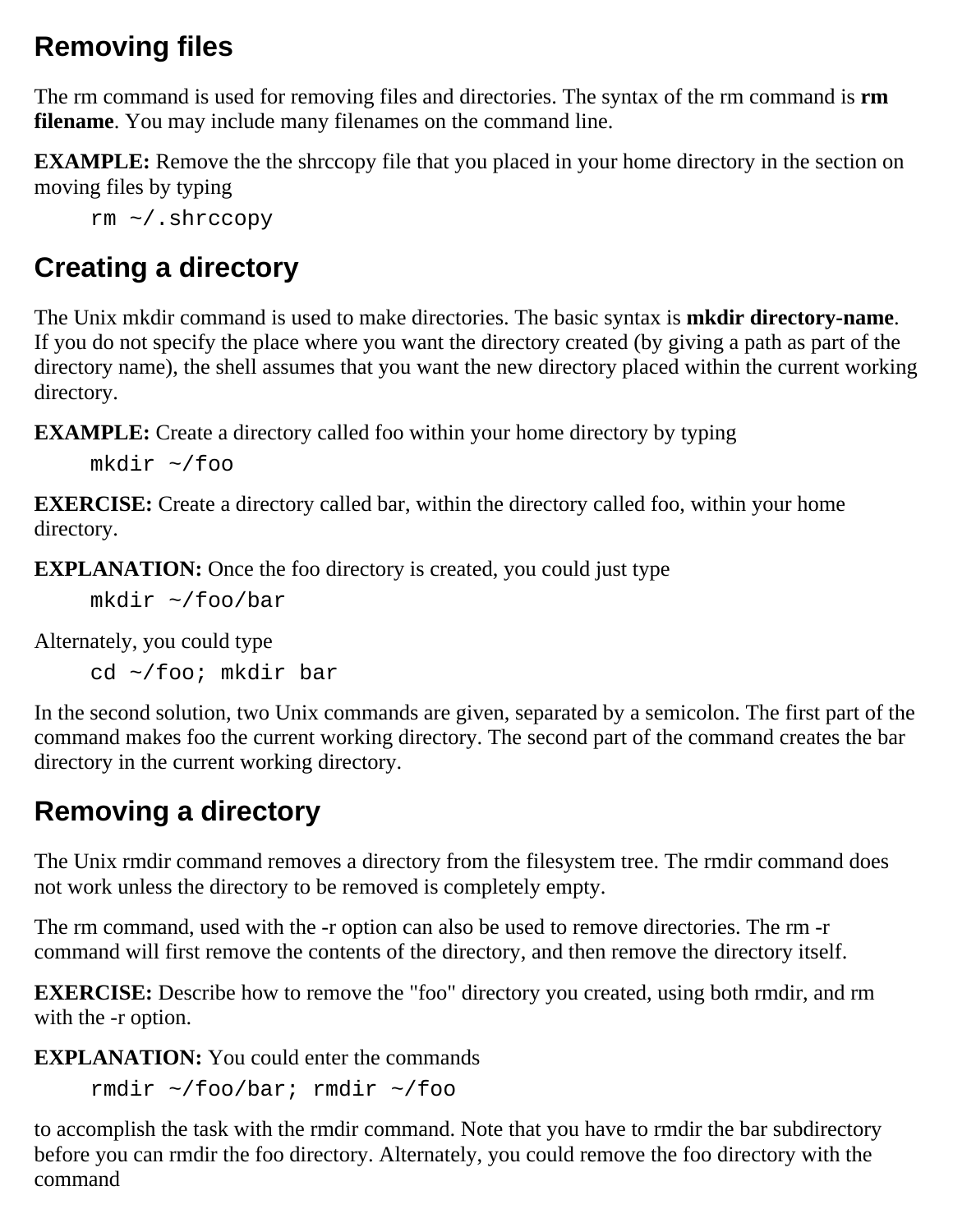◀ prev page

 $next page$ 

upper level  $\overline{\blacktriangle}$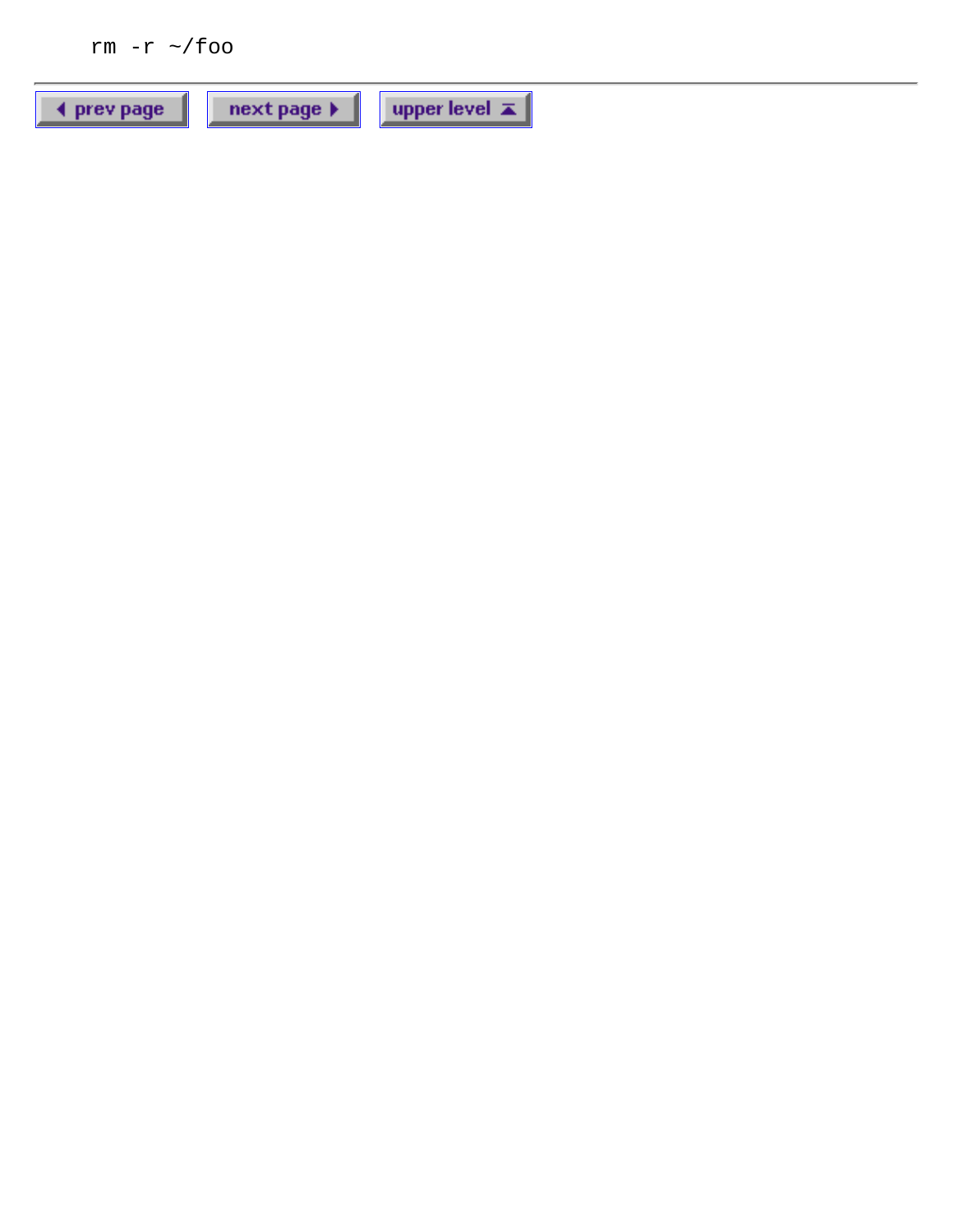# <span id="page-20-0"></span>**Section 6: Redirecting Input and Output**

**CONCEPT:** Every program you run from the shell opens three files: Standard input, standard output, and standard error. The files provide the primary means of communications between the programs, and exist for as long as the process runs.

The standard input file provides a way to send data to a process. As a default, the standard input is read from the terminal keyboard.

The standard output provides a means for the program to output data. As a default, the standard output goes to the terminal display screen.

The standard error is where the program reports any errors encountered during execution. By default, the standard error goes to the terminal display.

**CONCEPT:** A program can be told where to look for input and where to send output, using *input/output redirection*. Unix uses the "less than" and "greater than" special characters (< and >) to signify input and output redirection, respectively.

### **Redirecting input**

Using the "less-than" sign with a file name like this:

< file1

in a shell command instructs the shell to read input from a file called "file1" instead of from the keyboard.

**EXAMPLE:**Use standard input redirection to send the contents of the file /etc/passwd to the more command:

more < /etc/passwd

Many Unix commands that will accept a file name as a command line argument, will also accept input from standard input if no file is given on the command line.

**EXAMPLE:** To see the first ten lines of the /etc/passwd file, the command:

head /etc/passwd

will work just the same as the command:

head < /etc/passwd

### **Redirecting output**

Using the "greater-than" sign with a file name like this:

> file2

causes the shell to place the output from the command in a file called "file2" instead of on the screen.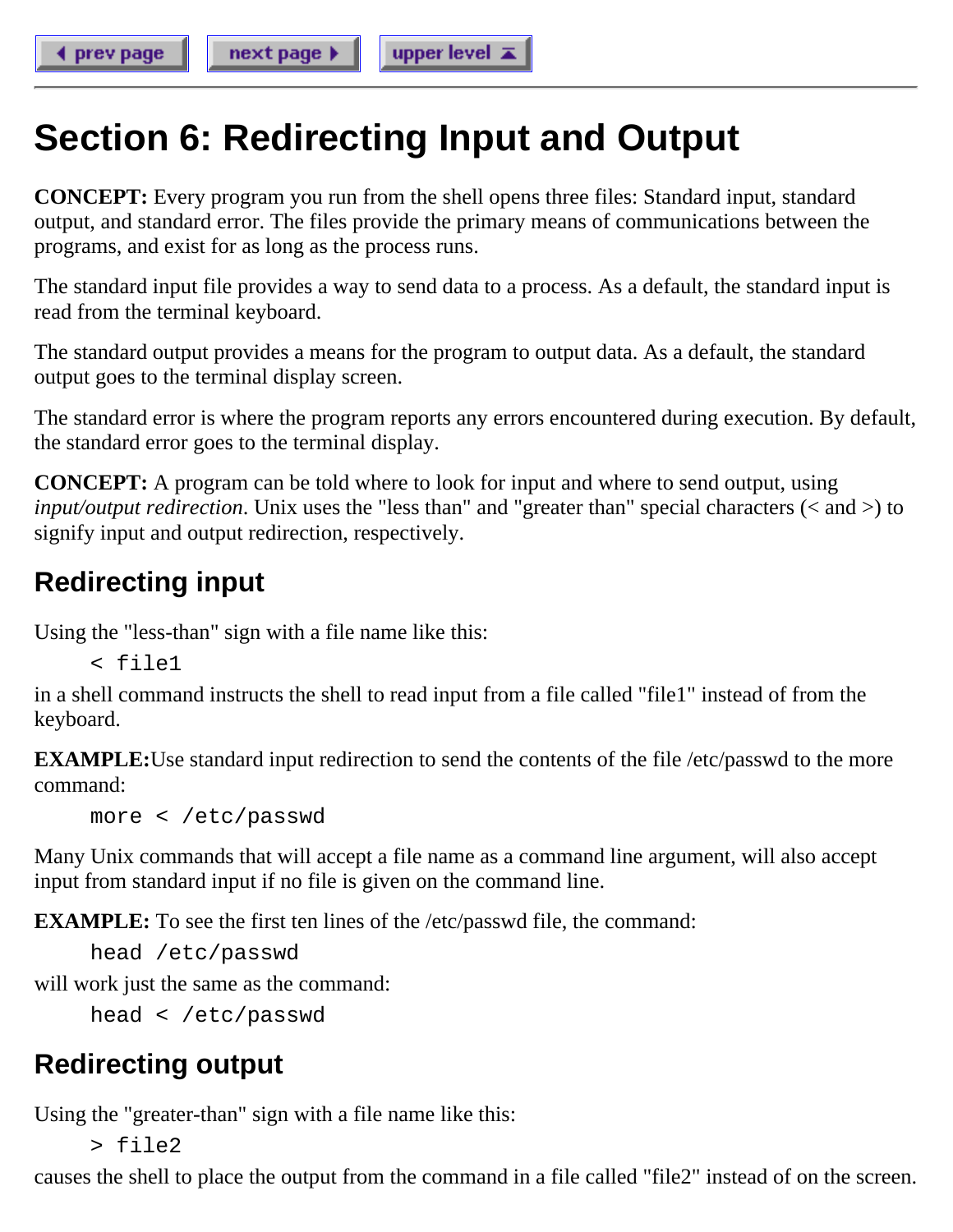If the file "file2" already exists, the old version will be overwritten.

**EXAMPLE:** Type the command

 $ls$  /tmp >  $\sim$ /ls.out

to redirect the output of the ls command into a file called "ls.out" in your home directory. Remember that the tilde  $(\sim)$  is Unix shorthand for your home directory. In this command, the ls command will list the contents of the /tmp directory.

Use two "greater-than" signs to append to an existing file. For example:

>> file2

causes the shell to append the output from a command to the end of a file called "file2". If the file "file2" does not already exist, it will be created.

**EXAMPLE:** In this example, I list the contents of the /tmp directory, and put it in a file called myls. Then, I list the contents of the /etc directory, and append it to the file myls:

```
ls /tmp > myls
ls /etc >> myls
```
### **Redirecting error**

Redirecting standard error is a bit trickier, depending on the kind of shell you're using (there's more than one flavor of shell program!). In the POSIX shell and ksh, redirect the standard error with the symbol "2>".

**EXAMPLE:** Sort the /etc/passwd file, place the results in a file called foo, and trap any errors in a file called err with the command:

```
sort < /etc/passwd > foo 2> err
```
**4 prev page** 

 $next$  page  $\blacktriangleright$ 

upper level  $\mathbf{z}$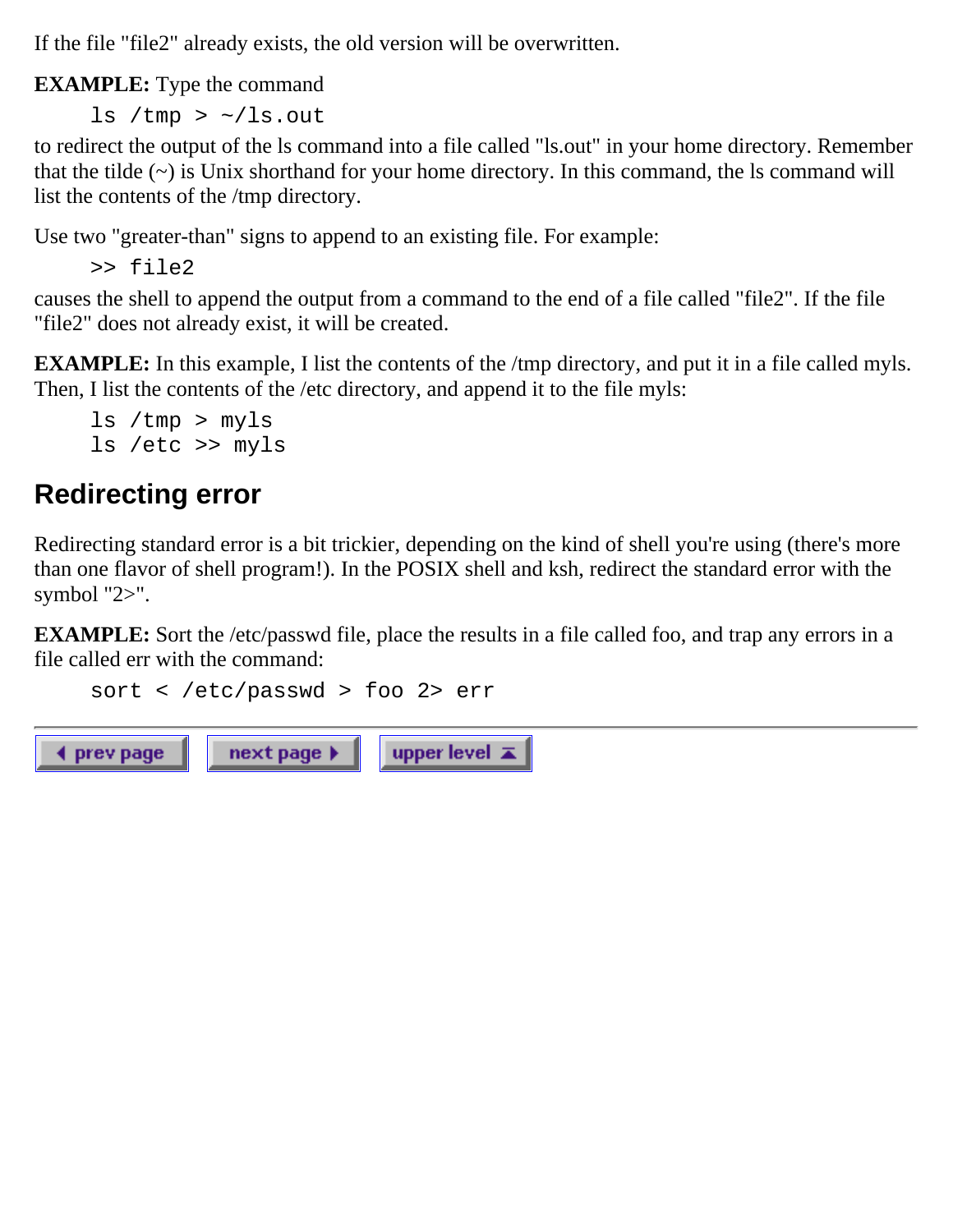# <span id="page-22-0"></span>**Section 7: Pipelines and Filters**

**CONCEPT:** Unix allows you to connect processes, by letting the standard output of one process feed into the standard input of another process. That mechanism is called a *pipe*.

Connecting simple processes in a pipeline allows you to perform complex tasks without writing complex programs.

**EXAMPLE:** Using the more command, and a pipe, you can manage the screen presentation of command output. Examine the contents of the /etc directory by typing

ls -l /etc | more

to the shell.

If you type "q" to exit the more command, where does the remaining output of the ls command go? The answer lies in the way pipelined processes communicate. When the kernel creates a process, each of the process's three file descriptors (standard input, standard output, standard error) is assigned an area, occupying a small block of the computer's memory. The pipeline is established when the contents of the ls command's output buffer is copied into the input buffer of the more command. When the more command is terminated, the Unix operating system will terminate the ls command, as it has nowhere to copy it's output.

**EXERCISE:** How could you use head and tail in a pipeline to display lines 25 through 75 of a file?

**ANSWER:** The command

cat file | head -75 | tail -50

would work. The cat command feeds the file into the pipeline. The head command gets the first 75 lines of the file, and passes them down the pipeline to tail. The tail command then filters out all but the last 50 lines of the input it received from head. It is important to note that in the above example, tail never receives the original file, but only sees the 75 lines that were passed to it by the head command.

It is easy for beginners to confuse the usage of the input/output redirection symbols < and >, with the usage of the pipe. Remember that input/output redirection connects processes with *files,* while the pipe connects processes with *other processes.*

### **Grep**

The grep utility is one of the most useful filters in Unix. Grep searches line-by-line for a specified pattern, and outputs any line that matches the pattern. The basic syntax for the grep command is **grep [-options] pattern [file]**. If the file argument is omitted, grep will read from standard input. It is always best to enclose the pattern within single quotes, to prevent the shell from misinterpreting the command.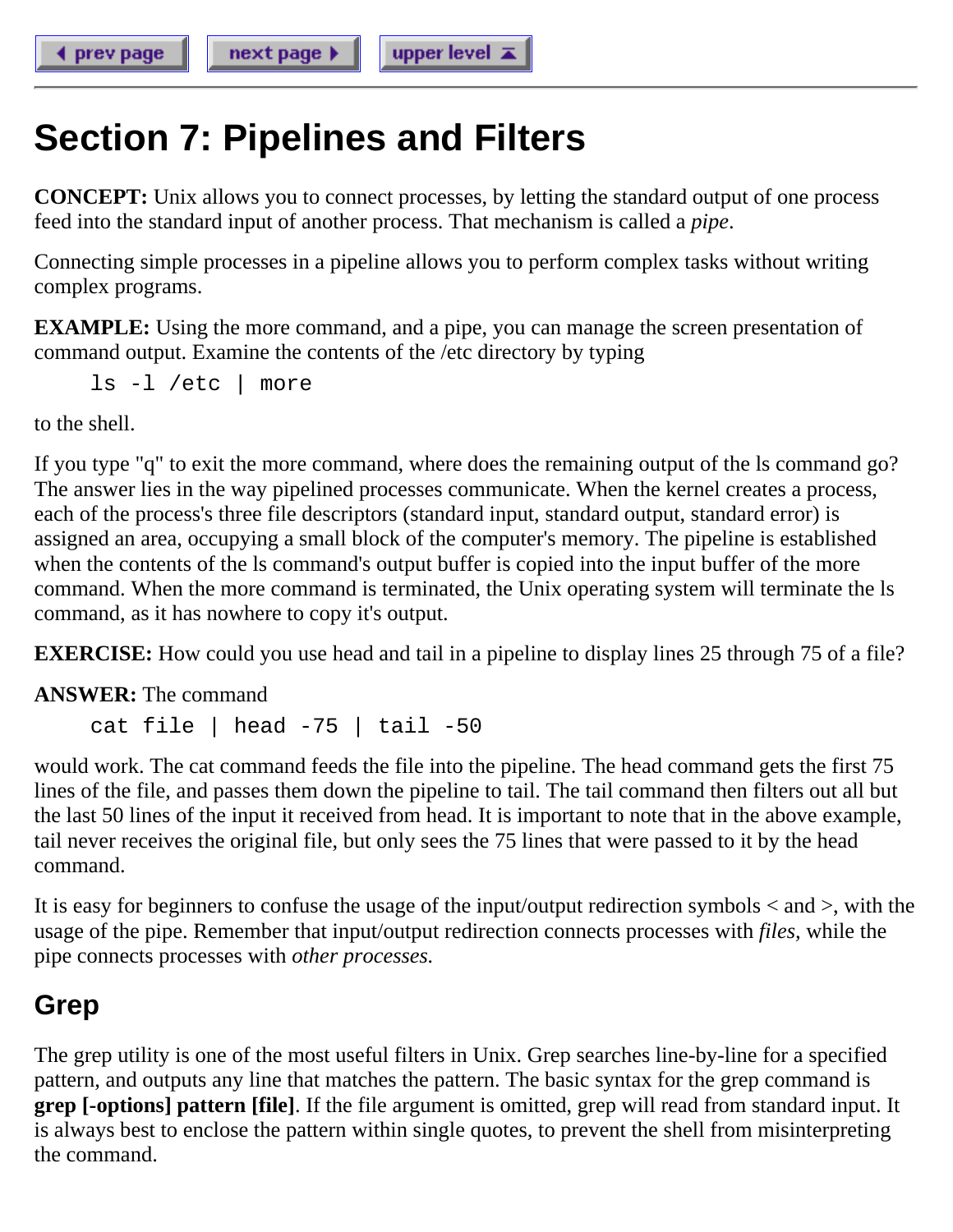The grep utility recognizes a variety of patterns, and the pattern specification syntax was taken from the vi editor. Here are some of the characters you can use to build grep expressions:

- $\bullet$  The caret ( $\land$ ) matches the beginning of a line.
- The dollar sign (\$) matches the end of a line.
- The period (.) matches any single character.
- The asterisk (\*) matches zero or more occurrences of the previous character.
- The expression [*a-b*] matches any characters that are lexically between *a* and *b*.

Note that some of the pattern matching characters are also shell meta characters. If you use one of those characters in a grep command, make sure to enclose the pattern in single quote marks, to prevent the shell from trying to interpret them.

**EXAMPLE:** Type the command

grep 'jon' /etc/passwd

to search the /etc/passwd file for any lines containing the string "jon".

**EXAMPLE:** Type the command

grep '^jon' /etc/passwd

to see the lines in /etc/passwd that begin with the character string "jon".

**EXERCISE:** List all the files in the /tmp directory owned by the user root.

### **EXPLANATION:** The command

ls -l /tmp | grep 'root'

would show a long listing of all files in the /tmp directory that contain the word "root". Note that files not owned by the root user may contain the string "root" somewhere in the name, and would appear in the output, but the grep filter can cut the down the number of lines of output you will have to look at.

**♦** prev page

 $next$  page  $\blacktriangleright$ 

upper level  $\boldsymbol{\Sigma}$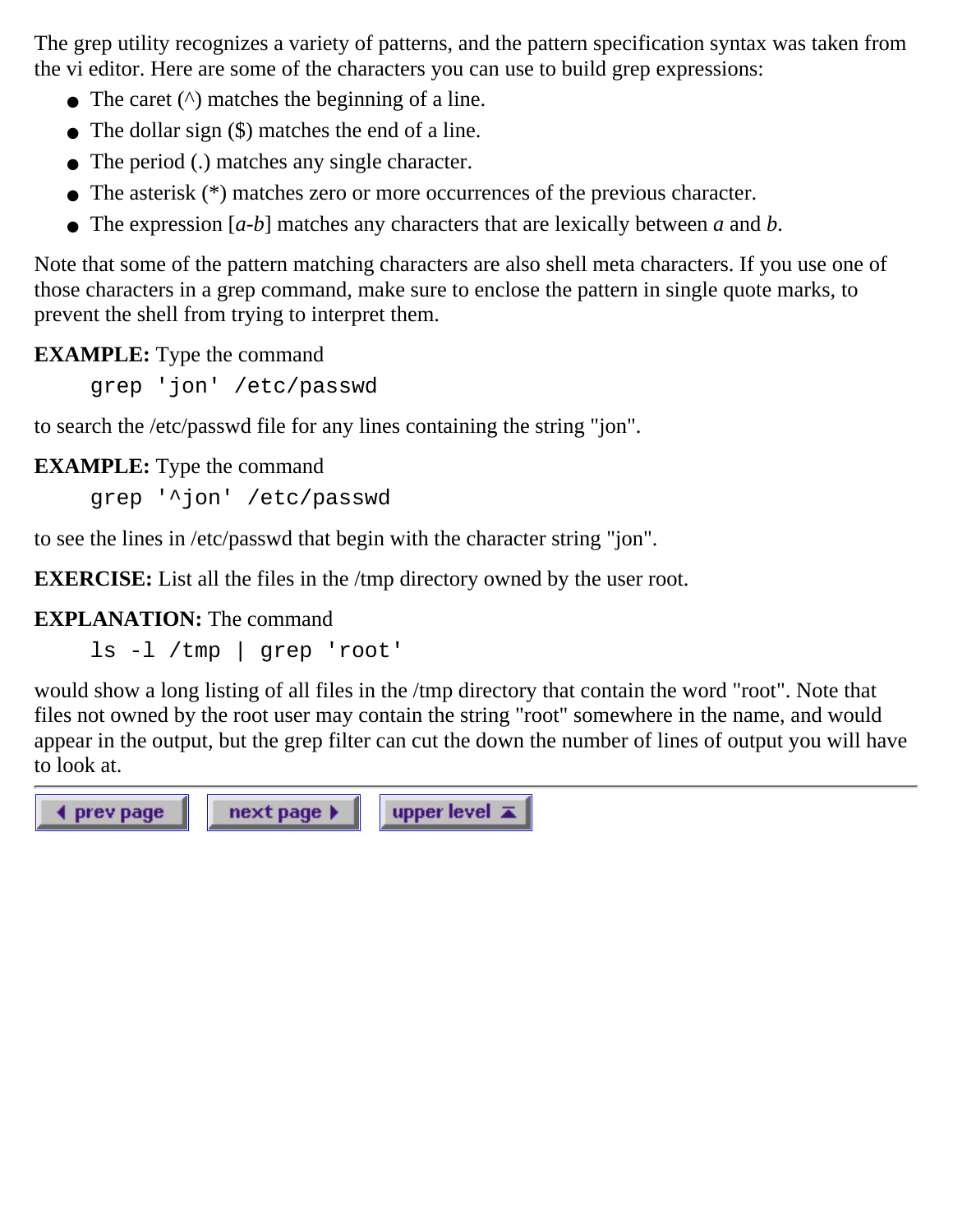# <span id="page-24-0"></span>**Section 8: Process Control and Multitasking**

**CONCEPT:** The Unix kernel can keep track of many processes at once, dividing its time between the jobs submitted to it. Each process submitted to the kernel is given a unique *process ID*.

Single-tasking operating systems, like DOS, or the Macintosh System, can only perform one job at a time. A user of a single-tasking system can switch to different windows, running different applications, but only the application that is currently being used is active. Any other task that has been started is *suspended* until the user switches back to it. A suspended job receives no operating system resources, and stays just as it was when it was suspended. When a suspended job is reactivated, it begins right where it left off, as if nothing had happened.

The Unix operating system will simultaneously perform multiple tasks for a single user. Activating an application does not have to cause other applications to be suspended.

Actually, it only *appears* that Unix is performing the jobs simultaneously. In reality, it is running only one job at a time, but quickly switching between all of its ongoing tasks. The Unix kernel will execute some instructions from job A, and then set job A aside, and execute instructions from job B. The concept of switching between queued jobs is called process scheduling.

### **Viewing processes**

Unix provides a utility called **ps** (process status) for viewing the status of all the unfinished jobs that have been submitted to the kernel. The ps command has a number of options to control which processes are displayed, and how the output is formatted.

**EXAMPLE:** Type the command

ps

to see the status of the "interesting" jobs that belong to you. The output of the ps command, without any options specified, will include the process ID, the terminal from which the process was started, the amount of time the process has been running, and the name of the command that started the process.

**EXAMPLE:** Type the command

ps -ef

to see a complete listing of all the processes currently scheduled. The -e option causes ps to include all processes (including ones that do not belong to you), and the -f option causes ps to give a long listing. The long listing includes the process owner, the process ID, the ID of the parent process, processor utilization, the time of submission, the process's terminal, the total time for the process, and the command that started the process.

**EXERCISE:** Use the ps command, and the grep command, in a pipeline to find all the processes owned by you.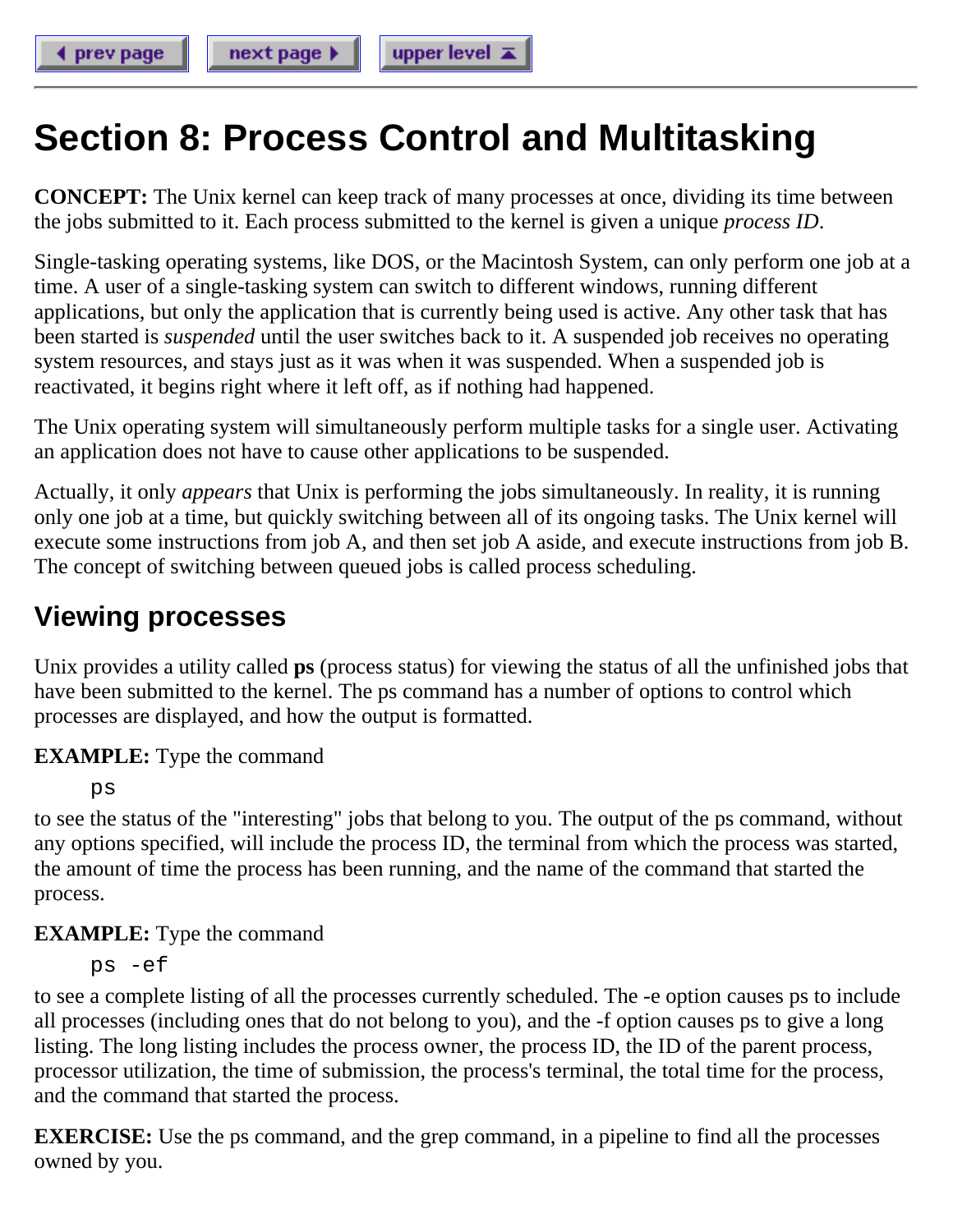**EXPLANATION:** The command

ps -ef | grep yourusername

where "yourusername" is replaced by your user name, will cause the output of the ps -ef command to be filtered for those entries that contain your username.

## **Killing processes**

Occasionally, you will find a need to terminate a process. The Unix shell provides a utility called **kill** to terminate processes. You may only terminate processes that you own (i.e., processes that you started). The syntax for the kill command is **kill [-options] process-ID**.

To kill a process, you must first find its process ID number using the ps command. Some processes refuse to die easily, and you can use the "-9" option to force termination of the job.

**EXAMPLE:** To force termination of a job whose process ID is 111, enter the command

```
kill -9 111
```
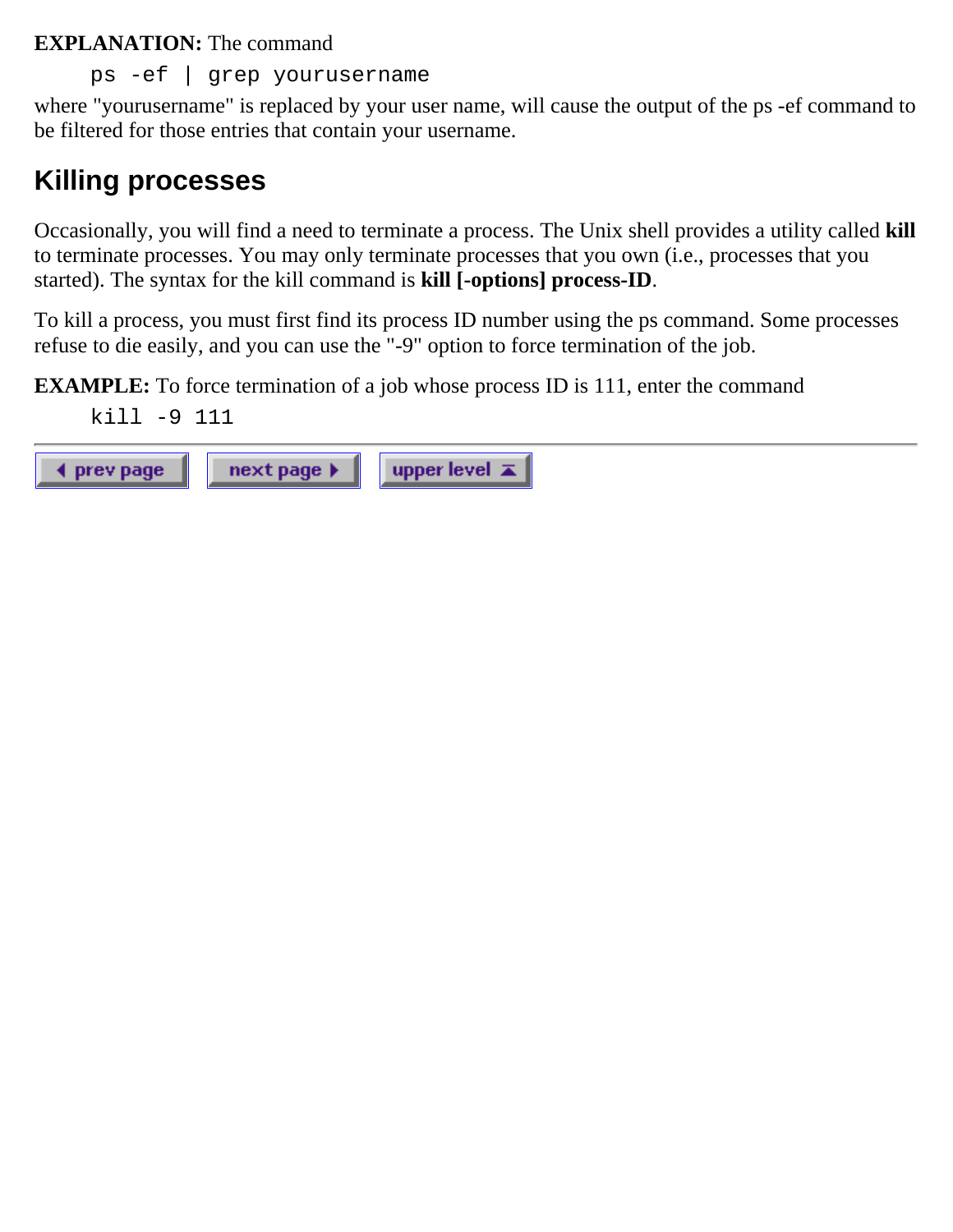# <span id="page-26-0"></span>**Section 9: Interaction and Job Control**

When you log in to a Unix system, the kernel starts a shell for you, and connects the shell to your terminal. When you execute a command from the shell, the shell creates a child process to execute the command, and connects the child process to your terminal. By connecting the child process to your terminal, the shell allows you to send input to the child process, and receive output from it. When the child process finishes, the shell regains access to the terminal, redisplays the shell prompt, and waits for your next command.

Any task that requires you to actively participate (like word processing) must be in the foreground to run. Such jobs, termed "interactive," must periodically update the display, and accept input from you, and so require access to the terminal interface.

Other jobs do not require you to participate once they are started. For example, a job that sorts the contents of one file and places the results in another file, would not have to accept user commands, or write information to the screen while it runs. Some Unix shells allow such non interactive jobs to be disconnected from the terminal, freeing the terminal for interactive use.

Note that it is even possible to log out, and leave a background process running. Unfortunately, there is no way to reconnect a background job to the terminal after you've logged out.

Jobs that are disconnected from the terminal for input and output are called "background" jobs. You can have a large number of background jobs running at the same time, but you can only have one foreground job. That is because you only have one screen, and one keyboard at your terminal.

### **Background and foreground jobs**

The process that is connected to the terminal is called the *foreground* job. A job is said to be in the foreground because it can communicate with the user via the screen, and the keyboard.

A Unix process can be disconnected from the terminal, and allowed to run in the *background*. Because background jobs are not connected to a terminal, they cannot communicate with the user. If the background job requires interaction with the user, it will stop, and wait to be reconnected to the terminal.

Jobs that do not require interaction from the user as they run(like sorting a large file) can be placed in the background, allowing the user to access the terminal, and continue to work, instead of waiting for a long job to finish.

### **Starting a job in the background**

To place a job in the background, simply add the ampersand character  $(x)$  to the end of your shell command.

**EXAMPLE:** To sort a file called "foo", and place the results in a file called "bar", you could issue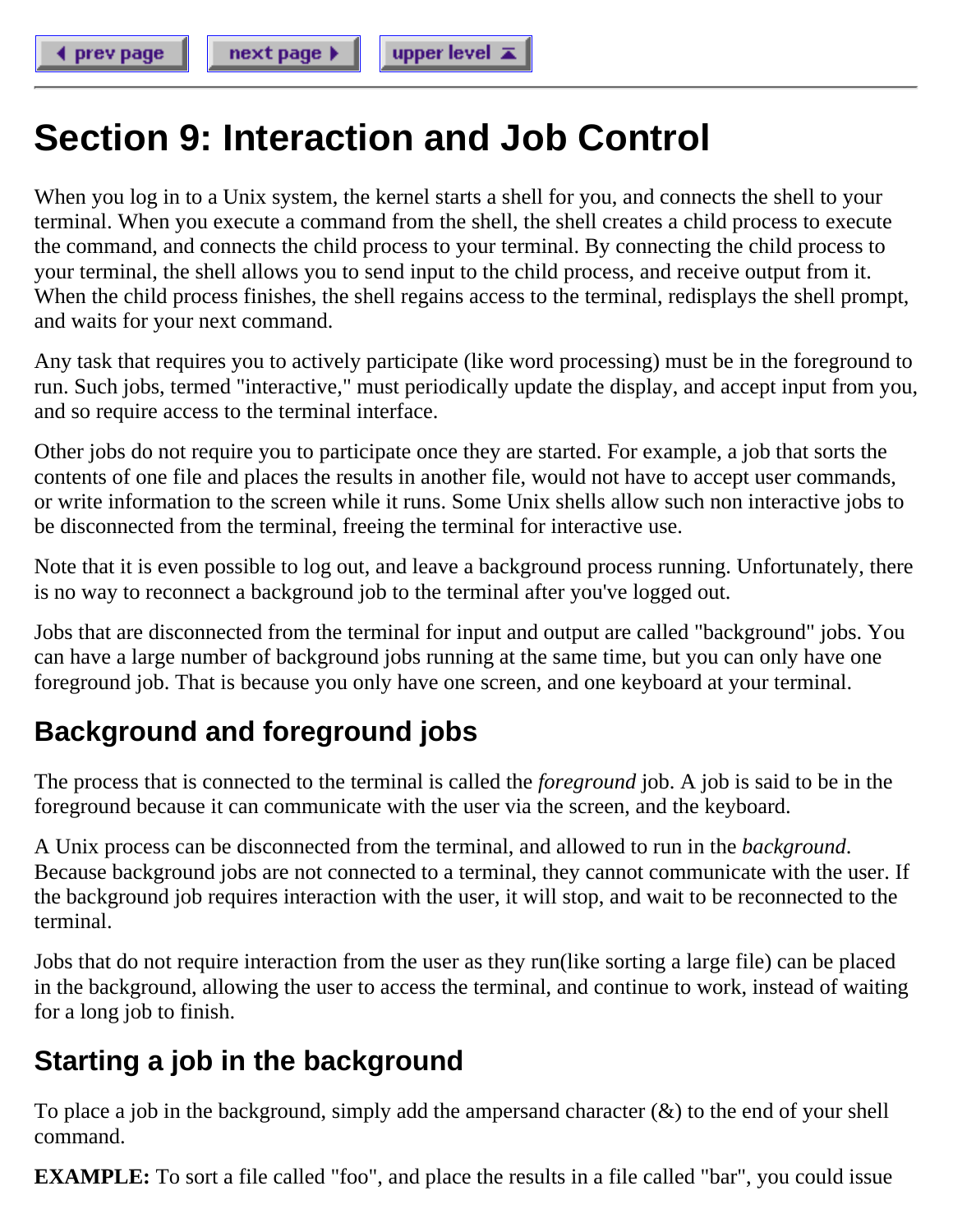the command

sort < foo > bar &

## **Examining your jobs**

The Unix command **jobs** allows you to see a list of all the jobs you have invoked from the current shell. The shell will list the job ID of each job, along with the status (running, stopped, or otherwise), and the command that started the job. The shell considers the most recently-created (or most recently-manipulated) job to be the *current job*, marked with a plus sign. Other jobs are referred to as *previous jobs*, and are marked with a minus sign. The commands related to job control will apply to the current job, unless directed to do otherwise. You may refer to jobs by job ID by using the percent sign. Thus, job 1 is referred to as %1, job 2 is %2, and so forth.

## **Suspending the foreground job**

You can (usually) tell Unix to suspend the job that is currently connected to your terminal by typing Control-Z (hold the control key down, and type the letter z). The shell will inform you that the process has been suspended, and it will assign the suspended job a job ID.

There is a big difference between a suspended job, and a job running in the background. A suspended job is stopped, and no processing will take place for that job until you run it, either in the foreground, or in the background.

## **Placing a foreground job into the background**

If you started a job in the foreground, and would like to place it in the background, the first thing you must do is suspend the job with a Control-Z, freeing your terminal. Then, you can issue the Unix command

bg

to place the suspended job in the background. The bg command can accept a job ID as an argument. If no job ID is given, bg assumes you are referring to the current (suspended) job.

### **Bringing a background job to the foreground**

You can reconnect a background job to your terminal with the Unix command

fg

The fg command will accept a job ID as an argument. Make sure to include the percent sign:

 $fq$  %2

will bring job 2 into the foreground. If no job ID is given, fg will assume you are referring to the current (suspended) job.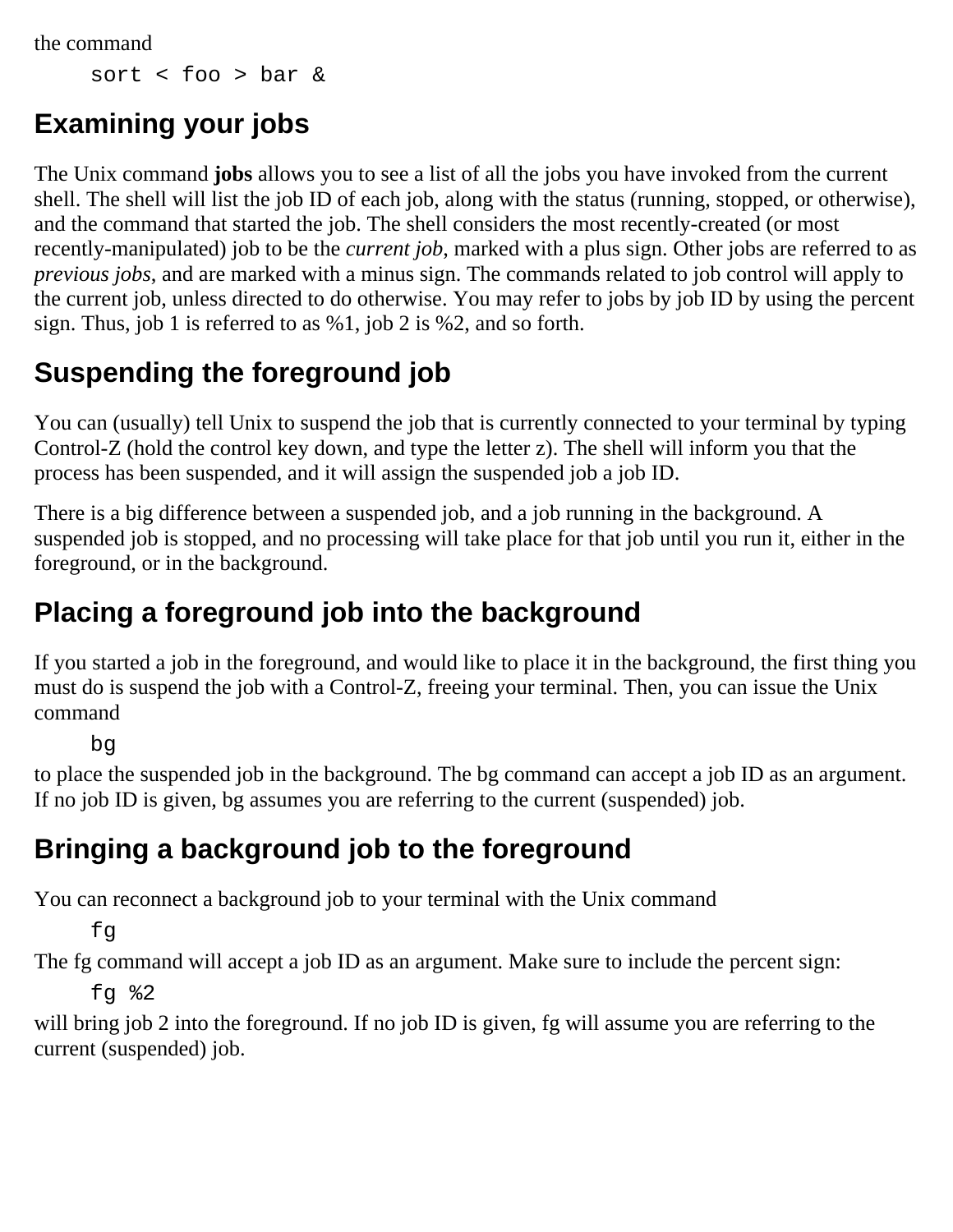## **Starting a suspended job**

If you have a suspended job that you'd like to resume running, first you must decide whether you want it running in the foreground, or the background. Find the job ID of the suspended job with the **jobs** command, and then use **bg** (to run the job in the background), or **fg** (to run the job in the foreground).

**♦** prev page

next page  $\blacktriangleright$ 

upper level  $\vert \mathbf{z} \vert$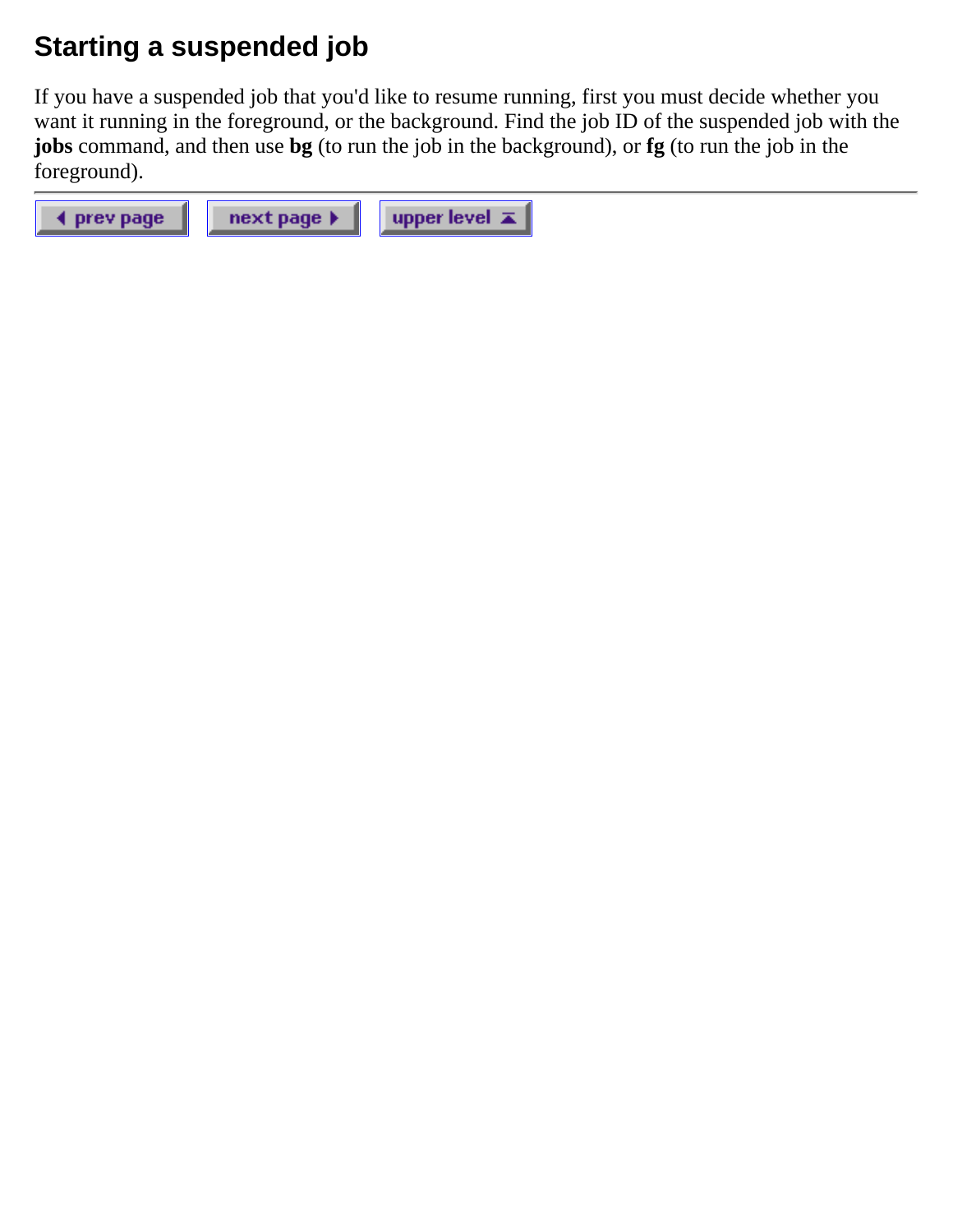# <span id="page-29-0"></span>**Section 10: Editing Text with EMACS**

One of the most basic operations you will need to perform on a Unix system is text editing. Whether you are preparing a document, writing a program, or sending email to a colleague, you will need a utility to allow you to enter and edit text.

There are many editors available for Unix systems, but this discussion will focus on the **emacs** text editing program because of its power, flexibility, extensibility, customizability, and prevalence. No matter where you get a Unix account, you are likely to have emacs at your disposal. Here is an index to the topics in this section:

- [General features](#page-29-1)
- [Working with buffers](#page-29-2)
- [Starting, quitting, and getting help](#page-30-0)
- [The emacs display](#page-30-1)
- [Working with files](#page-30-2)
- [Cursor motion](#page-31-0)
- [Inserting and deleting text](#page-31-1)
- [Cutting and pasting text regions](#page-32-0)
- [Customizing Emacs](#page-32-1)

### <span id="page-29-1"></span>**General features of the emacs editor**

Emacs is a visual editor. That means that you have a representation of your entire document on your screen, and you can move around freely, editing any part of the document you wish. Older editors, referred to as *line editors*, required all changes to the file to be made on a line-by-line basis. Each command to a line editor specified a line number, and the changes to be applied to that line. Line editors are truly horrible things, and you should feel lucky if you have never seen one.

Emacs uses control and escape characters to distinguish editor commands from text to be inserted in the buffer. In this document, the notation "Control-X" means to hold down the control key, and type the letter x. You don't need to capitalize the x, or any other control character, by holding down the shift key. "ESCAPE-X" means to press the escape key down, release it, and then type x.

### <span id="page-29-2"></span>**Working with buffers**

When you edit a file in emacs, you're not really editing the file itself, as it sits out on a disk somewhere. Instead, emacs makes a copy of the file, and stores the copy in a part of RAM memory called a *buffer*. All the changes you make to the file are applied to the buffer. When you save the file, emacs writes the contents of the buffer to the disk.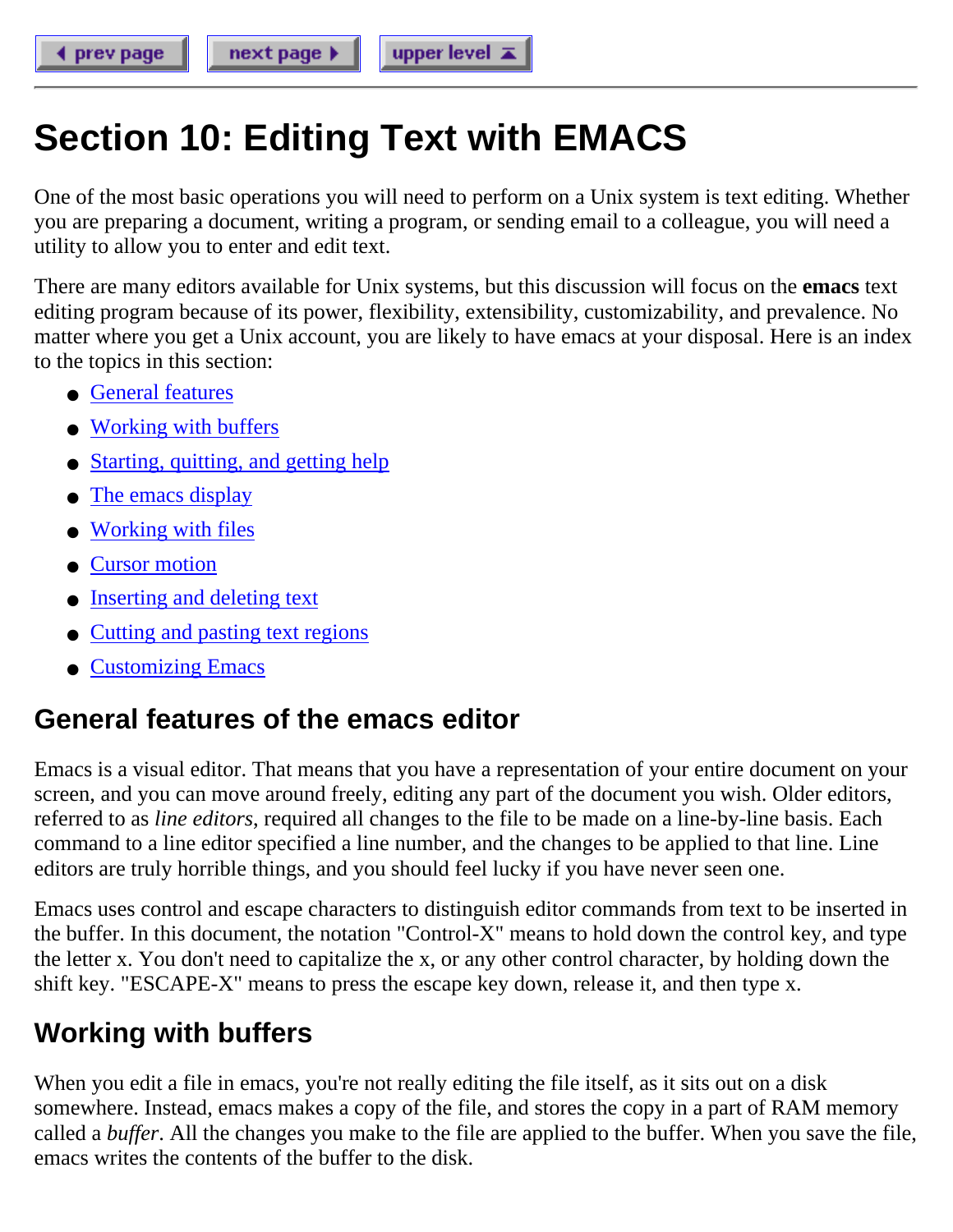Because the buffer exists in RAM memory, it disappears if the power is turned off, or if the system crashes. Thus, you should use the save command often, flushing your current buffer to disk. Once the file is on disk, a power outage or system crash shouldn't harm it.

### <span id="page-30-0"></span>**Basic operations in emacs**

Here are some of the fundamental things you'll need to do when you edit a document in emacs.

### **Starting emacs**

To start emacs, just type the command

emacs

to the Unix shell. If you want emacs to start with a file already loaded into a buffer, type

```
emacs filename
```
where "filename" is the name of the file you want to edit.

### **Quitting emacs**

To exit emacs and return to the Unix shell, type Control-X-Control-C. If you have made changes to the buffer since the last time you saved it to disk, emacs will ask you if you want to save. Type y for yes, or n for no.

### **Getting help**

Emacs has an on-line help system that can be invoked by typing Control-H. If you type the question mark (?), emacs will present a list of help topics you can choose.

## <span id="page-30-1"></span>**The emacs display**

The display in emacs is divided into three basic areas. The top area is called the *text window*. The text window takes up most of the screen, and is where the document being edited appears. At the bottom of the text window, there is a single *mode line*. The mode line gives information about the document, and about the emacs session. The bottom line of the emacs display is called the *mini buffer*. The mini buffer holds space for commands that you give to emacs, and displays status information.

### **Aborting a command**

You can abort an emacs control or escape sequence by typing the command Control-G.

## <span id="page-30-2"></span>**Working with files**

To read a disk file into an emacs buffer, type the command Control-X-Control-F. Emacs will ask you for the name of the file. As you type the name of the file, it will be displayed in the mini buffer. When you have entered the file name, press the return key, and emacs will load the file into a buffer, and display it in the text window.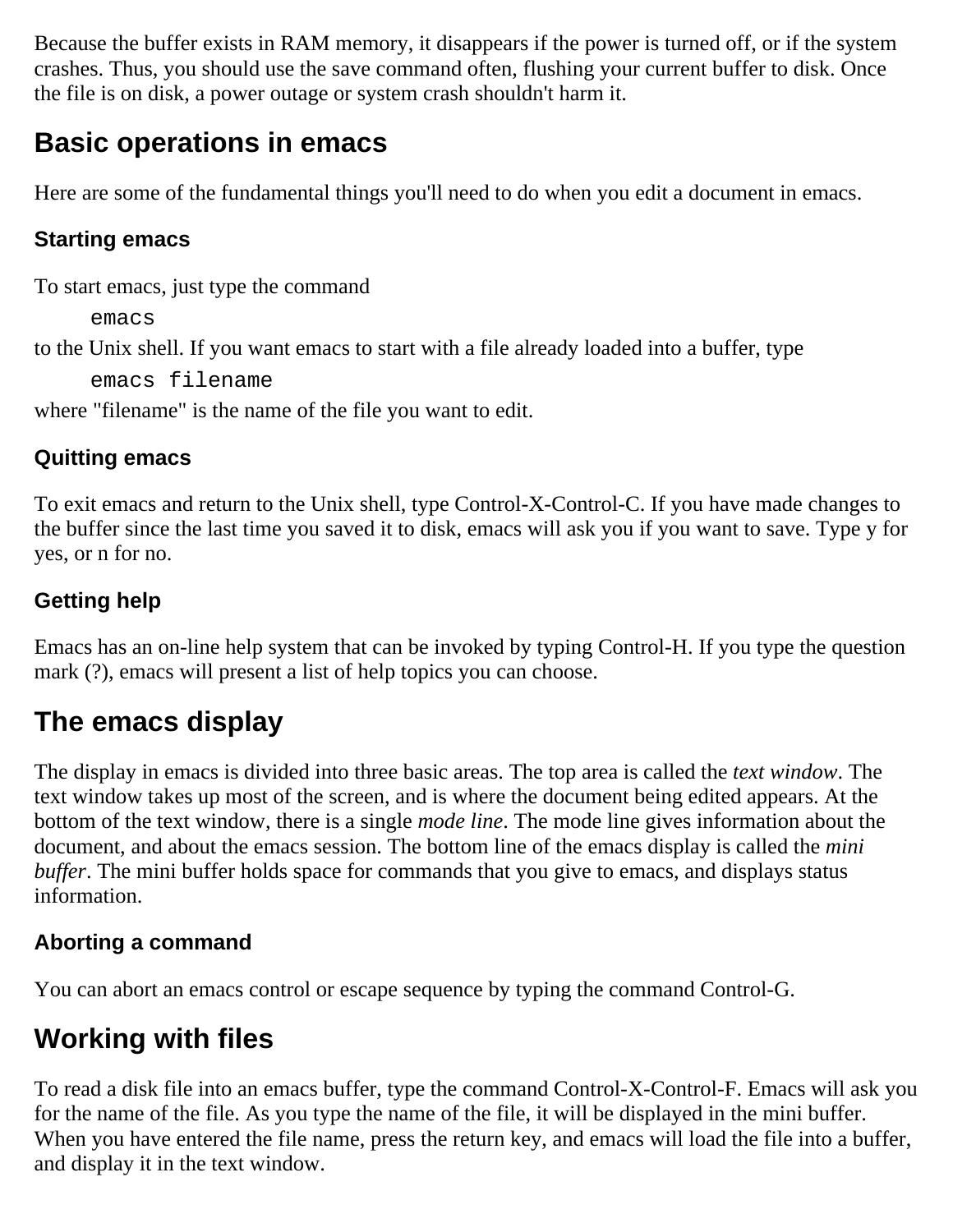The command to save the contents of the buffer to a disk file is Control-X-Control-S. The save command overwrites the old version of the file. You may also write the contents of the buffer to a different file with the command Control-X-Control-W. Emacs will prompt you for the name of the file you want to create.

To create a new file, use Control-X-Control-F, just as if the file already existed. When emacs asks you for the file name, type in the name you want your new file to have, and emacs will create the file, and display an empty buffer for you to type in.

Emacs will perform file name completion for you. Type part of the name of the file you want, and press the spacebar or tab key to get emacs to complete a file name. If the partial name you've given matches more than one file, emacs will display a list of all potential matches. You can continue typing in more of the file's name, and pressing either file completion key, until you zero in on the file you want.

## <span id="page-31-0"></span>**Cursor motion**

On well-configured systems, you will find that the keyboard arrow keys will function correctly in emacs, moving you forward or backward one character at a time, and up or down one line at a time. If the arrow keys do not work, here's how to accomplish the same functions:

- Control-F moves the cursor forward to the next character.
- Control-B moves the cursor back to the previous character.
- Control-N moves the cursor to the next line.
- Control-P moves the cursor to the previous line.

In addition to basic cursor motion, emacs provides some other handy cursor motion functions:

- Control-A moves the cursor to the start of the current line.
- Control-E moves the cursor to the end of the current line.
- ESCAPE-F moves the cursor forward to the next word.
- ESCAPE-B moves the cursor back to the previous word.
- $\bullet$  ESCAPE- $\lt$  moves the cursor to the start of the buffer.
- $\bullet$  ESCAPE- $>$  moves the cursor to the end of the buffer.

## <span id="page-31-1"></span>**Inserting and deleting text**

To insert text into a buffer, place the cursor where you want to start inserting text, and start typing away.

If you want to insert the contents of another file into the current buffer, place the cursor at the desired insertion point, and type Control-X-I. Emacs will ask you for the name of the file you wish to insert.

You may also insert text by cutting it from one place, and pasting it at the insertion point. See the next section for information on cutting and pasting.

Deleting text is easy. As you'd expect, the delete key deletes backward one character. Here are some other ways to delete text: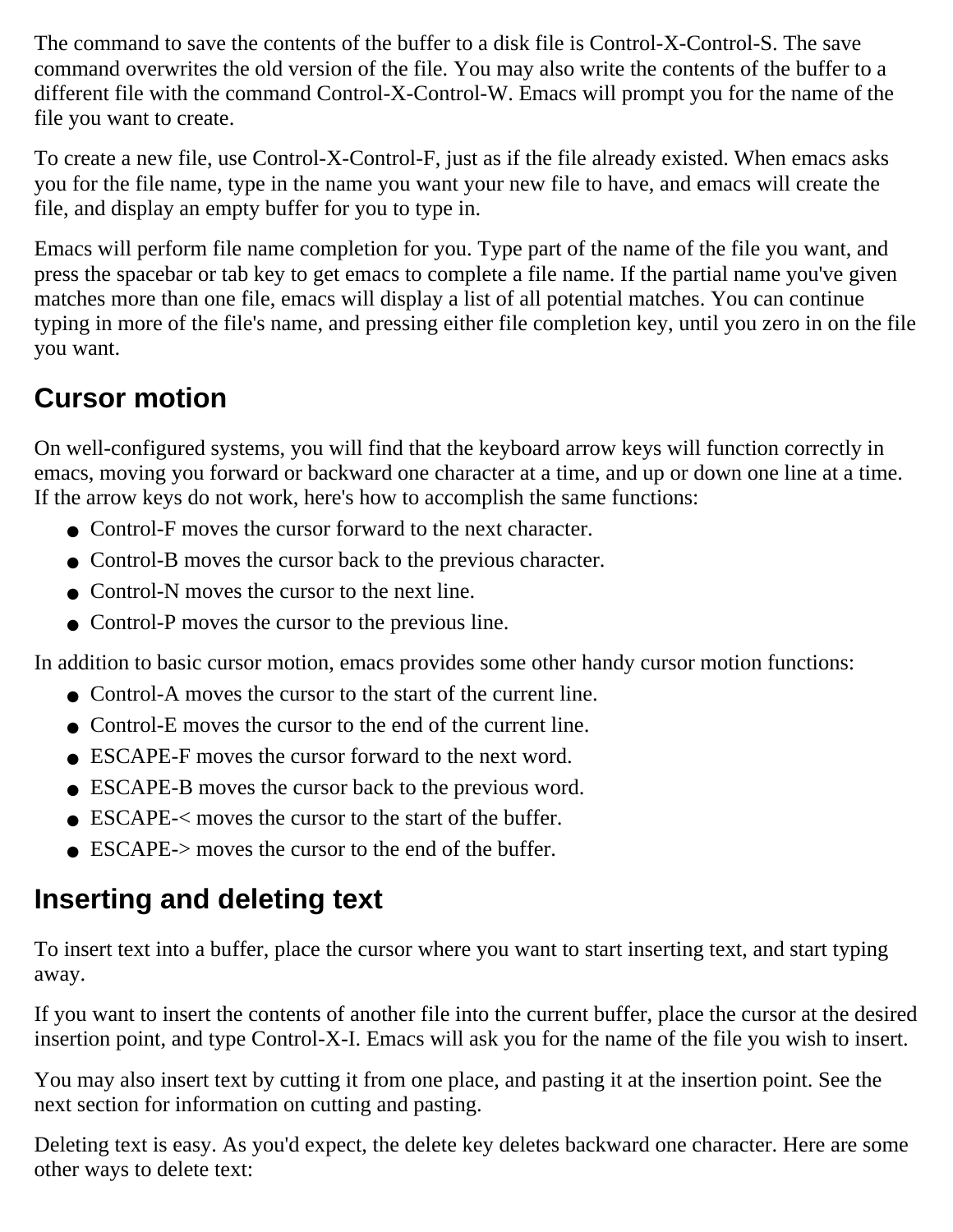- Control-D deletes forward one letter.
- Control-K deletes from the point to the end of the line.
- ESCAPE-D deletes forward one word.
- ESCAPE-delete deletes backward one word.

## <span id="page-32-0"></span>**Cutting and pasting text regions**

Emacs allows you to select a region of text, and perform cut and paste operations on the region. It uses a temporary storage area called the "kill buffer" to allow you to store and retrieve blocks of text. There is only one kill buffer in emacs, which means that you can cut text from one document, and paste it into another.

To define a region of text, place the cursor at one end of the region and press Control-spacebar. That sets the mark. Then, move the cursor to the other end of the region. The text between the mark and the cursor defines the region.

To cut a region of text, and place it in the kill buffer, use the command Control-W (think of **W**ipe).

The paste command is Control-Y. It **Y**anks the block of text from the kill buffer, and places it where the cursor rests. The Control-Y command only retrieves the most recently-cut block of text.

You can paste in earlier cuts by pressing ESCAPE-Y. The ESCAPE-Y command, used repeatedly, will take you back through several previous text blocks that were cut. The ESCAPE-Y command does not work unless you type Control-Y first.

You may copy a region of text into the kill buffer without cutting it. Define the text block by setting the mark at one end, and moving the cursor to the other end. Then type ESCAPE-W.

## **Undoing changes**

It is possible to undo the changes you have made to a file by entering the command Control-\_. (That's Control-underscore. On some keyboards, you'll have to hold down both the control and shift keys to enter the underscore character.)

Many word processing programs can only undo the most recent command, but emacs remembers a long history of commands, allowing you to undo many changes by repeatedly entering the Controlcode.

## <span id="page-32-1"></span>**Customizing Emacs**

The emacs editor is customizable in several ways. You can set up your own key bindings, create your own macros, and even create your own custom functions. Also, some aspects of the behavior of emacs is controlled by variables that you can set.

You can learn more about emacs functions by invoking the online help facility (by typing ESC-X help) and then typing the "f" key to list functions. Pressing the space bar for completion will cause emacs to list all the built-in functions. A list of variables can be similarly obtained by invoking the online help, then typing "v" then the spacebar.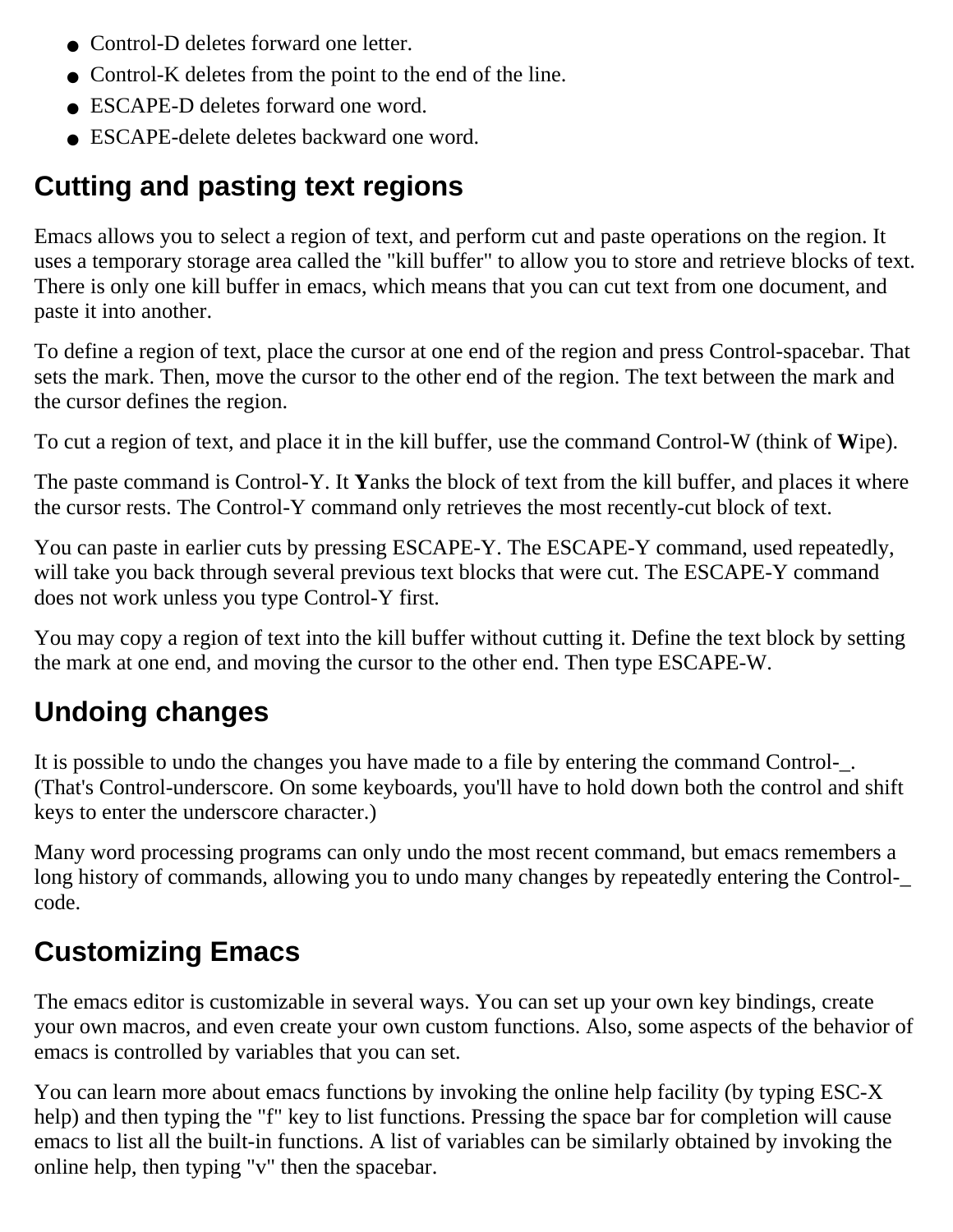If you place variable settings, key bindings, and function declarations, in a text file called ".emacs" in your home directory, The [emacs](http://www.isu.edu/comcom/workshops/unix/emacs-keys.txt) editor will load those definitions at startup time. Here is an *emacs* [configuration file](http://www.isu.edu/comcom/workshops/unix/emacs-keys.txt) with some basic variable definitions and key bindings for you to peruse.

**♦** prev page

next page >

upper level  $\vert \mathbf{z} \vert$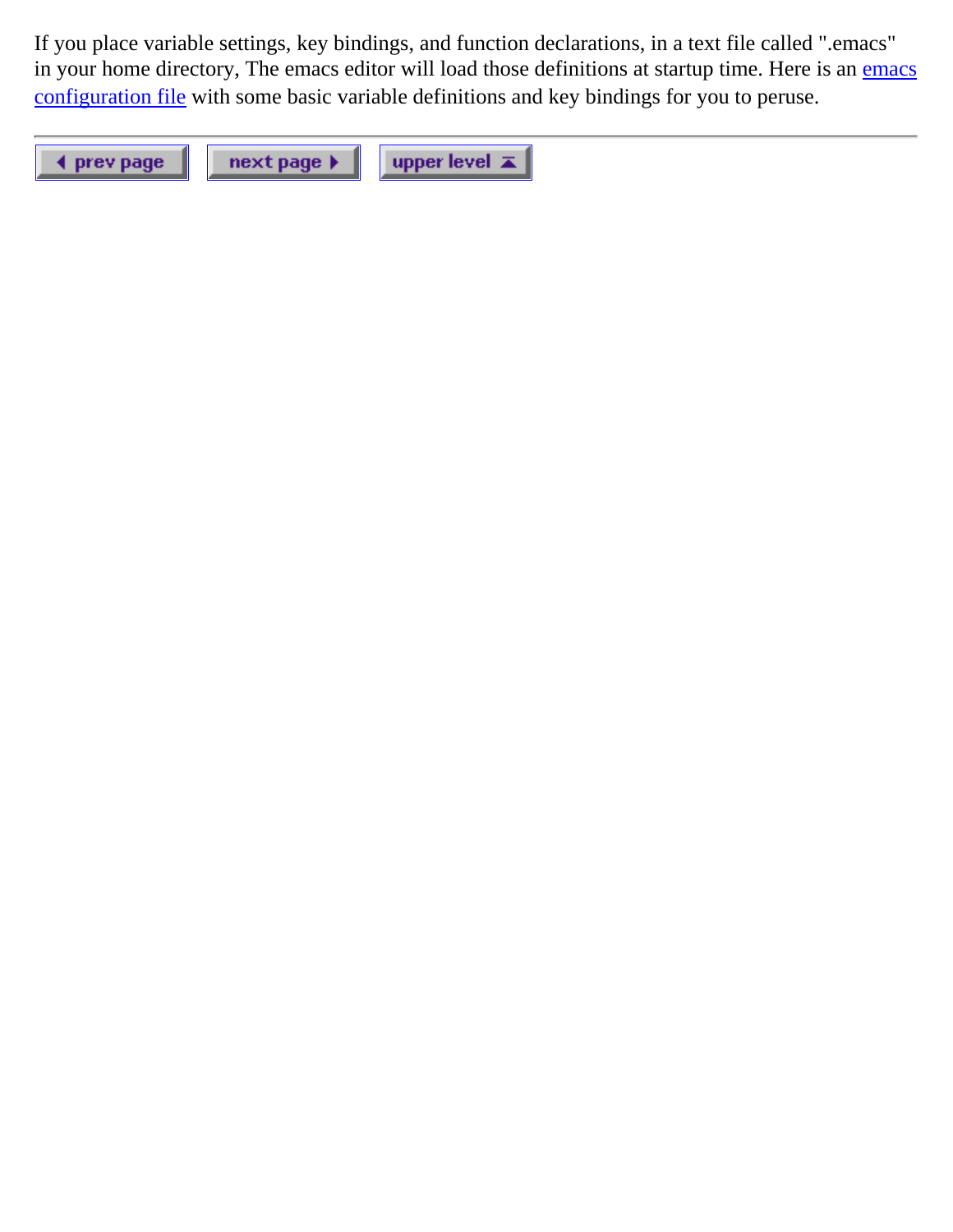# <span id="page-34-0"></span>**Section 11: The Execution Environment**

**CONCEPT:** The exact behavior of commands issued in the shell depends upon the execution environment provided by the shell.

The Unix shell maintains a set of *environment variables* that are used to provide information, like the current working directory, and the type of terminal being used, to the programs you run. The environment variables are passed to all programs that are not built in to the shell, and may be consulted, or modified, by the program. By convention, environment variables are given in upper case letters.

To view all the environment variables, use the command

printenv

You can also view a particular environment variable using the echo command:

echo \$TERM

The above command echos the value of the TERM environment variable to the standard output.

### **The creation of the execution environment**

When you log in, a sequence of events establishes the execution environment. The exact sequence of events depends on the particular flavor of Unix, and also depends upon the default shell for your account. The following is a description of the login process for the HP-UX operating system. Other operating systems may differ.

#### **The getty process**

The getty process provides the login: prompt that you see on the terminal screen. The getty process reads your username, and invokes the login program.

#### **The login program**

The login program receives the username from getty, and prompts you for your password. Login then consults the system database /etc/passwd to verify your password. (Note that login will request your password even if there is no entry in /etc/passwd for the username you've given. That prevents someone from finding valid usernames by trial and error.) Login turns off terminal echo so that your password is not displayed on the screen.

Having verified your password, login then uses information in /etc/passwd to invoke your default shell. If no default shell is specified in the /etc/passwd entry, login starts the Bourne shell (/bin/sh).

#### **Shell startup: System login scripts**

When the shell program starts, it reads configuration files called *login scripts* to configure the execution environment. On HP-UX, the file /etc/profile provides initialization parameters for ksh and sh, while the file /etc/csh.login is used for csh. After the system login scripts are read, the shell looks for user-specified login scripts.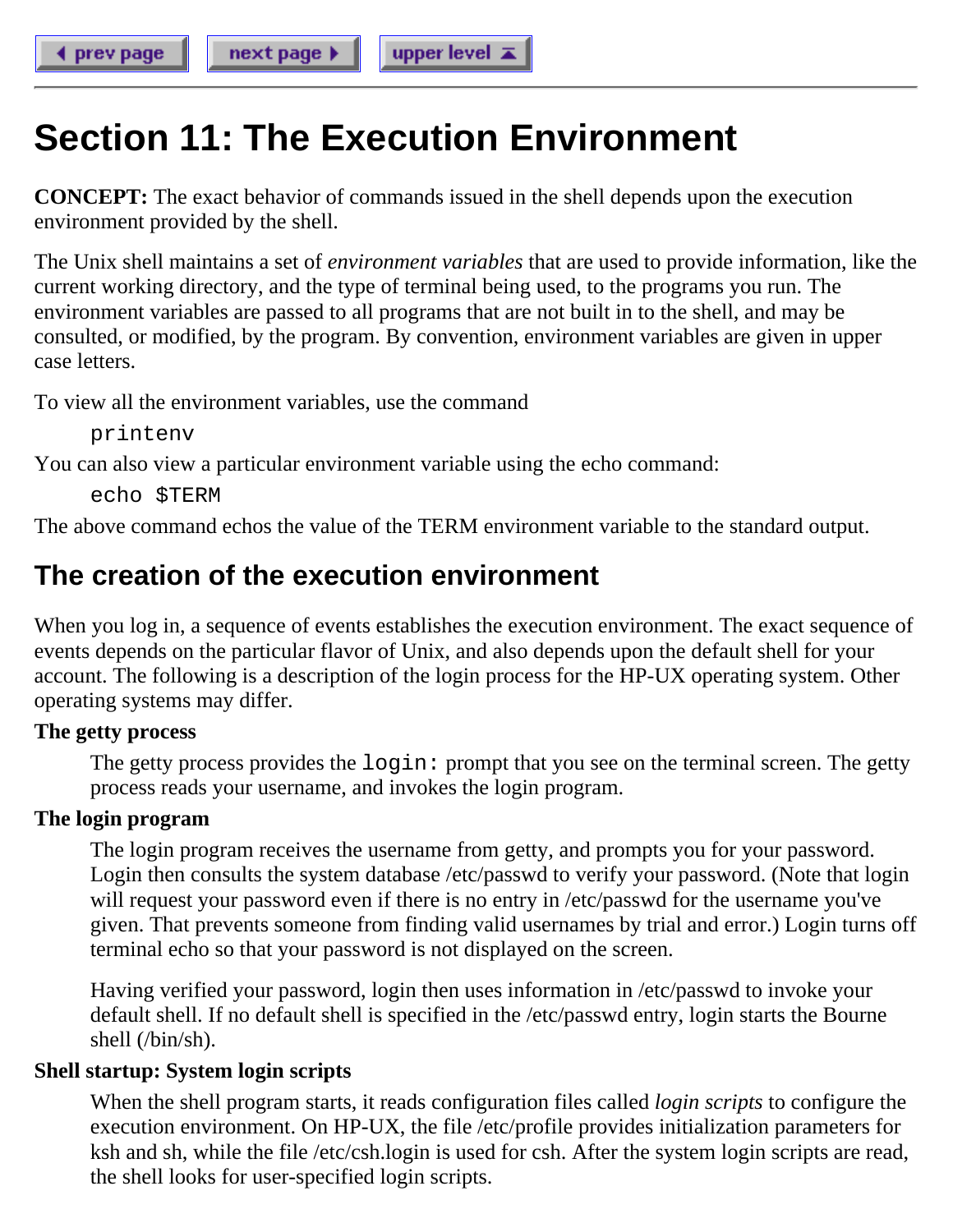#### **Shell startup: User login scripts**

After the system login scripts are read, the shell reads user login scripts. User login scripts are kept in one's home directory, and are the means by which one can customize the shell environment. Sh and ksh look for a file called .profile. Ksh also reads a file defined in the environment variable ENV. Csh reads a file called .cshrc, and (if it is the login shell), the file .login.

### **Important environment variables**

Here are descriptions of some of the most important environment variables, and examples of how some variables can affect the execution of commands.

#### **TERM**

The TERM environment variable defines the type of terminal that you are using. Most Unix systems have a database of terminal types, and the capabilities of each terminal type.

#### **PATH**

The PATH variable contains the names of directories to be searched for programs that correspond to command names. When you issue a command to the shell, the shell searches sequentially through each directory in the PATH list until it finds an executable program with the command name you typed.

#### **USER**

The USER variable contains your username. Any time you access a file or directory, the access permissions are checked against the value of USER.

#### **HOME**

The HOME variable contains the name of your home directory. When you issue the cd command with no directory argument, you will be placed in the directory defined in the HOME environment variable. The HOME variable is also where the shell will look for the user login scripts.

#### **MAIL**

The MAIL variable contains the name of the directory where your incoming mail is stored. When you start a mail program, the program will look in the directory stored in the MAIL environment variable for your incoming mail messages.

#### **EDITOR**

The EDITOR variable is used by programs that must invoke a text editor to provide the ability to edit or compose documents. One example is the elm program, which is used to read and send electronic mail. If you elect to compose a new mail message while in elm, the elm program will check the contents of the EDITOR variable to determine which editor to invoke.

#### **HOST**

The HOST environment variable contains the name of the host machine that is running your shell program. When you connect to a remote host through telnet or ftp, the name of your host is relayed to the remote machine, so the administrators of the remote machine can keep track of who is connecting, and from where.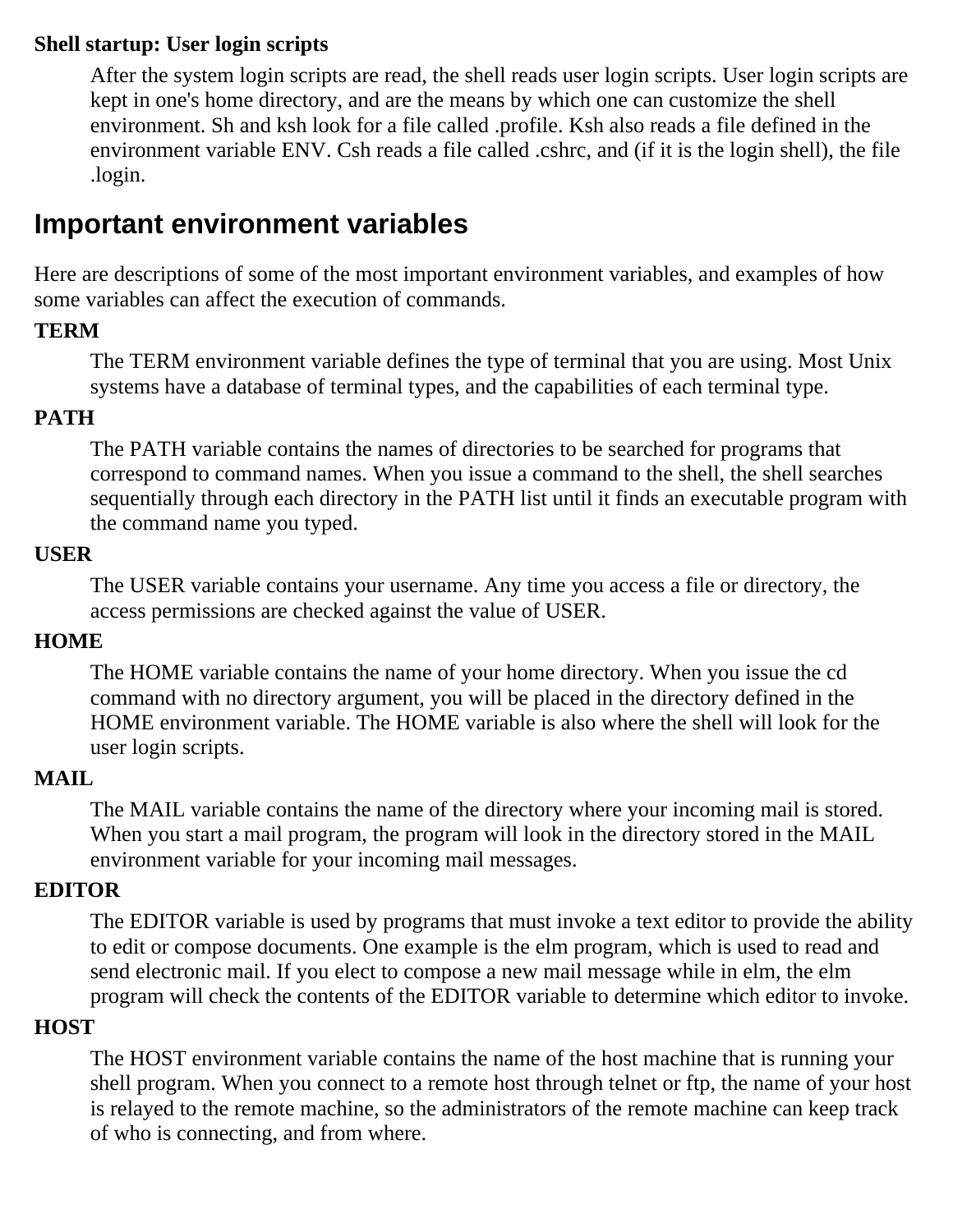## **Setting environment and shell variables**

The exact mechanism for setting the environment and shell variables depends upon the type of shell you're using.

### **sh, or ksh**

To set an environment variable in sh or ksh, use the syntax VAR=value;export VAR, where VAR is the name of the environment variable and value is the value you wish to assign. Do not put spaces on either side of the equals sign. The export command instructs the shell to propagate the value of the variable to all programs that are run by the shell. If an environment variable is reset, but not exported, the change will only apply to the shell itself. To set the EDITOR variable to the value emacs in ksh or sh, use the command:

```
EDITOR=emacs;export EDITOR
```
It is also possible to unset environment variables, with the unset command. Unsetting an environment variable removes the definition of the variable.

### **csh**

To set an environment variable in csh, use the setenv command. The command has the syntax: setenv VARIABLE value. To set the EDITOR variable to the value emacs in csh, use the command:

setenv EDITOR emacs

For more information about the shell environment, consult the manual page for the shell you're using.

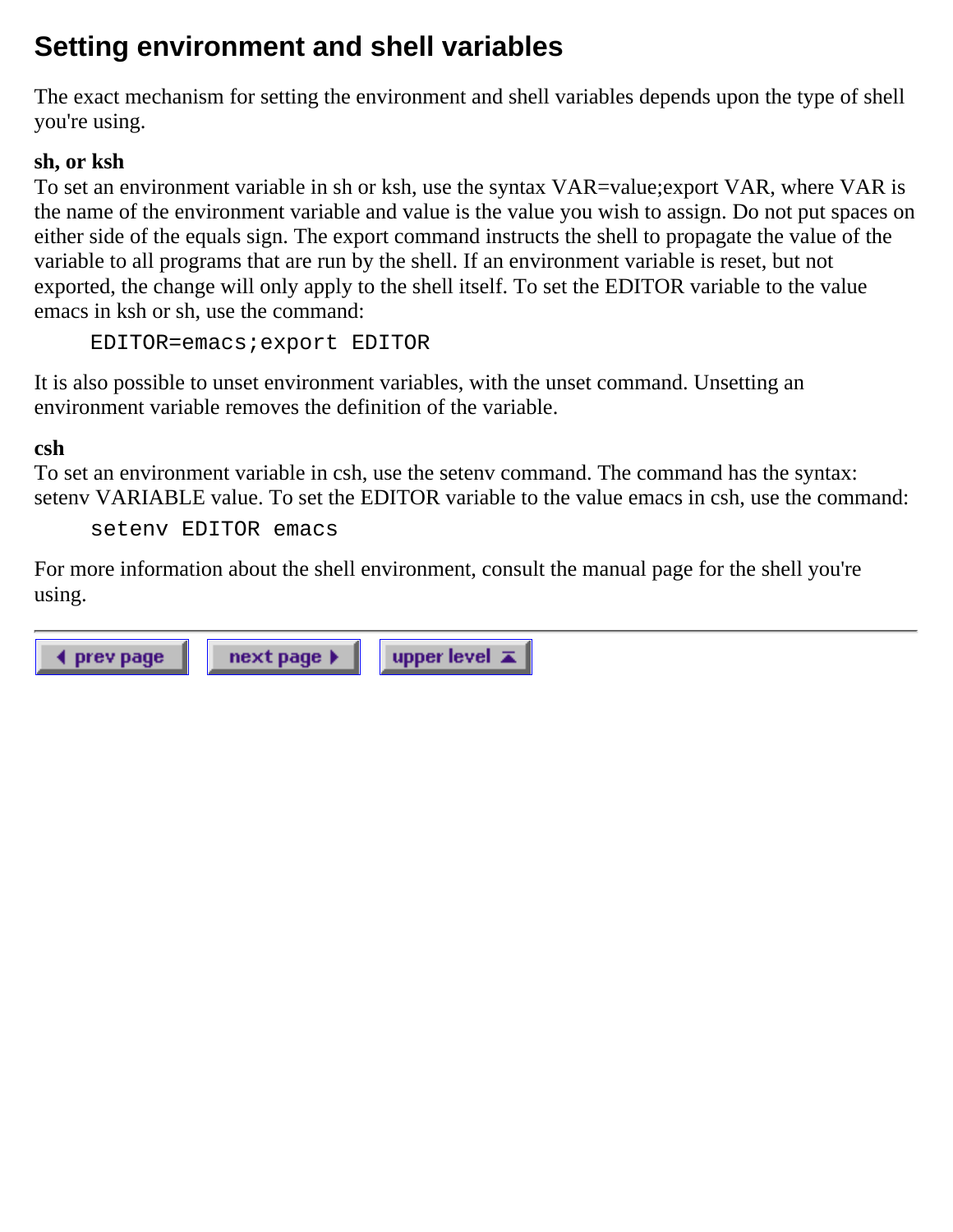#### <span id="page-37-0"></span>**Section 12: Customizing the Unix Shell**

The Unix shell is a actually a user program that the kernel runs for you when you log in. There is usually more than one shell available on most Unix systems. The most common shells available on Unix systems are the Bourne (sh), the C Shell (csh) and the Korn shell (ksh). Here is a summary of features available on these three shells, adapted from the Hewlett Packard "Beginner's Guide to HPUX."

| <b>Feature</b>       | <b>Function</b>                                                | sh             | csh        | ksh |
|----------------------|----------------------------------------------------------------|----------------|------------|-----|
| Job control          | Allows processes to be<br>run in the background                | N <sub>0</sub> | <b>Yes</b> | Yes |
| History substitution | Allows previous commands to be<br>saved, edited, and reused    | N <sub>0</sub> | <b>Yes</b> | Yes |
| File name completion | Allows automatic completion of<br>partially typed file name    | N <sub>0</sub> | <b>Yes</b> | Yes |
| Command line editing | Allows the use of an editor to<br>modify the command line text |                | No         | Yes |
| Command aliasing     | Allows the user to rename<br>commands                          | N <sub>0</sub> | Yes        | Yes |

#### **Choosing your shell**

It is possible to invoke any available shell from within another shell. To start a new shell, you can simply type the name of the shell you want to run, ksh, csh, or sh.

It is also possible to set the default startup shell for all your future sessions. The default shell for your account is stored in the system database /etc/passwd, along with the other information about your account. To ch shell, use the chsh command The chsh command requires one argument, the name of the shell you want as your default. To change tour default shell to the C shell, you could enter the command

chsh /bin/csh

On ISU's HP-UX system, the available shells are /bin/sh, /bin/posix/sh, and /bin/csh. The default shell for accounts is /bin/posix/sh, which is, for all practical purposes, the same as ksh.

#### **Default file access permissions**

Whenever you create a file or directory in a Unix filesystem, the newly created file or directory is stamped with a default set of permissions. That default set of permissions is stored in a variable called the umask. You value of umask to suit your preferences. To see the current value of the umask variable, enter the shell command: umask

The umask is stored as an octal (base 8) number, that defines which permissions to deny. As you recall, three kinds of file permissions (read, write, and execute) are given for each of three classes of users (owner, group, Each of the nine permissions is specified as a zero (allow access), or a one (deny access).

|                     | User       | Group | Other      |                        |
|---------------------|------------|-------|------------|------------------------|
|                     | <b>nvx</b> | rwx   | <b>nvx</b> |                        |
| <b>BIT PATTERN:</b> | 000        | 010   | 010        | Denies write access to |
| OCTAL:              | 0          | 2     | 2          | group, others          |
| <b>BIT PATTERN:</b> | 000        | 111   | 111        | Denies all access to   |
| OCTAL:              | 0          |       |            | group, others          |

To set your umask to deny write permission to group and others, use the command

umask 022

To deny all access to group and others, use the command

umask 077

Some versions of Unix provide a more user-friendly way of specifying your umask. In HP-UX sh-posix (or ksh), you are allowed to specify the access permissions in manner of the chmod command. The command umask u=rwx,g=r,o=r

would set the umask to deny write and execute permissions to the group, and to others. That kind of command syntax will not work in HP-UX's C shell or Bourne shell. The HP-UX posix shell also allows the use of the command umask -S

to print your umask setting in a more readable fashion.

#### **Customizing with user login scripts**

The remainder of this section describes some of the ways you can initialize ksh, by presenting the default user login scripts provided to users of ISU's CWIS machine. The scripts have been annotated with descriptions of th of each set of commands.

#### **The .profile file**

#!/bin/posix/sh



- # you are always using the same type of terminal, and if the system doesn't
- # seem to properly detect your terminal type.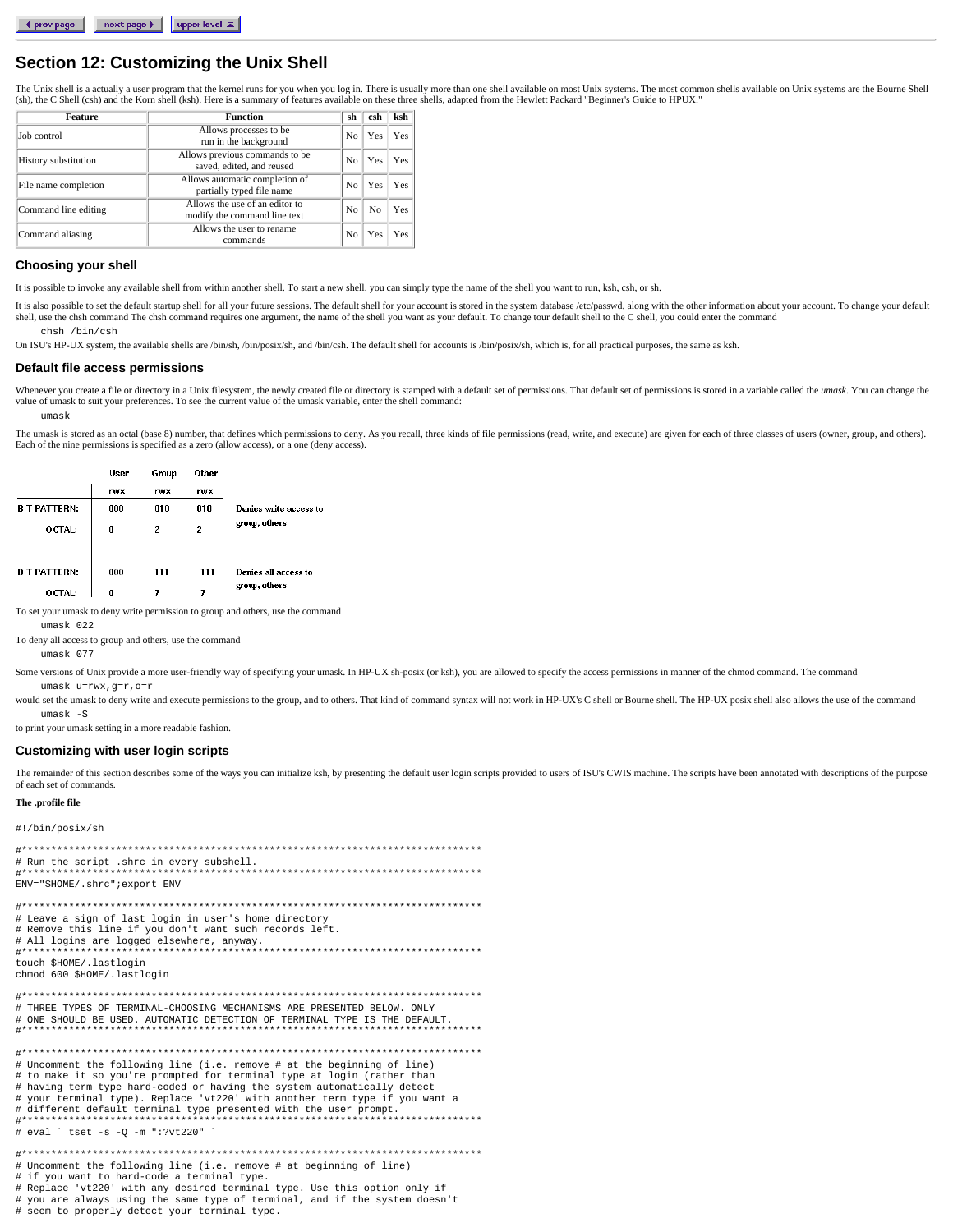$\text{H}$  TERM=vt220 #\*\*\*\*\*\*\*\*\*\*\*\*\*\*\*\*\*\*\*\*\*\*\*\*\*\*\*\*\*\*\*\*\*\*\*\*\*\*\*\*\*\*\*\*\*\*\*\*\*\*\*\*\*\*\*\*\*\*\*\*\*\*\*\*\*\*\*\*\*\*\*\*\*\*\*\*\*\* # If you chose either of the above terminal-choosing options, comment out # the following section from 'if' to 'fi' (insert a # at the beginning of # each line). Otherwise, the default terminal handling for terminal access # is to have the system attempt to detect your terminal type. #\*\*\*\*\*\*\*\*\*\*\*\*\*\*\*\*\*\*\*\*\*\*\*\*\*\*\*\*\*\*\*\*\*\*\*\*\*\*\*\*\*\*\*\*\*\*\*\*\*\*\*\*\*\*\*\*\*\*\*\*\*\*\*\*\*\*\*\*\*\*\*\*\*\*\*\*\*\* if [ "\${TERM}X" = "X" ] then TERM=`ttytype` case \$TERM in \*2382\* | \*2392\* | \*2393\* | \*2394\* | \*2397\* | \*2621\* ) TERM="hp" ;; \*2621\* | \*2622\* | \*2623\* | \*2624\* | \*2625\* | \*2626\* ) TERM="hp" ;; \*2627\* | \*2628\* | \*2640\* | \*2641\* | \*2644\* | \*2645\* ) TERM="hp" ;; \*2647\* | \*2648\* | \*2649\* | \*150\* | \*70092\* | \*70094\* ) TERM="hp" ;; esac fi #\*\*\*\*\*\*\*\*\*\*\*\*\*\*\*\*\*\*\*\*\*\*\*\*\*\*\*\*\*\*\*\*\*\*\*\*\*\*\*\*\*\*\*\*\*\*\*\*\*\*\*\*\*\*\*\*\*\*\*\*\*\*\*\*\*\*\*\*\*\*\*\*\*\*\*\*\* # Leave this line alone: it applies for all terminal-setting options #\*\*\*\*\*\*\*\*\*\*\*\*\*\*\*\*\*\*\*\*\*\*\*\*\*\*\*\*\*\*\*\*\*\*\*\*\*\*\*\*\*\*\*\*\*\*\*\*\*\*\*\*\*\*\*\*\*\*\*\*\*\*\*\*\*\*\*\*\*\*\*\*\*\*\*\*\* export TERM #\*\*\*\*\*\*\*\*\*\*\*\*\*\*\*\*\*\*\*\*\*\*\*\*\*\*\*\*\*\*\*\*\*\*\*\*\*\*\*\*\*\*\*\*\*\*\*\*\*\*\*\*\*\*\*\*\*\*\*\*\*\*\*\*\*\*\*\*\*\*\*\*\*\*\*\*\*\* # Set up the terminal: #\*\*\*\*\*\*\*\*\*\*\*\*\*\*\*\*\*\*\*\*\*\*\*\*\*\*\*\*\*\*\*\*\*\*\*\*\*\*\*\*\*\*\*\*\*\*\*\*\*\*\*\*\*\*\*\*\*\*\*\*\*\*\*\*\*\*\*\*\*\*\*\*\*\*\*\*\*\* stty hupcl ixon ixoff ienqak -parity stty erase "^H" kill "^U" intr "^C" eof "^D" susp "^Z" tabs #\*\*\*\*\*\*\*\*\*\*\*\*\*\*\*\*\*\*\*\*\*\*\*\*\*\*\*\*\*\*\*\*\*\*\*\*\*\*\*\*\*\*\*\*\*\*\*\*\*\*\*\*\*\*\*\*\*\*\*\*\*\*\*\*\*\*\*\*\*\*\*\*\*\*\*\*\* # Display little menu of options #\*\*\*\*\*\*\*\*\*\*\*\*\*\*\*\*\*\*\*\*\*\*\*\*\*\*\*\*\*\*\*\*\*\*\*\*\*\*\*\*\*\*\*\*\*\*\*\*\*\*\*\*\*\*\*\*\*\*\*\*\*\*\*\*\*\*\*\*\*\*\*\*\*\*\*\*\* /usr/local/bin/menu

#\*\*\*\*\*\*\*\*\*\*\*\*\*\*\*\*\*\*\*\*\*\*\*\*\*\*\*\*\*\*\*\*\*\*\*\*\*\*\*\*\*\*\*\*\*\*\*\*\*\*\*\*\*\*\*\*\*\*\*\*\*\*\*\*\*\*\*\*\*\*\*\*\*\*\*\*\*\*

#### **The .shrc file**

#!/bin/posix/sh

#\*\*\*\*\*\*\*\*\*\*\*\*\*\*\*\*\*\*\*\*\*\*\*\*\*\*\*\*\*\*\*\*\*\*\*\*\*\*\*\*\*\*\*\*\*\*\*\*\*\*\*\*\*\*\*\*\*\*\*\*\*\*\*\*\*\*\*\*\*\*\*\*\*\*\*\*\* # Set default permissions so that you can read and write all files, and that # others can't. Changing this can potentially mess up the security of your # account, so make sure you know what you're doing before changing this. #\*\*\*\*\*\*\*\*\*\*\*\*\*\*\*\*\*\*\*\*\*\*\*\*\*\*\*\*\*\*\*\*\*\*\*\*\*\*\*\*\*\*\*\*\*\*\*\*\*\*\*\*\*\*\*\*\*\*\*\*\*\*\*\*\*\*\*\*\*\*\*\*\*\*\*\*\* umask 077 #\*\*\*\*\*\*\*\*\*\*\*\*\*\*\*\*\*\*\*\*\*\*\*\*\*\*\*\*\*\*\*\*\*\*\*\*\*\*\*\*\*\*\*\*\*\*\*\*\*\*\*\*\*\*\*\*\*\*\*\*\*\*\*\*\*\*\*\*\*\*\*\*\*\*\*\*\*\* # set paths: PATH tells the shell where to look for programs/commands when # you type command or program names. MANPATH tells the shell where to look # for Unix 'man' pages. NNTPSERVER tells news readers to get Usenet news from # the cwis computer. #\*\*\*\*\*\*\*\*\*\*\*\*\*\*\*\*\*\*\*\*\*\*\*\*\*\*\*\*\*\*\*\*\*\*\*\*\*\*\*\*\*\*\*\*\*\*\*\*\*\*\*\*\*\*\*\*\*\*\*\*\*\*\*\*\*\*\*\*\*\*\*\*\*\*\*\*\*\* PATH=\$HOME/bin:.:/bin/posix:/bin:/usr/bin:/usr/contrib/bin:/usr/local/bin:/usr/bin/X11:/usr/local/bin/X11:/usr/contrib/bin/X11:/share/gen/bin:/share/X11/bin MANPATH=/usr/man:/usr/local/man:/usr/contrib/man:/share/gen/man:/share/X11/man NNTPSERVER=localhost #\*\*\*\*\*\*\*\*\*\*\*\*\*\*\*\*\*\*\*\*\*\*\*\*\*\*\*\*\*\*\*\*\*\*\*\*\*\*\*\*\*\*\*\*\*\*\*\*\*\*\*\*\*\*\*\*\*\*\*\*\*\*\*\*\*\*\*\*\*\*\*\*\*\*\*\*\*\* # Set up the shell environment variables: # HOST and GROUPNAME get set for old cwis menus. # If you want an editor other than pico (like vi or emacs) to be your default editor, replace pico with the name of your preferred editor # HISTSIZE determines how many of your previous commands are retained for recalling. # The line with PAGER determines the default pager to use for reading through documents one page at a time. # The line with LESS makes it so informative keystroke prompts are put at the bottom of the screen when using the less pager. LPDEST determines which printer queue your print jobs submitted with the lp command go to. This line is changed by the 'printers' program, so try # not to radically alter this line. You can manually change the queue name # here if you want to. #\*\*\*\*\*\*\*\*\*\*\*\*\*\*\*\*\*\*\*\*\*\*\*\*\*\*\*\*\*\*\*\*\*\*\*\*\*\*\*\*\*\*\*\*\*\*\*\*\*\*\*\*\*\*\*\*\*\*\*\*\*\*\*\*\*\*\*\*\*\*\*\*\*\*\*\*\*\* export HOST=`hostname` export GROUPNAME=`groups -p \$LOGNAME` EDITOR=pico;export EDITOR HISTSIZE=200;export HISTSIZE PAGER="less";export PAGER LESS='-c -P spacebar\:page ahead b\:page back /\:search ahead \?\:search back h\:help q\:quit';export LESS LPDEST=laser\_q2;export LPDEST #\*\*\*\*\*\*\*\*\*\*\*\*\*\*\*\*\*\*\*\*\*\*\*\*\*\*\*\*\*\*\*\*\*\*\*\*\*\*\*\*\*\*\*\*\*\*\*\*\*\*\*\*\*\*\*\*\*\*\*\*\*\*\*\*\*\*\*\*\*\*\*\*\*\*\*\*\* # Treat unset parameters as an error when substituting. # Don't mess with this unless you're a guru. #\*\*\*\*\*\*\*\*\*\*\*\*\*\*\*\*\*\*\*\*\*\*\*\*\*\*\*\*\*\*\*\*\*\*\*\*\*\*\*\*\*\*\*\*\*\*\*\*\*\*\*\*\*\*\*\*\*\*\*\*\*\*\*\*\*\*\*\*\*\*\*\*\*\*\*\*\* set +u #\*\*\*\*\*\*\*\*\*\*\*\*\*\*\*\*\*\*\*\*\*\*\*\*\*\*\*\*\*\*\*\*\*\*\*\*\*\*\*\*\*\*\*\*\*\*\*\*\*\*\*\*\*\*\*\*\*\*\*\*\*\*\*\*\*\*\*\*\*\*\*\*\*\*\*\*\* # Make it so your terminal is not open to talk requests and placement of # comments on your screen by other users. Change this line to 'mesg y' if # you want to be open to talk requests by default. Otherwise, you can type # 'mesg y' within a session to temporarily open yourself for talk requests. #\*\*\*\*\*\*\*\*\*\*\*\*\*\*\*\*\*\*\*\*\*\*\*\*\*\*\*\*\*\*\*\*\*\*\*\*\*\*\*\*\*\*\*\*\*\*\*\*\*\*\*\*\*\*\*\*\*\*\*\*\*\*\*\*\*\*\*\*\*\*\*\*\*\*\*\*\* mesg n #\*\*\*\*\*\*\*\*\*\*\*\*\*\*\*\*\*\*\*\*\*\*\*\*\*\*\*\*\*\*\*\*\*\*\*\*\*\*\*\*\*\*\*\*\*\*\*\*\*\*\*\*\*\*\*\*\*\*\*\*\*\*\*\*\*\*\*\*\*\*\*\*\*\*\*\*\* # Set up shell for vi-style command line editing (i.e. recalling commands with # ESC-k, and using vi editor keystrokes to edit command lines).) If you prefer,

# you can replace 'vi' with 'emacs' for emacs-style command line editing (i.e.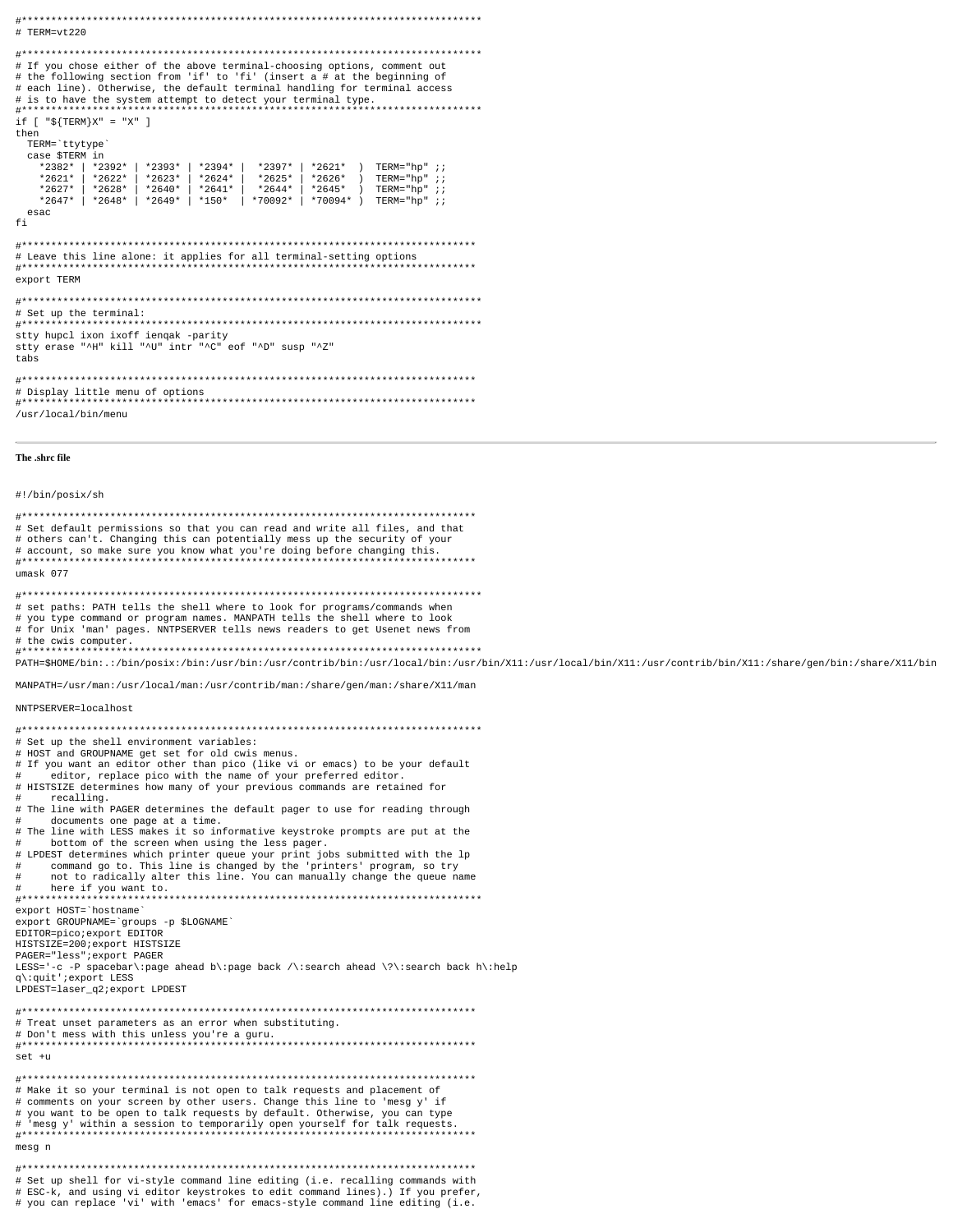# recalling commands with control-P, and using emacs editor keystrokes to edit # the command line. #\*\*\*\*\*\*\*\*\*\*\*\*\*\*\*\*\*\*\*\*\*\*\*\*\*\*\*\*\*\*\*\*\*\*\*\*\*\*\*\*\*\*\*\*\*\*\*\*\*\*\*\*\*\*\*\*\*\*\*\*\*\*\*\*\*\*\*\*\*\*\*\*\*\*\*\*\* set -o vi #\*\*\*\*\*\*\*\*\*\*\*\*\*\*\*\*\*\*\*\*\*\*\*\*\*\*\*\*\*\*\*\*\*\*\*\*\*\*\*\*\*\*\*\*\*\*\*\*\*\*\*\*\*\*\*\*\*\*\*\*\*\*\*\*\*\*\*\*\*\*\*\*\*\*\*\*\* # Define user prompt to show hostname and current directory. # This can be changed to anything. # Change it to # # PS1 = 'GET TO WORK, BOZO!! ' # # if you want the command prompt to repeatedly insult you. #\*\*\*\*\*\*\*\*\*\*\*\*\*\*\*\*\*\*\*\*\*\*\*\*\*\*\*\*\*\*\*\*\*\*\*\*\*\*\*\*\*\*\*\*\*\*\*\*\*\*\*\*\*\*\*\*\*\*\*\*\*\*\*\*\*\*\*\*\*\*\*\*\*\*\*\*\* PS1='cwis:\$PWD  $\ddot{s}$ #\*\*\*\*\*\*\*\*\*\*\*\*\*\*\*\*\*\*\*\*\*\*\*\*\*\*\*\*\*\*\*\*\*\*\*\*\*\*\*\*\*\*\*\*\*\*\*\*\*\*\*\*\*\*\*\*\*\*\*\*\*\*\*\*\*\*\*\*\*\*\*\*\*\*\*\* # Create custom commands. All can be removed/altered \*except\* 'printers. # Feel free to create your own custom commands. # The command 'printers' is necessary for the proper functioning of the cwis # printer-choosing utility. The 'printers' program changes the line that # sets default printer queue in this file, and this file gets "run" again to load the new value into the user environment. # The command 'more' is altered to call the more capable 'less' pager. Disable # this alias if you want to use the 'more' pager. # The command 'ls' is set up to identify executable # files with an \* and directories with a /. Remove this alias if you want # the ls command to behave normally, i.e. without the \* and /. # The command 'edit' is set up to call default editor (see EDITOR=... above). # The command 'oldmenu' brings up the old cwis menus. # The command 'logout' calls the Unix command 'exit' to log out. # The command 'webperms' sets up file permissions to be world-readable, for # web publishing. # The command 'regperms' returns file permissions to readable by user only. #\*\*\*\*\*\*\*\*\*\*\*\*\*\*\*\*\*\*\*\*\*\*\*\*\*\*\*\*\*\*\*\*\*\*\*\*\*\*\*\*\*\*\*\*\*\*\*\*\*\*\*\*\*\*\*\*\*\*\*\*\*\*\*\*\*\*\*\*\*\*\*\*\*\*\*\* alias printers="/share/gen/bin/printers;. \$HOME/.shrc" alias more="less" alias ls="ls -F" alias dir="ls -F" alias edit="\$EDITOR" alias oldmenu=". /usr/local/bin/cwis2" alias logout="exit" alias quit="exit" alias bye="exit" alias log="exit" alias webperms="umask 022;chmod -R a+r \$HOME/public\_html" alias regperms="umask 077"  $\bullet$  prev page | next page ▶ | upper level  $\bar{z}$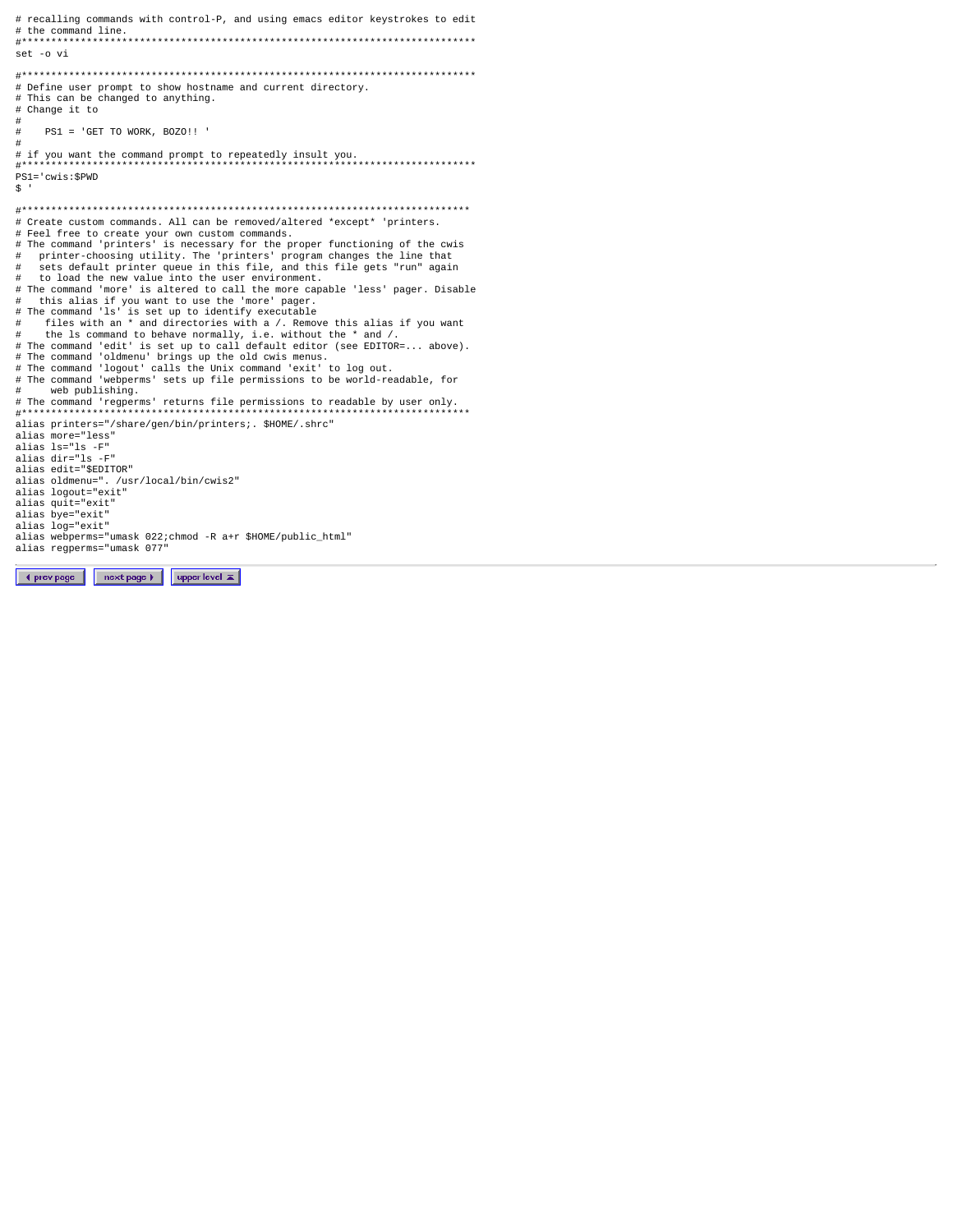# <span id="page-40-0"></span>**Section 13: Interactive Use of the Shell**

This section discusses tips and tricks to make your use of the shell more efficient.

### **File name completion**

Both ksh and csh will perform file name completion for you. You can type in a partial file name, and press the ESCAPE key (once for csh, twice for ksh). The shell will then complete the name of the file for you. If no file exists that begins with the characters you typed, the shell will beep at you, and will not complete the name. If more than one file begins with the characters you typed, the shell will complete the name up to the point where the names differ. Then you can type additional letters to specify the file name you want, reusing the ESCAPE key if desired.

### **Command name aliasing**

Both csh and ksh provide command name aliasing, to allow you to rename commands. Aliasing can save a lot of keystrokes if you must frequently issue the same lengthy command. The alias command requires two pieces of information: The command you wish to alias, and the alias you wish to use to refer to it.

**EXAMPLE:** To alias the "history" command to "hi" you could use the following command in the Korn shell:

```
alias hi='history'
```
After entering that alias, you could type the command "hi" and the shell would substitute "hi" with the string "history" before executing it. The same command could be accomplished in the C shell with the syntax:

alias hi history

**EXERCISE:** Create an alias in the Korn shell called "clean" that would remove any files from your home directory that have the extension .gif or .jpg.

#### **EXPLANATION:** The command

```
alias clean='rm \sim/*.gif; rm \sim/*.jpg'
```
would work.

Command aliasing can be tricky. Surround the alias string with single quotes (') to prevent the shell from interpreting special characters. If you use command history substitution in an alias, use the backslash character (\) to escape characters that you don't want the shell to interpret.

**EXAMPLE:** This example, written for the C shell, creates an alias for the cd command, so that it stores the current location in a shell variable called old before it changes to the new location. It also creates a new command alias called back that allows us to go back to the previous location:

```
alias cd 'set old=$cwd; chdir \!*; pwd'
```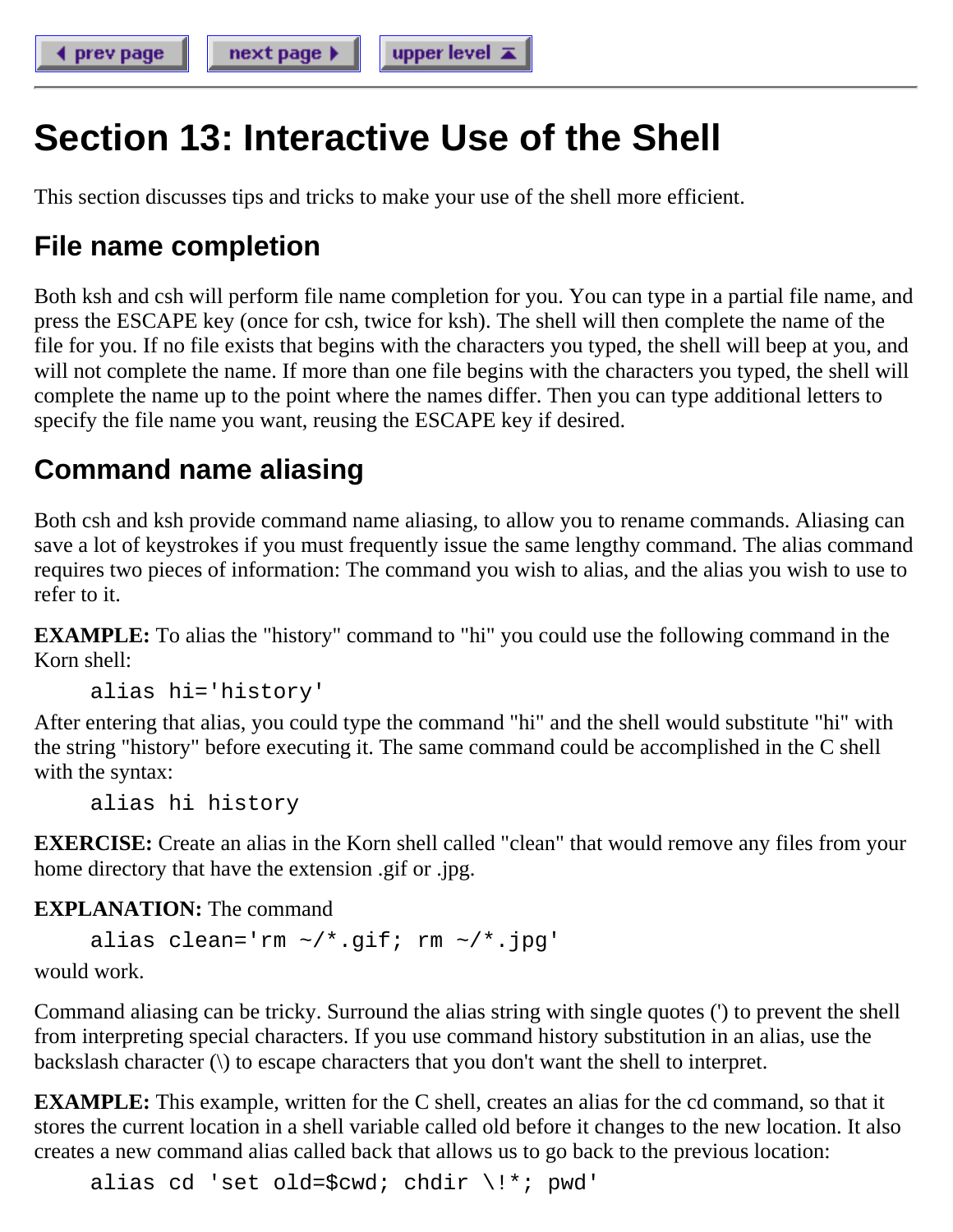```
alias back 'set foo=$old; cd $foo; unset foo'
```
There are several things to note in the above example. The alias for cd has three parts: The first reads the current working directory from the shell variable cwd, and saves it in a shell variable called old. The second part uses history substitution and chdir to change the current location. The use of chdir prevents an "aliasing loop," where the cd command calls itself. The third part executes the pwd command to print the new location on the screen.

The alias for back also has three parts: The first part reads the previous location from the shell variable old, and stores it in a shell variable called foo. That is necessary because the new cd alias will change the value of old when we call it in the second part of the back alias. The third part cleans up our mess by unsetting the variable foo, removing it from the environment.

You can remove an alias using the unalias command. To remove the "clean" alias you created in a previous exercise, enter the command:

unalias clean

## **Command history substitution**

The C shell and Korn shell will keep an ordered list of the commands you have issued, and allow you to retrieve commands from the list. That facility, called *command history substitution*, makes it possible to reuse all or part of your previously issued commands. Each command on the list is given a command number, according to the order it was issued. You can view the command history list by issuing the command:

history

The exact mechanism of retrieving commands from the command history list depends on the shell you're using, and how you have customized your shell.

### **ksh**

When using the Korn shell, the number of commands remembered by the shell is controlled by the HISTSIZE environment variable. Use the command

HISTSIZE=50;export HISTSIZE

to set the length of the history list to fifty. By default, the history size is set to 128 lines.

The shell command "set -o" is used to specify the editing mode for the command line, either emacs or vi. Since an earlier section of this workshop dealt with emacs, we will confine our discussion to the emacs editing style. To use the emacs editing mode, enter the command

set -o emacs

In emacs editing mode, recall previous commands with the emacs command for "previous line," or Control-P. Repeated use of Control-P will recall earlier commands. You can also use the emacs command for "next line," or Control-N, to go forward through your command history, toward more recently-issued commands. You can only use Control-N after you have used Control-P at least once.

### **csh**

The C shell allows you to recall previous commands in whole or in part. In the C shell, the history shell variable is used to specify the number of lines the shell will remember. The statement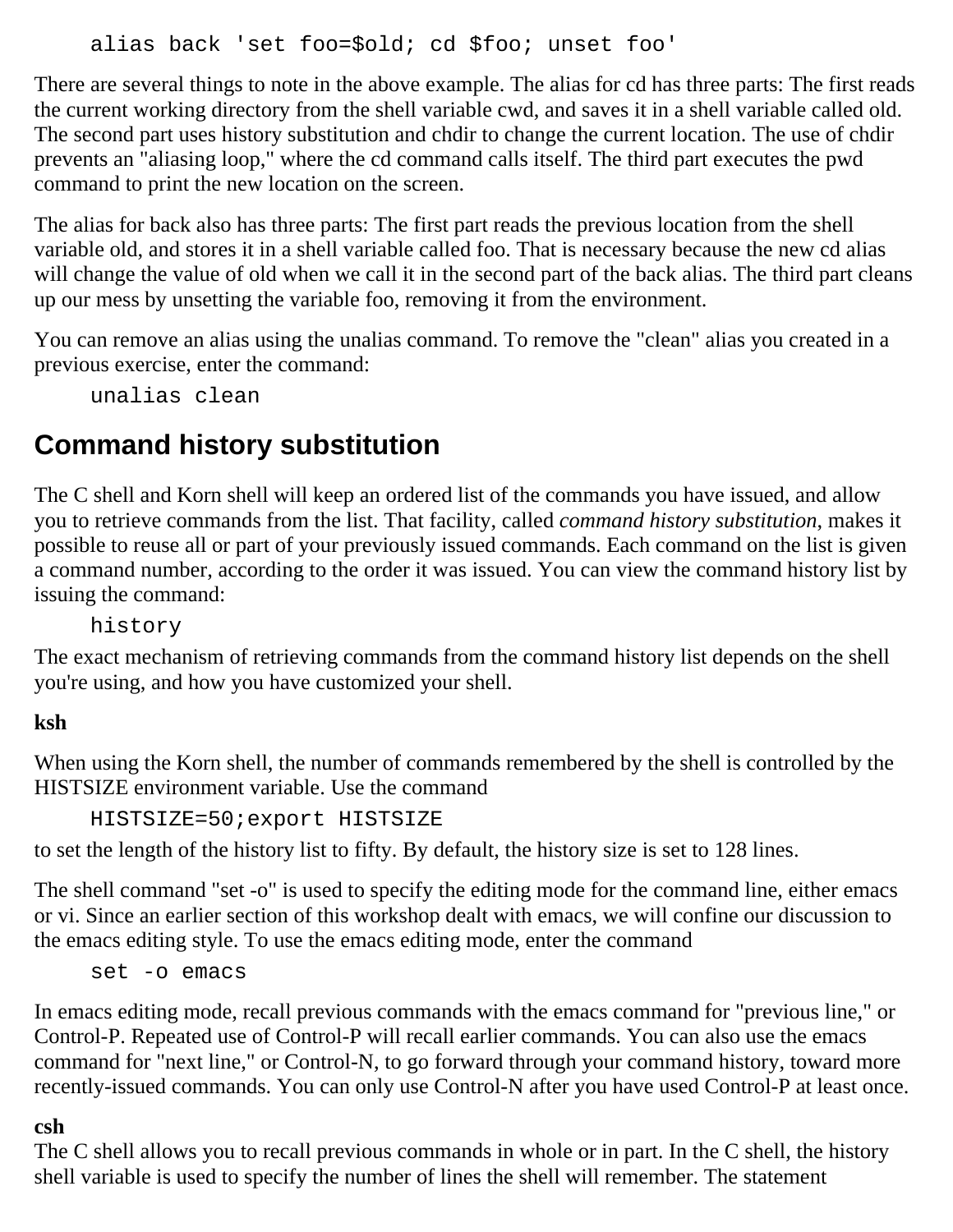set history=60

will cause the C shell to remember sixty commands.

To recall previous commands from the history list, the C shell uses the exclamation point (!) character, sometimes referred to in computer jargon as "bang." The bang character can be used in combination with history line numbers, and text patterns. Here are some examples of how to use history substitution in the C shell:

Recall the last command:

**!!** 

Recall the third most recent command:

 $1 - 3$ 

Recall command number ten from the history list:

!10

Recall the last command that began with the letters "ls":

!ls

You can also recall specific pieces of previous commands, and use them to create new commands. The colon character is used to select specific words from a command. Each word in the command is referred to by position. The command name itself is item number zero. Here are some examples:

Recall the third word from the last command:

!:2

Perform an "ls" on the second word from command number 8:

```
ls !8:1
```
Use more to view the last item from command number ten:

```
more !10:$
```
### **Editing the command line**

The Korn shell (ksh) provides the ability to edit the command history list almost as if your were in an editor program like vi, or emacs. The current command is always the last line in the history list, and begins blank. You can type in a new command, or recall an earlier command from the list. You can also modify the text on the current line using basic text editor commands.

The mechanism for setting the editor style in ksh is the "set -o" command. To edit in emacs mode, issue the command:

set -o emacs

Manipulating command line text in emacs mode is done in much the same way as text editing with emacs. When you finish editing the command line, press the return key to issue the command to the shell. You might want to go back and refresh your memory on emacs by reviewing section ten of this tutorial, titled "Text Editing with Emacs."

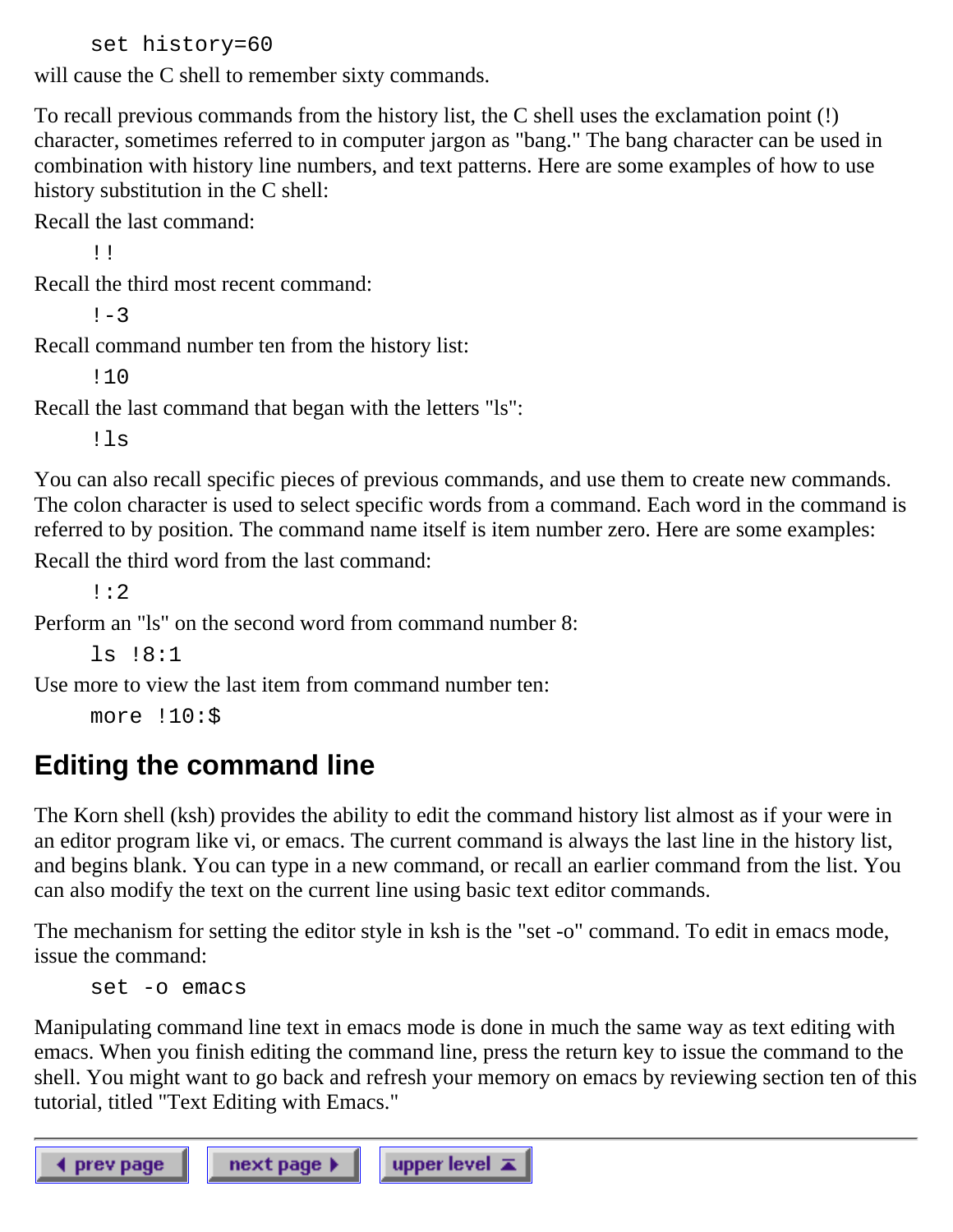# <span id="page-43-0"></span>**Section 14: The Unix File System**

Most Unix machines store their files on magnetic disk drives. A disk drive is a device that can store information by making electrical imprints on a magnetic surface. One or more heads skim close to the spinning magnetic plate, and can detect, or change, the magnetic state of a given spot on the disk. The drives use disk controllers to position the head at the correct place at the correct time to read from, or write to, the magnetic surface of the plate. It is often possible to partition a single disk drive into more than one logical storage area. This section describes how the Unix operating system deals with a raw storage device like a disk drive, and how it manages to make organized use of the space.

### **How the Unix file system works**

Every item in a Unix file system can be defined as belonging to one of four possible types:

Ordinary files

Ordinary files can contain text, data, or program information. An ordinary file cannot contain another file, or directory. An ordinary file can be thought of as a one-dimensional array of bytes.

**Directories** 

In a previous section, we described directories as containers that can hold files, and other directories. A directory is actually implemented as a file that has one line for each item contained within the directory. Each line in a directory file contains only the name of the item, and a numerical reference to the location of the item. The reference is called an *i-number*, and is an index to a table known as the *i-list*. The i-list is a complete list of all the storage space available to the file system.

Special files

Special files represent input/output (i/o) devices, like a tty (terminal), a disk drive, or a printer. Because Unix treats such devices as files, a degree of compatibility can be achieved between device i/o, and ordinary file i/o, allowing for the more efficient use of software. Special files can be either *character special files,* that deal with streams of characters, or *block special files*, that operate on larger blocks of data. Typical block sizes are 512 bytes, 1024 bytes, and 2048 bytes.

#### Links

A link is a pointer to another file. Remember that a directory is nothing more than a list of the names and i-numbers of files. A directory entry can be a *hard link*, in which the i-number points directly to another file. A hard link to a file is indistinguishable from the file itself. When a hard link is made, then the i-numbers of two different directory file entries point to the same inode. For that reason, hard links cannot span across file systems. A *soft link* (or *symbolic link*) provides an indirect pointer to a file. A soft link is implemented as a directory file entry containing a pathname. Soft links are distinguishable from files, and can span across file systems. Not all versions of Unix support soft links.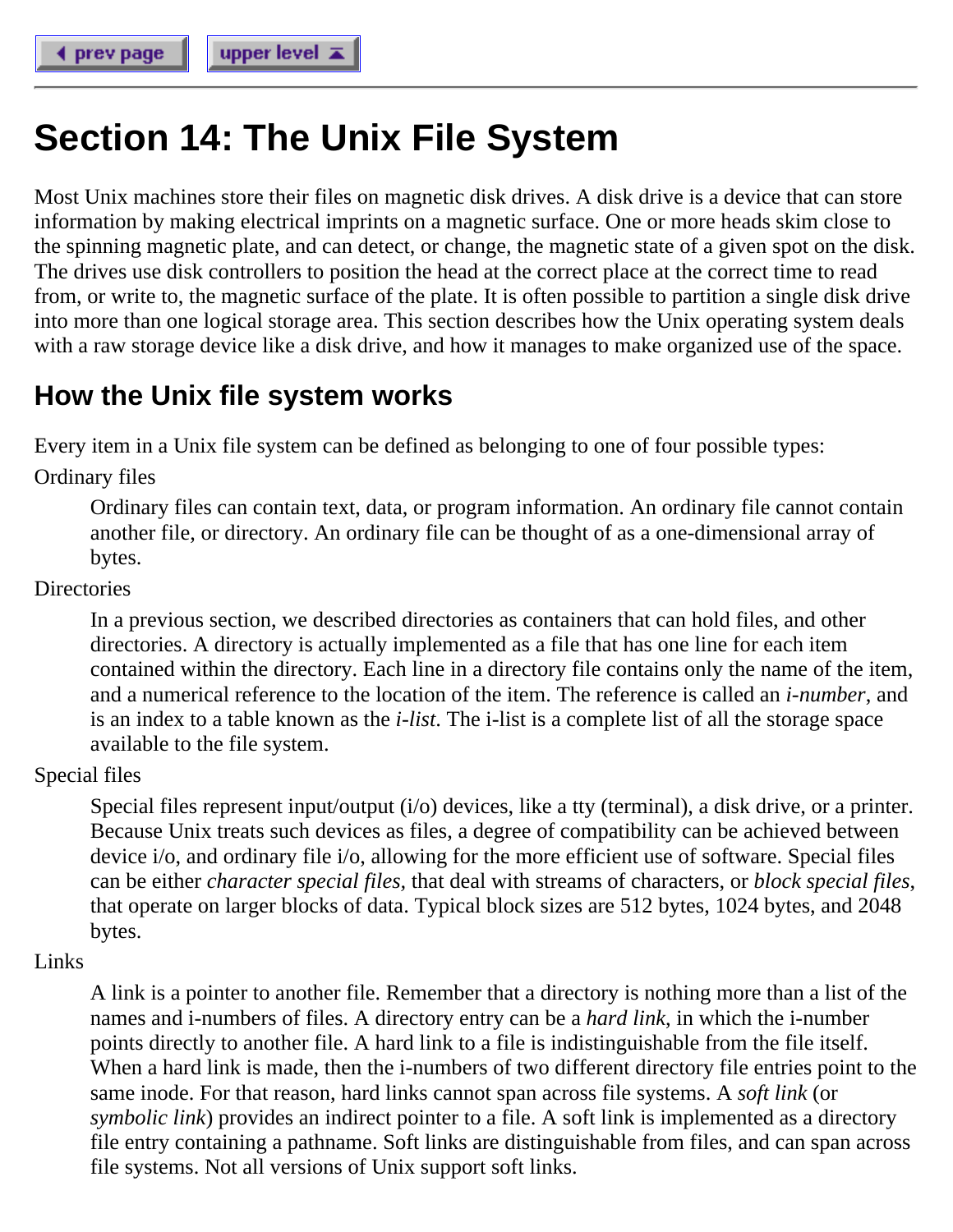## **The I-List**

When we speak of a Unix file system, we are actually referring to an area of physical memory represented by a single i-list. A Unix machine may be connected to several file systems, each with its own i-list. One of those i-lists points to a special storage area, known as the *root file system*. The root file system contains the files for the operating system itself, and must be available at all times. Other file systems are removable. Removable file systems can be attached, or *mounted*, to the root file system. Typically, an empty directory is created on the root file system as a mount point, and a removable file system is attached there. When you issue a cd command to access the files and directories of a mounted removable file system, your file operations will be controlled through the i-list of the removable file system.

The purpose of the i-list is to provide the operating system with a map into the memory of some physical storage device. The map is continually being revised, as the files are created and removed, and as they shrink and grow in size. Thus, the mechanism of mapping must be very flexible to accommodate drastic changes in the number and size of files. The i-list is stored in a known location, on the same memory storage device that it maps.

Each entry in an i-list is called an *i-node*. An i-node is a complex structure that provides the necessary flexibility to track the changing file system. The i-nodes contain the information necessary to get information from the storage device, which typically communicates in fixed-size *disk blocks*. An i-node contains 10 direct pointers, which point to disk blocks on the storage device. In addition, each i-node also contains one *indirect pointer*, one *double indirect pointer*, and one *triple indirect pointer*. The indirect pointer points to a block of direct pointers. The double indirect pointer points to a block of indirect pointers, and the triple indirect pointer points to a block of double indirect pointers. By structuring the pointers in a geometric fashion, a single i-node can represent a very large file.

It now makes a little more sense to view a Unix directory as a list of i-numbers, each i-number referencing a specific i-node on a specific i-list. The operating system traces its way through a file path by following the i-nodes until it reaches the direct pointers that contain the actual location of the file on the storage device.

## **The file system table**

Each file system that is mounted on a Unix machine is accessed through its own block special file. The information on each of the block special files is kept in a system database called the file system table, and is usually located in /etc/fstab. It includes information about the name of the device, the directory name under which it will be mounted, and the read and write privileges for the device. It is possible to mount a file system as "read-only," to prevent users from changing anything.

## **File system quotas**

Although not originally part of the Unix filesystem, quotas quickly became a widely-used tool. Quotas allow the system administrator to place limits on the amount of space the users can allocate. Quotas usually place restrictions on the amount of space, and the number of files, that a user can take. The limit can be a *soft limit*, where only a warning is generated, or a *hard limit*, where no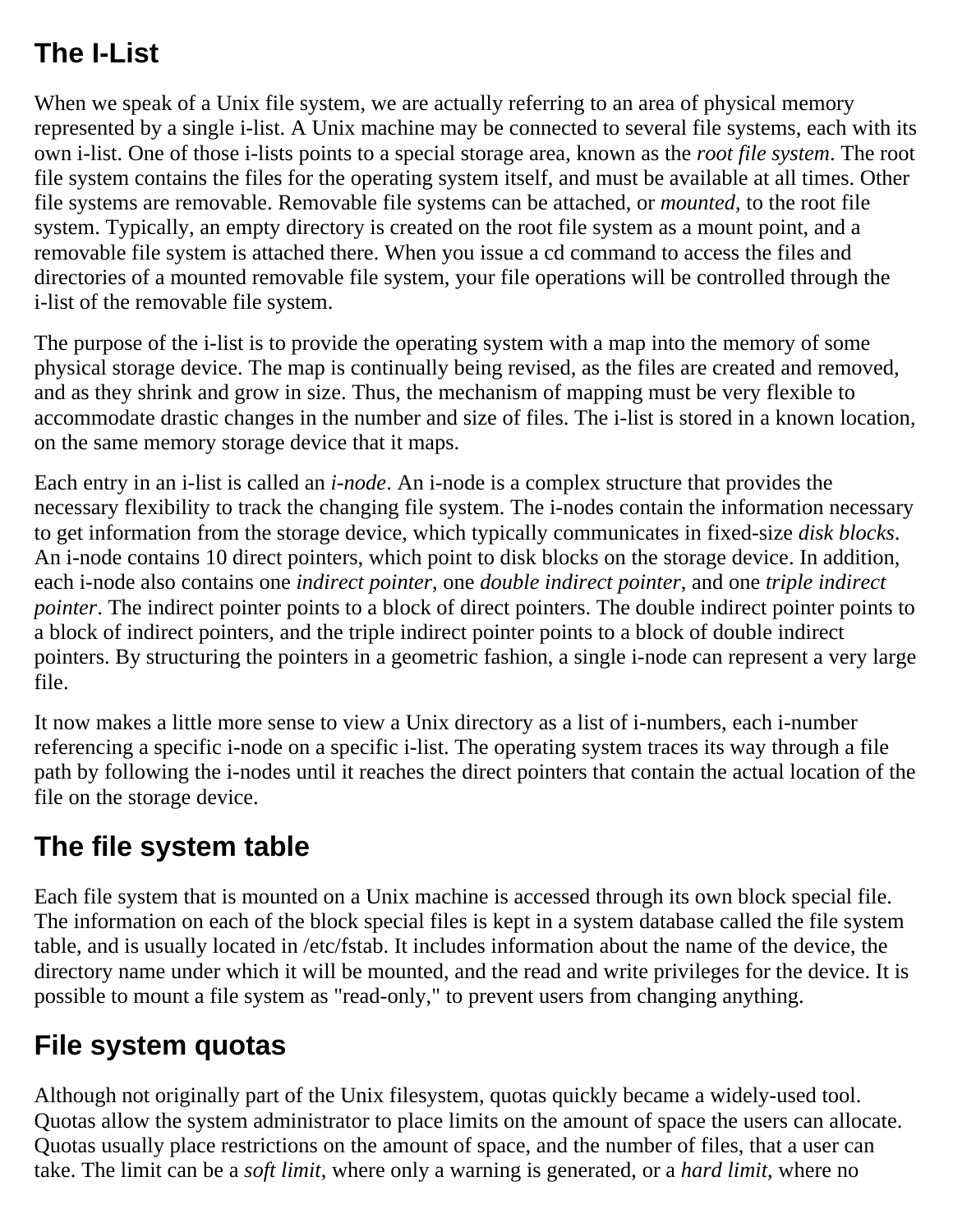further operations that create files will be allowed.

The command

quota

will let you know if you're over your soft limit. Adding the -v option will provide statistics about your disk usage.

### **File system related commands**

Here are some commands related to file system usage, and other topics discussed in this section: bdf

On HP-UX systems, reports file system usage statistics

df

On HP-UX systems, reports on free disk blocks, and i-nodes

du

Summarizes disk usage in a specified directory hierarchy

ln

Creates a hard link (default), or a soft link (with -s option)

mount, umount

Attaches, or detaches, a file system (super user only)

mkfs

Constructs a new file system (super user only)

fsck

Evaluates the integrity of a file system (super user only)

## **A brief tour of the Unix filesystem**

The actual locations and names of certain system configuration files will differ under different implementations of Unix. Here are some examples of important files and directories under version 9 of the HP-UX operating system:

/hp-ux

The kernel program

/dev/

Where special files are kept

/bin/

Executable system utilities, like sh, cp, rm

/etc/

System configuration files and databases

 $\frac{\mathrm{di}}{\mathrm{di}}$ 

Operating system and programming libraries